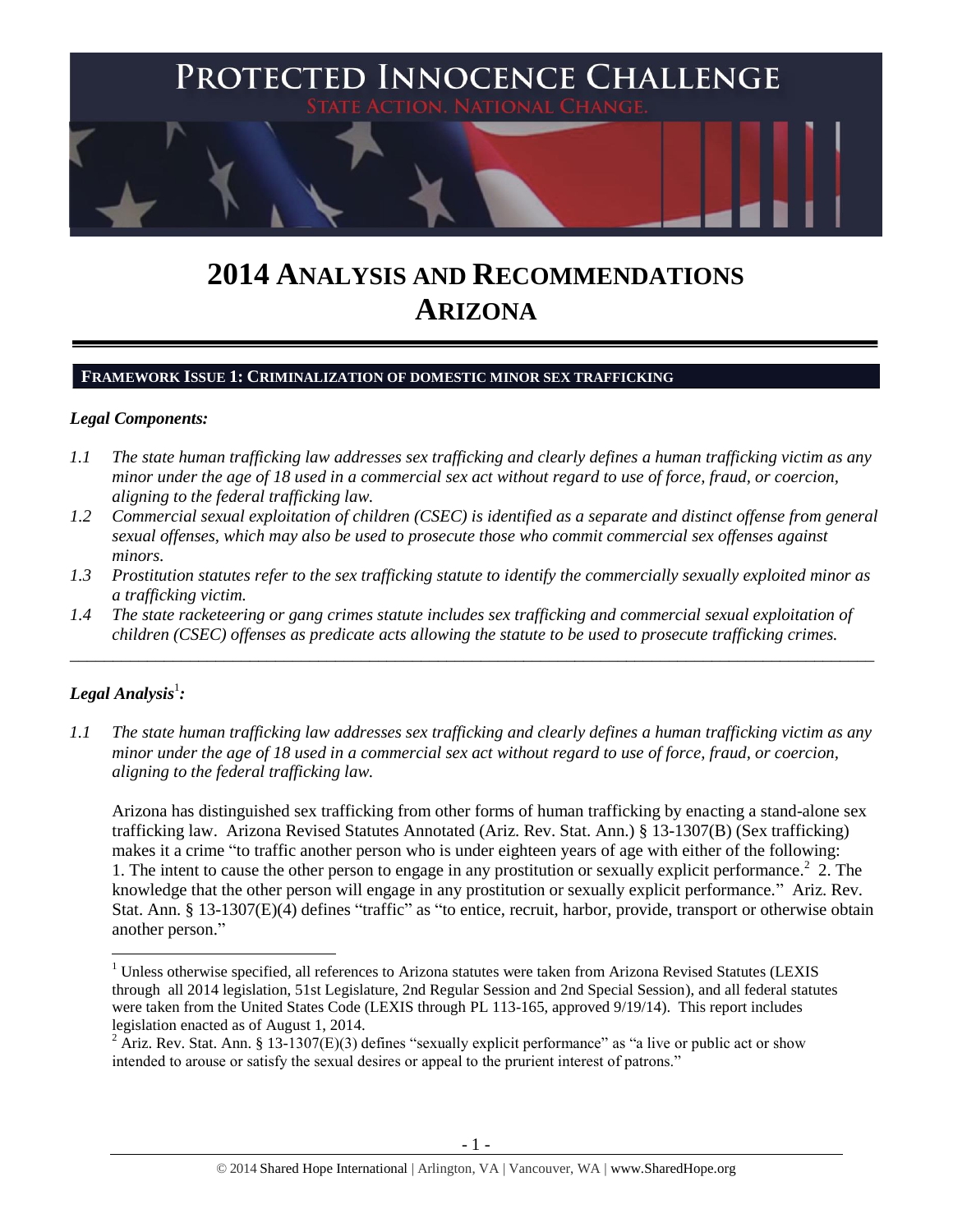<span id="page-1-1"></span>Sex trafficking is a Class 2 felony<sup>3</sup> with penalty enhancements (Dangerous crimes against children) for trafficking a minor under 15. Ariz. Rev. Stat. Ann. §§ 13-1307(D), 13-705(C).

*1.2 Commercial sexual exploitation of children (CSEC) is identified as a separate and distinct offense from general sexual offenses, which may also be used to prosecute those who commit commercial sex offenses against*  minors.

The following state laws create separate and specific crimes of commercial sexual exploitation of children:

- 1. Ariz. Rev. Stat. Ann.  $\S 13-3212^5$  (Child prostitution) criminalizes the sale and purchase of sex with a minor.<sup>6</sup> It states in part,
	- A. A person commits child prostitution by knowingly:
		- 1. Causing any minor to engage in prostitution.
		- 2. Using any minor for the purposes of prostitution.
		- 3. Permitting a minor who is under the person's custody or control to engage in prostitution.

<span id="page-1-0"></span>4. Receiving any benefit for or on account of procuring or placing a minor in any place or in the charge or custody of any person for the purpose of prostitution.

5. Receiving any benefit pursuant to an agreement to participate in the proceeds of prostitution of a minor.

6. Financing, managing, supervising, controlling or owning, either alone or in association with others, prostitution activity involving a minor.

7. Transporting or financing the transportation of any minor with the intent that the minor engage in prostitution.

## B. A person who is at least eighteen years of age commits child prostitution by knowingly:

1. Engaging in prostitution with a minor who is under fifteen years of age.

2. Engaging in prostitution with a minor who the person knows or should have known is fifteen, sixteen or seventeen years of age.

3. Engaging in prostitution with a minor who is fifteen, sixteen, or seventeen years of age.

. . . .

 $\overline{a}$ 

2. Ariz. Rev. Stat. Ann. § 13-3206 (Taking child for purpose of prostitution) makes it a crime if one "takes away any minor from the minor's father, mother, guardian or other person having the legal custody of the minor, for the purpose of prostitution . . . ." A conviction is punishable as a Class 4 felony, unless the minor is under 15, which makes a conviction punishable as a Class 2 felony since it is a dangerous crime against a child under Ariz. Rev. Stat. Ann. § 13-705(C).

<sup>&</sup>lt;sup>3</sup> Here and elsewhere in this report that felony classifications are mentioned, they result in the following imprisonment ranges pursuant to Ariz. Rev. Stat. Ann. § 13-702: Class 2 is punishable by imprisonment of 4-10 years (presumptive 5 years), Class 3 is punishable by imprisonment of 2.5 to 7 years (presumptive 3.5. years), Class 4 is punishable by imprisonment of 1.5 to 3 years (presumptive 2.5 years), Class 5 is punishable by imprisonment of .75 to 2 years (presumptive 1.5 years), and Class 6 is punishable by .5 to 1.5 years (presumptive 1 year). These penalties are listed without consideration of aggravating or mitigating factors, which increase or reduce the penalties respectively, according to the guidelines given in Ariz. Rev. Stat. Ann. § 13-702. All classes of felonies are punishable by possible fines up to \$150,000. Ariz. Rev. Stat. Ann. § 13-801.

<sup>&</sup>lt;sup>4</sup> See infra Sections 2.4 and 3.1 for charts outlining the relevant penalty provisions for offenses listed in this section.  $<sup>5</sup>$  The text of Ariz. Rev. Stat. Ann. § 13-3212 included here and elsewhere in this report includes amendments made</sup> by the enactment of House Bill 2454 during the 2nd Regular Session of the 51st Arizona Legislature (effective July 24, 2014).

 $6$  Ariz. Rev. Stat. Ann. § 13-3212 has a complicated penalty structure, which is set out below under Section 2.4.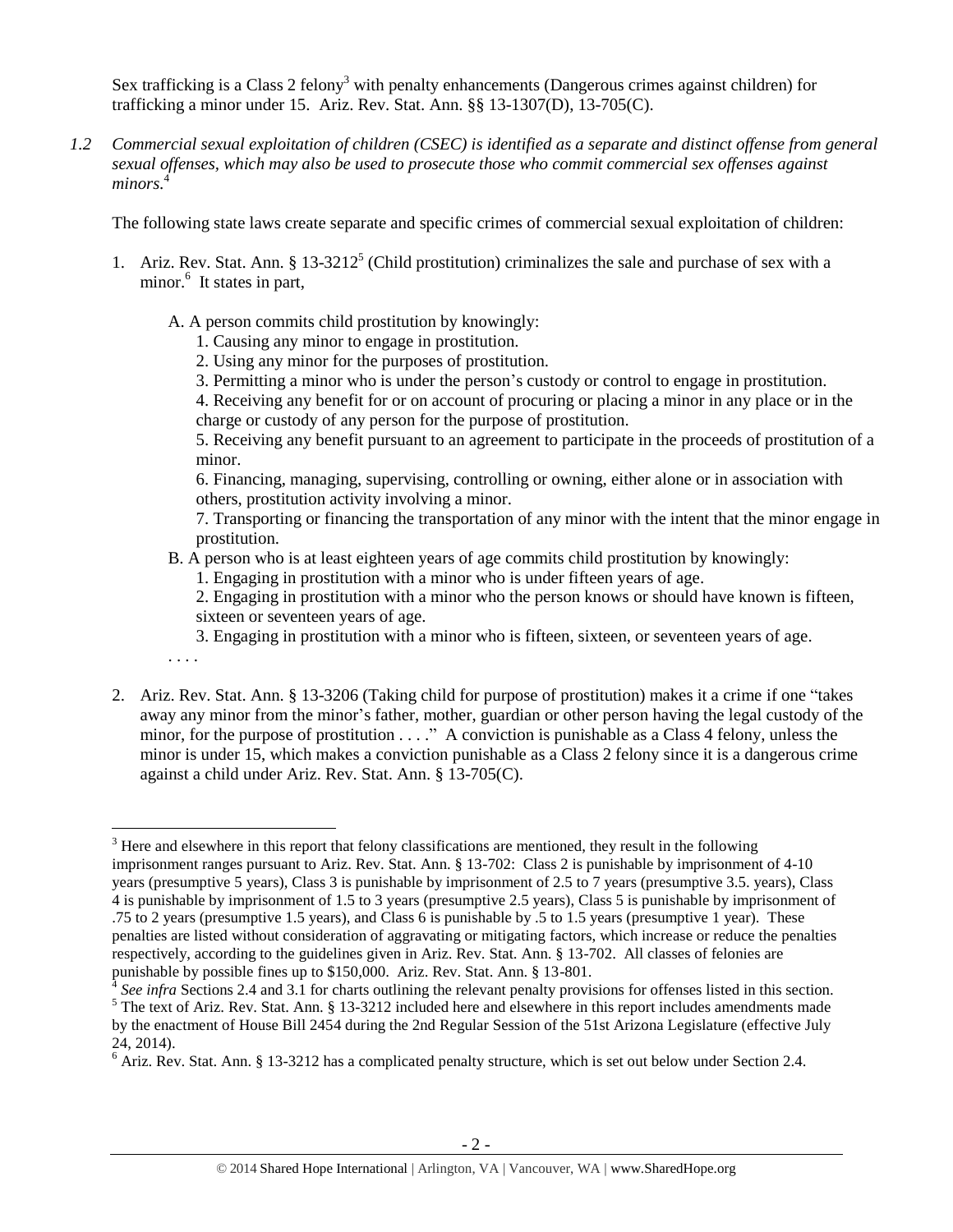3. Ariz. Rev. Stat. Ann. § 13-3552<sup>7</sup> (Commercial sexual exploitation of a minor) is a Class 2 felony with sentence enhancements if the minor is under 15. Ariz. Rev. Stat. Ann. §§ 13-3552(B), 13-705(D). The law states in part,

A. A person commits commercial sexual exploitation of a minor by knowingly:

<span id="page-2-0"></span>1. Using, employing, persuading, enticing, inducing or coercing a minor to engage in or assist others to engage in exploitive exhibition or other sexual conduct<sup>8</sup> for the purpose of producing any visual depiction or live act depicting such conduct.

2. Using, employing, persuading, enticing, inducing or coercing a minor to expose the genitals or anus or the areola or nipple of the female breast for financial or commercial gain.

3. Permitting a minor under the person's custody or control to engage in or assist others to engage in exploitive exhibition or other sexual conduct for the purpose of producing any visual depiction or live act depicting such conduct.

4. Transporting or financing the transportation of any minor through or across this state with the intent that the minor engage in prostitution, exploitive exhibition or other sexual conduct for the purpose of producing a visual depiction or live act depicting such conduct.

 $\overline{5}$ . Using an advertisement<sup>9</sup> for prostitution as defined in section 13  $\overline{3}$  3211 that contains a visual depiction of a minor.

B. Subsection A, paragraph 5 of this section does not apply to an act that is prohibited by section 13- 3555 or to websites or internet service providers that host advertisements created and published by third parties and do not participate in creating or publishing the advertisements.

. . . .

 $\overline{a}$ 

Other sexual exploitation laws that may apply in cases of commercial sexual exploitation of a child although they do not specify commercial exchanges include the following:

1. Ariz. Rev. Stat. Ann. § 13-3553 (Sexual exploitation of a minor) states that a person commits a crime by knowingly "1. Recording, filming, photographing, developing or duplicating any visual depiction in which a minor is engaged in exploitive exhibition or other sexual conduct. 2. Distributing, transporting, exhibiting, receiving, selling, purchasing, electronically transmitting, possessing or

"Sexual conduct" means actual or simulated:

- (a) Sexual intercourse, including genital-genital, oral-genital, anal-genital or oral-anal, whether between persons of the same or opposite sex.
- (b) Penetration of the vagina or rectum by any object except when done as part of a recognized medical procedure.
- (c) Sexual bestiality.
- (d) Masturbation, for the purpose of sexual stimulation of the viewer.
- (e) Sadomasochistic abuse for the purpose of sexual stimulation of the viewer.
- (f) Defecation or urination for the purpose of sexual stimulation of the viewer.

 $\frac{9}{9}$ Ariz. Rev. Stat. Ann. § 13-3551, which provides the definitions for chapter 35.1, states in subsection (1),

"Advertising" or "advertisement" means any message in any medium that offers or solicits any person to engage in sexual conduct in this state.

 $<sup>7</sup>$  The text of Ariz. Rev. Stat. Ann. § 13-3552 included here and elsewhere in this report includes amendments made</sup> by the enactment of House Bill 2454 during the 2nd Regular Session of the 51st Arizona Legislature (effective July 24, 2014).

<sup>&</sup>lt;sup>8</sup> Ariz. Rev. Stat. Ann. § 13-3551, which provides the definitions for chapter 35.1, states in subsection (10),

The text of Ariz. Rev. Stat. Ann. § 13-3551 included here and elsewhere in this report includes amendments made by the enactment of House Bill 2454 during the 2nd Regular Session of the 51st Arizona Legislature (effective July 24, 2014).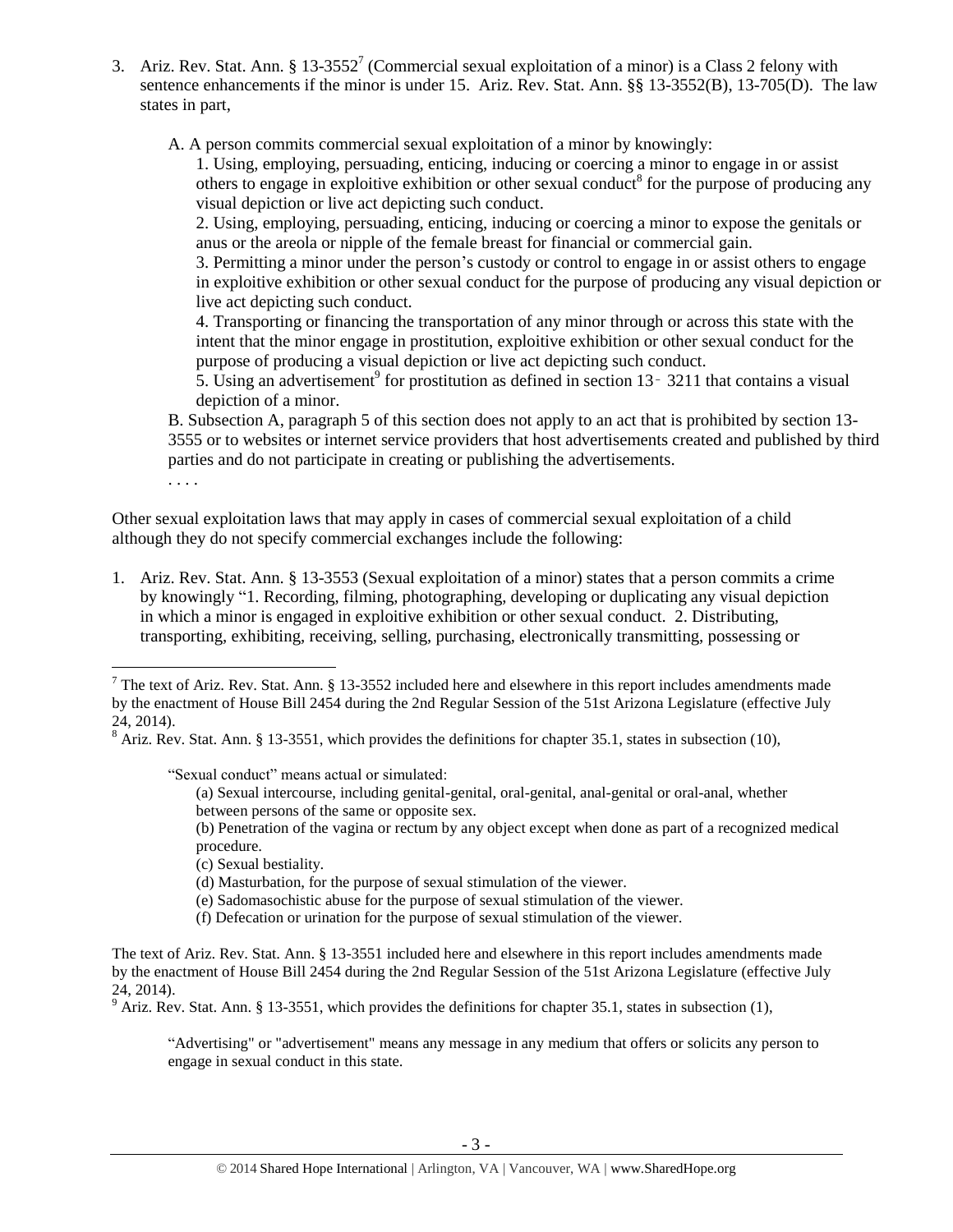exchanging any visual depiction in which a minor is engaged in exploitive exhibition or other sexual conduct." Violating Ariz. Rev. Stat. Ann. § 13-3553 is a Class 2 felony with sentence enhancements if the minor is under 15. Ariz. Rev. Stat. Ann. §§ 13-3553(C), 13-705(D).

- 2. Ariz. Rev. Stat. Ann. § 13-3554 (Luring a minor for sexual exploitation) makes "offering or soliciting sexual conduct with another person knowing or having reason to know that the other person is a minor" a crime. The statute is a Class 3 felony with sentence enhancements if the minor is under 15. Ariz. Rev. Stat. Ann. §§ 13-3554(C), 13-705(E).
- 3. Ariz. Rev. Stat. Ann. § 13-3560(A), (C) (Aggravated luring a minor for sexual exploitation) makes the following actions a Class 2 felony, with sentence enhancements under Ariz. Rev. Stat. Ann. § 13- 705(D) if the minor is under 15:

A. A person commits aggravated luring a minor for sexual exploitation if the person does both of the following:

1. Knowing the character and content of the depiction, uses an electronic communication device to transmit at least one visual depiction of material that is harmful to minors<sup>10</sup> for the purpose of initiating or engaging in communication with a recipient who the person knows or has reason to know is a minor.

2. By means of the communication, offers or solicits sexual conduct with the minor. The offer or solicitation may occur before, contemporaneously with, after or as an integrated part of the transmission of the visual depiction.

*1.3 Prostitution statutes refer to the sex trafficking statute to identify the commercially sexually exploited minor as a trafficking victim.* 

Arizona's prostitution statute, Ariz. Rev. Stat. Ann. § 13-3214<sup>11</sup> (Prostitution), refers to Ariz. Rev. Stat. Ann. § 13-1307 (Sex trafficking) through an affirmative defense to prosecutions under this section if the alleged acts are a "direct result of being a victim of sex trafficking."

*1.4 The state racketeering or gang crimes statute includes sex trafficking and commercial sexual exploitation of children (CSEC) offenses as predicate acts allowing the statute to be used to prosecute trafficking crimes.* 

<sup>&</sup>lt;sup>10</sup> Ariz. Rev. Stat. Ann. § 13-3560(E)(2) refers to § 13-3501 for the definition of "harmful to minors." Ariz. Rev. Stat. Ann. § 13-3501 states,

<sup>1.</sup> "Harmful to minors" means that quality of any description or representation, in whatever form, of nudity, sexual activity, sexual conduct, sexual excitement, or sadomasochistic abuse, when both:

<sup>(</sup>a) To the average adult applying contemporary state standards with respect to what is suitable for minors, it both:

<sup>(</sup>i) Appeals to the prurient interest, when taken as a whole. In order for an item as a whole to be found or intended to have an appeal to the prurient interest, it is not necessary that the item be successful in arousing or exciting any particular form of prurient interest either in the hypothetical average person, in a member of its intended and probable recipient group or in the trier of fact. (ii) Portrays the description or representation in a patently offensive way.

<sup>(</sup>b) Taken as a whole does not have serious literary, artistic, political, or scientific value for minors.  $11$  The text of Ariz. Rev. Stat. Ann. § 13-3214 included here and elsewhere in this report includes amendments made by the enactment of House Bill 2454 during the 2nd Regular Session of the 51st Arizona Legislature (effective July 24, 2014).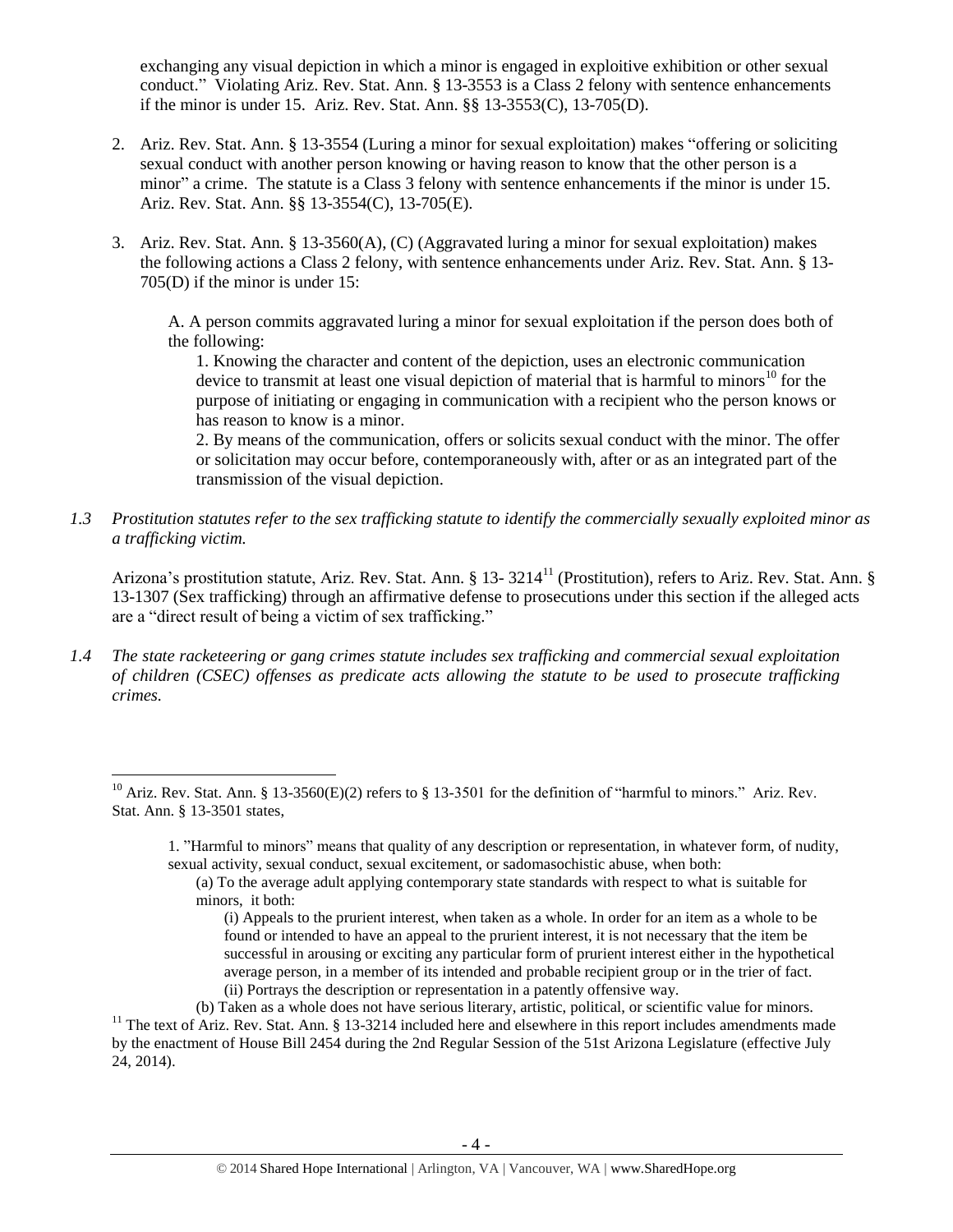Ariz. Rev. Stat. Ann. § 13-2312 (Illegal control of an enterprise; illegally conducting an enterprise; classification) states,

A. A person commits illegal control of an enterprise if such person, through racketeering or its proceeds, acquires or maintains, by investment or otherwise, control of any enterprise. B. A person commits illegally conducting an enterprise if such person is employed by or associated with any enterprise and conducts such enterprise's affairs through racketeering or participates directly or indirectly in the conduct of any enterprise that the person knows is being conducted through racketeering.

C. A person violates this section if the person hires, engages or uses a minor for any conduct preparatory to or in completion of any offense in this section.

Ariz. Rev. Stat. Ann. § 13-2301(D)(4)<sup>12</sup> (Definitions) defines "racketeering" as

Any act, including any preparatory or completed offense, that is chargeable or indictable under the laws of the state or country in which the act occurred and, if the act occurred in a state or country other than this state, that would be chargeable or indictable under the laws of this state if the act had occurred in this state, and that would be punishable by imprisonment for more than one year under the laws of this state and, if the act occurred in a state or country other than this state, under the laws of the state or country in which the act occurred, regardless of whether the act is charged or indicted, and the act involves either:

. . . . (b) Any of the following acts if committed for financial gain:

. . . . (xxii) Sexual exploitation of a minor. (xxiii) Prostitution. . . . . (xxvii) Obscene or indecent telephone communications to minors for commercial purposes. . . . . (xxxi) Child Prostitution. (xxxii) Sex trafficking. (xxxiii) Trafficking of persons for forced labor or services.

Based on this definition of racketeering, acts of sex trafficking and commercial sexual exploitation of children constitute predicate crimes under the racketeering law, making it an available tool for combatting criminal enterprises that engage in domestic minor sex trafficking.

If the racketeering statute is used to combat criminal enterprises that commit CSEC offenses, additional penalties are available for convictions under Ariz. Rev. Stat. Ann. § 13-2312, which states,

A knowing violation of subsection A or B is a class 3 felony. A knowing violation of subsection C is a class 2 felony and the person is not eligible for probation, pardon, suspension of sentence or release on any basis until the person has served the sentence imposed by the court or the sentence is commuted.

Additionally, civil remedies are available. Ariz. Rev. Stat. Ann. § 13-2301(D)(6) states, "'Remedy racketeering' means to enter a civil judgment pursuant to this chapter or chapter 39<sup>13</sup> of this title against

 $12$  The text of Ariz. Rev. Stat. Ann. § 13-2301 included here and elsewhere in this report includes amendments made by the enactment of House Bill 2454 during the 2nd Regular Session of the 51st Arizona Legislature (effective July 24, 2014).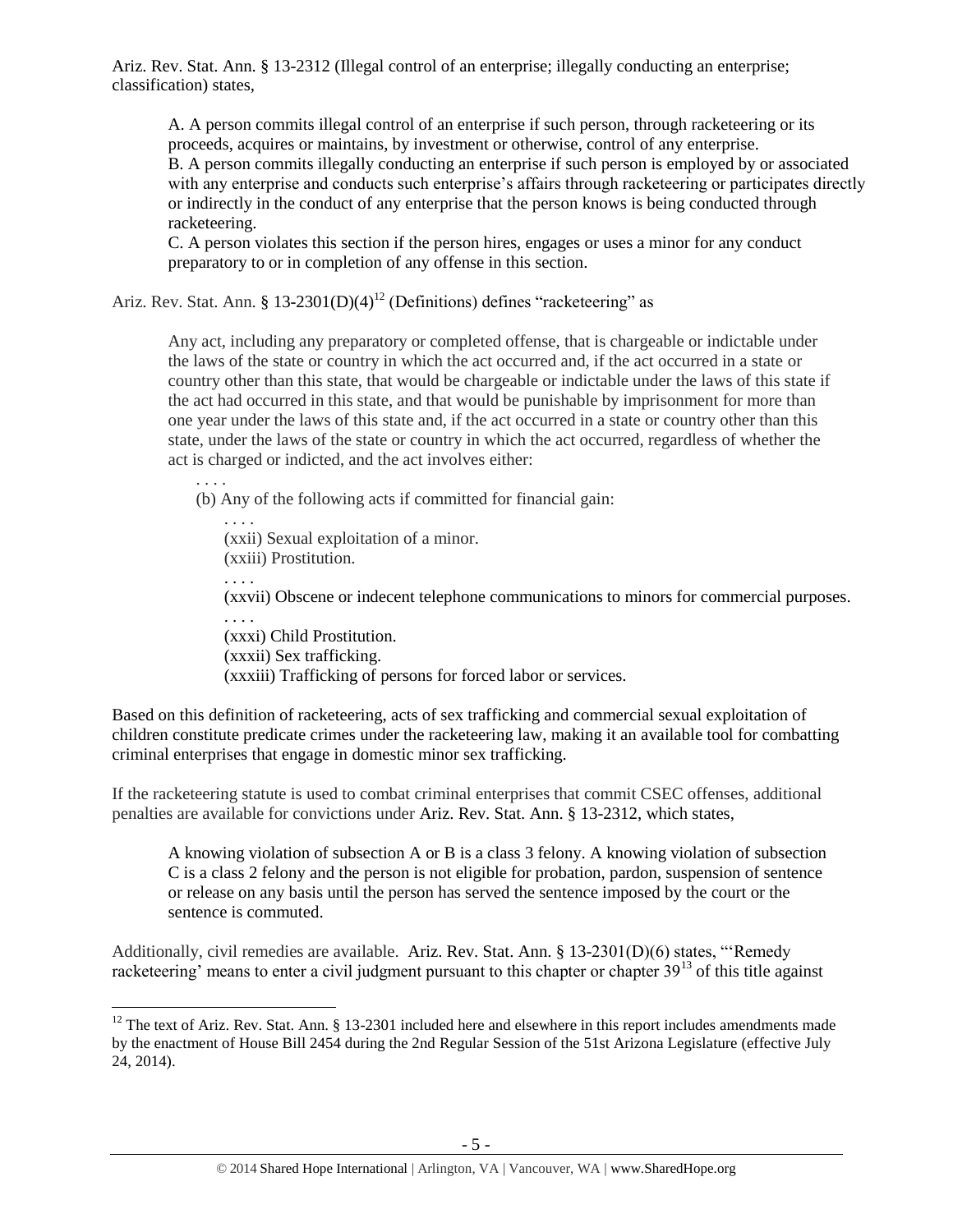property or a person who is subject to liability, including liability for injury to the state that is caused by racketeering or by actions in concert with racketeering."

Ariz. Rev. Stat. Ann. § 13-2314 (Racketeering; civil remedies by this state) states,

A. The attorney general or a county attorney may file an action in superior court on behalf of a person who sustains injury to his person, business or property by racketeering as defined by section 13-2301, subsection D, paragraph 4 or by a violation of section 13-2312 for the recovery of treble damages and the costs of the suit, including reasonable attorney fees, or to prevent, restrain, or remedy racketeering as defined by section 13-2301, subsection D, paragraph 4 or a violation of section 13-2312. If the person against whom a racketeering claim has been asserted, including a forfeiture action or lien, prevails on that claim, the person may be awarded costs and reasonable attorney fees incurred in defense of that claim. . . .

B. The superior court has jurisdiction to prevent, restrain, and remedy racketeering as defined by section 13-2301, subsection D, paragraph 4 or a violation of section 13-2312 after making provision for the rights of any person who sustained injury to his person, business or property by the racketeering conduct and after a hearing or trial, as appropriate, by issuing appropriate orders.

C. Prior to a determination of liability such orders may include, but are not limited to, issuing seizure warrants, entering findings of probable cause for in personam or in rem forfeiture, entering restraining orders or prohibitions or taking such other actions, including the acceptance of satisfactory performance bonds, the creation of receiverships and the enforcement of constructive trusts, in connection with any property or other interest subject to forfeiture, damages or other remedies or restraints pursuant to this section as the court deems proper.

D. Following a determination of liability such orders may include, but are not limited to:

4. Ordering the payment of treble damages to those persons injured by racketeering as defined by section 13-2301, subsection D, paragraph 4 or a violation of section 13-2312.

. . . . 6. In personam forfeiture pursuant to chapter 39 of this title to the general fund of the state or county as appropriate, to the extent that forfeiture is not inconsistent with protecting the rights of any person who sustained injury to his person, business or property by the racketeering conduct, of the interest of a person in:

(a) Any property or interest in property acquired or maintained by the person in violation of section 13-2312.

(b) Any interest in, security of, claims against or property, office, title, license or contractual right of any kind affording a source of influence over any enterprise or other property which the person has acquired or maintained an interest in or control of, conducted or participated in the conduct of in violation of section 13-2312.

(c) All proceeds traceable to an offense included in the definition of racketeering in section 13- 2301, subsection D, paragraph 4 and held by the person and all monies, negotiable instruments, securities and other property used or intended to be used by the person in any manner or part to facilitate commission of the offense and that the person either owned or controlled for the purpose of that use.

 $\overline{a}$ 

. . . .

<sup>&</sup>lt;sup>13</sup> Chapter 39 is entitled, "Forfeiture."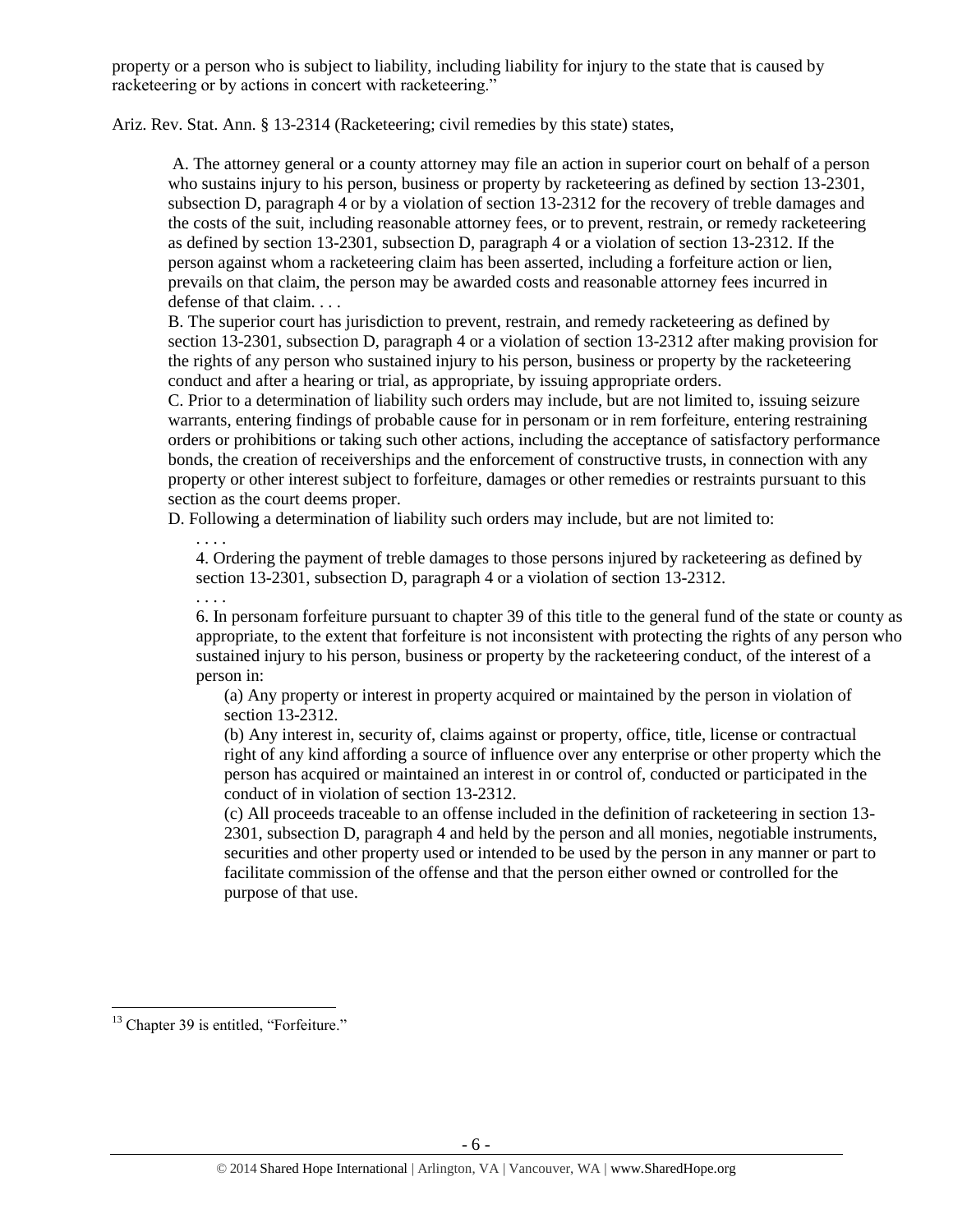Under Ariz. Rev. Stat. Ann. § 13-2314.01 $(E)^{14}$  (Anti-racketeering revolving fund; use of fund; reports), money in the racketeering fund may be spent for the following purposes:

1. The funding of gang prevention programs, substance abuse prevention programs, substance abuse education programs, programs that provide assistance to victims of a criminal offense that is listed in section 13-2301 [Racketeering; civil remedies by this state] and witness protection pursuant to or for any purpose permitted by federal law relating to the disposition of any property that is transferred to a law enforcement agency.

2. The investigation and prosecution of any offense included in the definition of racketeering in section 13-2301, subsection D, paragraph 4 or section 13-2312, including civil enforcement. 3. The payment of the relocation expenses of any law enforcement officer and the officer's immediate family if the law enforcement officer is the victim of a bona fide threat that occurred because of the law enforcement officer's duties.

As such, services for victims of human trafficking and CSEC offenses may receive funding from the antiracketeering revolving fund. Ariz. Rev. Stat. Ann. § 13-2314.01(E)(1).

<sup>&</sup>lt;sup>14</sup> The text of Ariz. Rev. Stat. Ann. § 13-2314.01 included here and elsewhere in this report includes amendments made by the enactment of House Bill 2454 during the 2nd Regular Session of the 51st Arizona Legislature (effective July 24, 2014).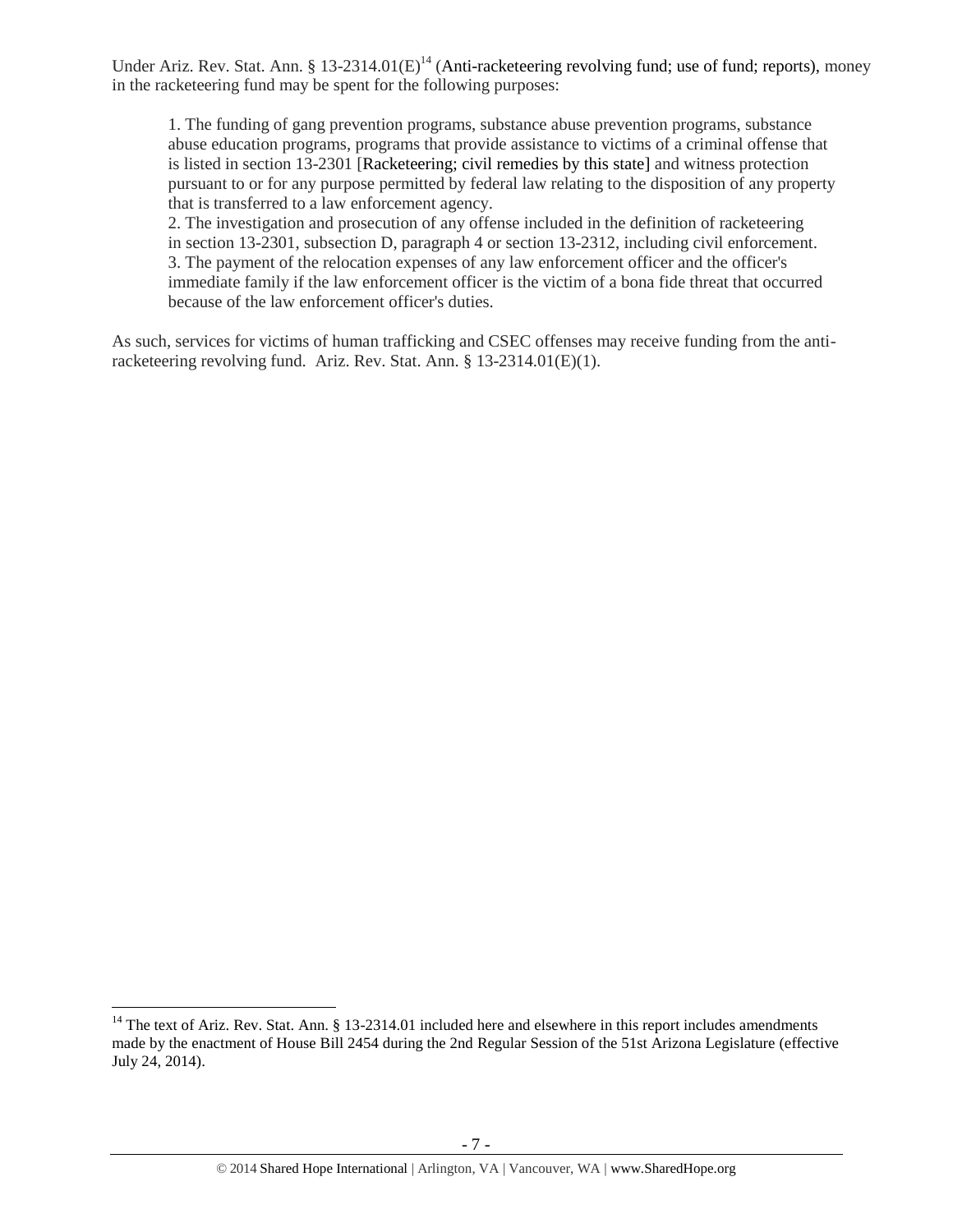#### **FRAMEWORK ISSUE 2: CRIMINAL PROVISIONS FOR DEMAND**

## *Legal Components:*

- *2.1 The state sex trafficking law can be applied to the buyers of commercial sex acts with a victim of domestic minor sex trafficking.*
- *2.2 Buyers of commercial sex acts with a minor can be prosecuted under commercial sexual exploitation of children (CSEC) laws.*
- *2.3 Solicitation laws differentiate buying sex acts with an adult and buying sex acts with a minor under 18.*
- *2.4 Penalties for buyers of commercial sex acts with minors are as high as federal penalties.*
- *2.5 Using the Internet to lure, entice, or purchase, or attempt to lure, entice, or purchase commercial sex acts with a minor is a separate crime or results in an enhanced penalty for buyers.*
- *2.6 No age mistake defense is permitted for a buyer of commercial sex acts with any minor under 18.*
- *2.7 Base penalties for buying sex acts with a minor under 18 are sufficiently high and not reduced for older minors.*
- *2.8 Financial penalties for buyers of commercial sex acts with minors are sufficiently high to make it difficult for buyers to hide the crime.*
- *2.9 Buying and possessing child pornography carries penalties as high as similar federal offenses.*
- *2.10 Convicted buyers of commercial sex acts with minors and child pornography are required to register as sex offenders.*

\_\_\_\_\_\_\_\_\_\_\_\_\_\_\_\_\_\_\_\_\_\_\_\_\_\_\_\_\_\_\_\_\_\_\_\_\_\_\_\_\_\_\_\_\_\_\_\_\_\_\_\_\_\_\_\_\_\_\_\_\_\_\_\_\_\_\_\_\_\_\_\_\_\_\_\_\_\_\_\_\_\_\_\_\_\_\_\_\_\_\_\_\_\_

## *Legal Analysis:*

 $\overline{a}$ 

*2.1 The state sex trafficking law can be applied to the buyers of commercial sex acts with a victim of domestic minor sex trafficking.*

Ariz. Rev. Stat. Ann. § 13-1307 (Sex trafficking) can apply to buyers of sex with minors following federal precedent through the term "obtain."<sup>15</sup> Ariz. Rev. Stat. Ann. § 13-1307(B) makes it a crime "to traffic another person who is under eighteen years of age with . . . intent to cause the other person to engage in any prostitution or sexually explicit performance . . . .<sup>"16</sup> Ariz. Rev. Stat. Ann. § 13-1307(E)(4) defines "traffic" as "to entice, recruit, harbor, provide, transport or otherwise obtain another person.".

*2.2 Buyers of commercial sex acts with a minor can be prosecuted under commercial sexual exploitation of children (CSEC) laws.*

Ariz. Rev. Stat. Ann. § 13-3212(B)<sup>17</sup> (Child prostitution) does include the crime of buying sex with a minor by stating,

<sup>16</sup> *See supra* note [2.](#page-0-0)

<sup>&</sup>lt;sup>15</sup> *See* United States v. Jungers, 702 F.3d 1066 ( $8<sup>th</sup>$  Cir. 2013). In this case, the Eighth Circuit specifically addressed whether the federal sex trafficking law, 18 U.S.C. § 1591 (Sex trafficking of children or by force, fraud, or coercion) applies to buyers when it reversed a District of South Dakota ruling that Congress did not intend the string of verbs constituting criminal conduct under 18 U.S.C. § 1591(a)(1) ("recruits, entices, harbors, transports, provides, obtains, or maintains") to reach the conduct of buyers. United States v. Jungers, 834 F. Supp. 2d 930, 931 (D.S.D. 2011). Holding that the conduct of buyers who obtain a child for commercial sex can violate 18 U.S.C. § 1591(a)(1), the Eighth Circuit illustrated through hypothetical buyer scenarios that, under certain circumstances, most of the terms in the string of verbs constituting criminal conduct under 18 U.S.C. § 1591(a)(1) could apply to buyers. While other terms may apply to buyers' conduct under state law as well, the analysis here focuses on the term "obtains" which is most likely to apply in the majority of buyer cases. United States v. Jungers establishes persuasive authority for state courts interpreting the same language used under state law to the extent such interpretation does not conflict with the state constitution.

<sup>17</sup> *See supra* note [5.](#page-1-0)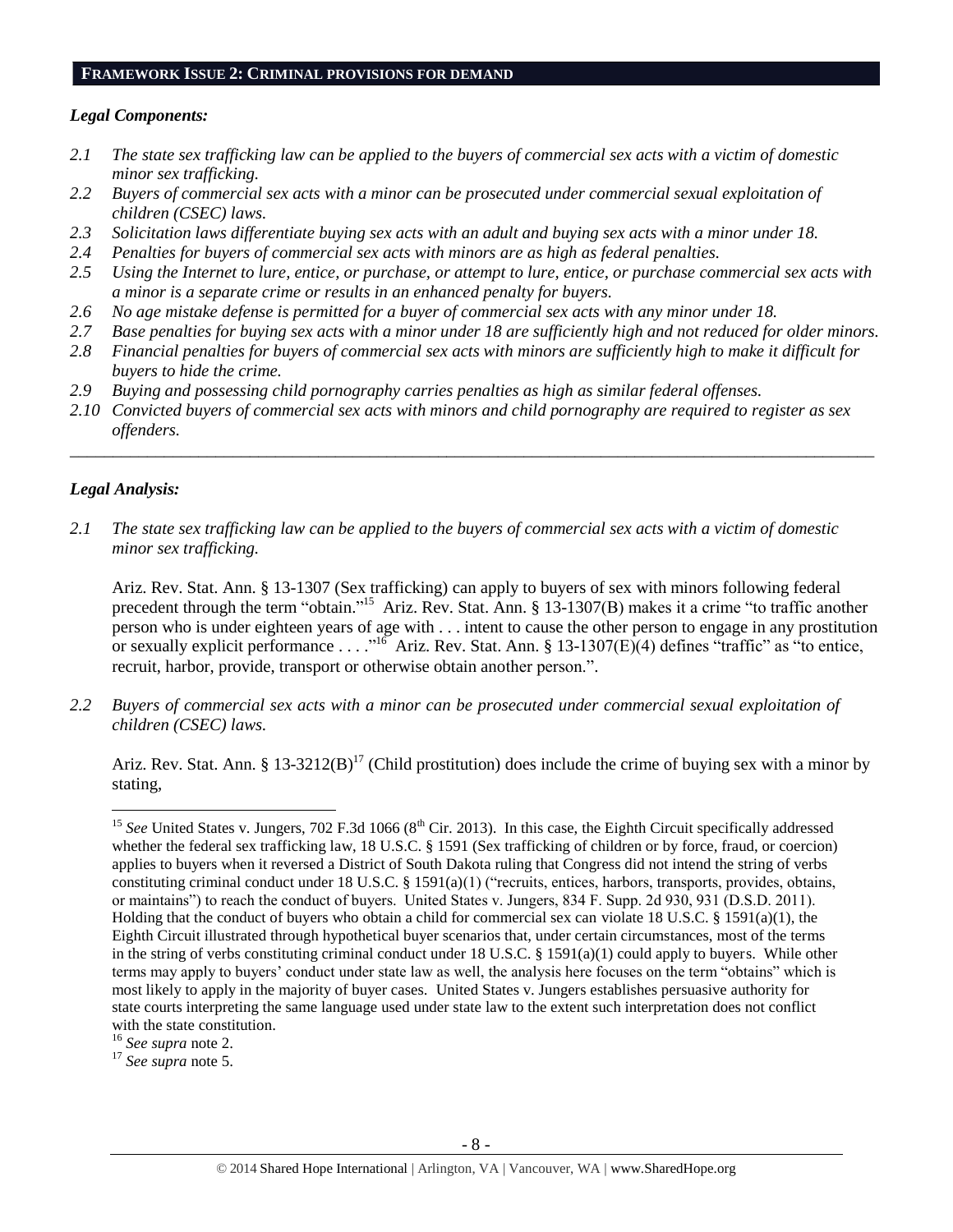- B. A person who is at least eighteen years of age commits child prostitution by knowingly:
	- 1. Engaging in prostitution<sup>18</sup> with a minor who is under fifteen years of age.

2. Engaging in prostitution with a minor who the person knows or should have known is fifteen, sixteen or seventeen years of age.

3. Engaging in prostitution with a minor who is fifteen, sixteen, or seventeen years of age.

#### *2.3 Solicitation laws differentiate buying sex acts with an adult and buying sex acts with a minor under 18.*

Ariz. Rev. Stat. Ann. § 13-1002 defines the crime of solicitation as follows: "A person . . . commits solicitation if, with the intent to promote or facilitate the commission of a felony or misdemeanor, such person commands, encourages, requests or solicits another person to engage in specific conduct which would constitute the felony or misdemeanor or which would establish the other's complicity in its commission." Solicitation of prostitution is a Class 3 misdemeanor,<sup>19</sup> since the crime of prostitution is a misdemeanor. Ariz. Rev. Stat. Ann. §§ 13- $1002(B)(7)$ , 13-3214.<sup>20</sup> However, Ariz. Rev. Stat. Ann. § 13-3212<sup>21</sup> (Child prostitution) specifically makes it illegal to sell or to purchase sex with a minor with a more severe penalty than solicitation under § 13-1002. Solicitation of Ariz. Rev. Stat. Ann. § 13-3212 under § 13-1002 would be a Class 4 felony for the Class 2 felony offenses and a Class 2 misdemeanor for the Class 6 felony offense.<sup>22</sup> Ariz. Rev. Stat. Ann. §§ 13-1002(B)(2), (6), 13-1212(E)–(G), (H).

#### *2.4 Penalties for buyers of commercial sex acts with minors are as high as federal penalties.*

Sentences for CSEC, sex trafficking, and non-commercial sex offenses that apply to buyers of commercial sex with minors are included here as they potentially could be applied to prosecute a buyer of sex with a minor. The sentences are enhanced if the victim is under the age of 15.

| Offense                                                | Crime classification | Sentence (first felony<br>offense)<br>pursuant to Ariz. Rev.<br>Stat. Ann. § 13-702<br>(except where noted<br>differently) | Ariz. Rev. Stat. Ann.<br>§ 13-705 Dangerous<br><b>Crimes Against</b><br>Children (first felony<br>$offense$ ) – applies when<br>victim is under 15 years<br>old | Ariz. Rev. Stat.<br>Ann.<br>$$13-705$<br>Dangerous Crimes<br><b>Against Children</b><br>enhancement<br>(person<br>"previously<br>convicted of one<br>predicate felony") |
|--------------------------------------------------------|----------------------|----------------------------------------------------------------------------------------------------------------------------|-----------------------------------------------------------------------------------------------------------------------------------------------------------------|-------------------------------------------------------------------------------------------------------------------------------------------------------------------------|
| Ariz. Rev. Stat.<br>Ann. § 13-1307:<br>Sex trafficking | Class 2 felony       | $3-12.5$ years<br>Presumptive 5 years                                                                                      | $13-27$ years<br>Presumptive 20 years                                                                                                                           | $23 - 37$ years<br>Presumptive 30<br>years                                                                                                                              |

<sup>&</sup>lt;sup>18</sup> Ariz. Rev. Stat. Ann. § 13-3211 states, "Prostitution' means engaging in or agreeing or offering to engage in sexual conduct under a fee arrangement with any person for money or any other valuable consideration."

<sup>&</sup>lt;sup>19</sup> Here and elsewhere in this report that misdemeanor classifications are mentioned, they result in the following imprisonment ranges pursuant to Ariz. Rev. Stat. Ann. § 13-707: Class 1 misdemeanors are punishable by imprisonment up to 6 months, Class 2 misdemeanors are punishable by imprisonment up to 4 months, and Class 3 misdemeanors are punishable by imprisonment up to 30 days. Misdemeanors also face possible fines in the following amounts pursuant to Ariz. Rev. Stat. Ann. § 13-802: Class 1 misdemeanors face a possible fine up to \$2,500, Class 2 misdemeanors face a possible fine up to \$750, and Class 3 misdemeanors face a possible fine up to \$500.

<sup>20</sup> *See supra* note **Error! Bookmark not defined.**.

<sup>21</sup> *See supra* note [5.](#page-1-0)

<sup>22</sup> *See supra* note [3.](#page-1-1)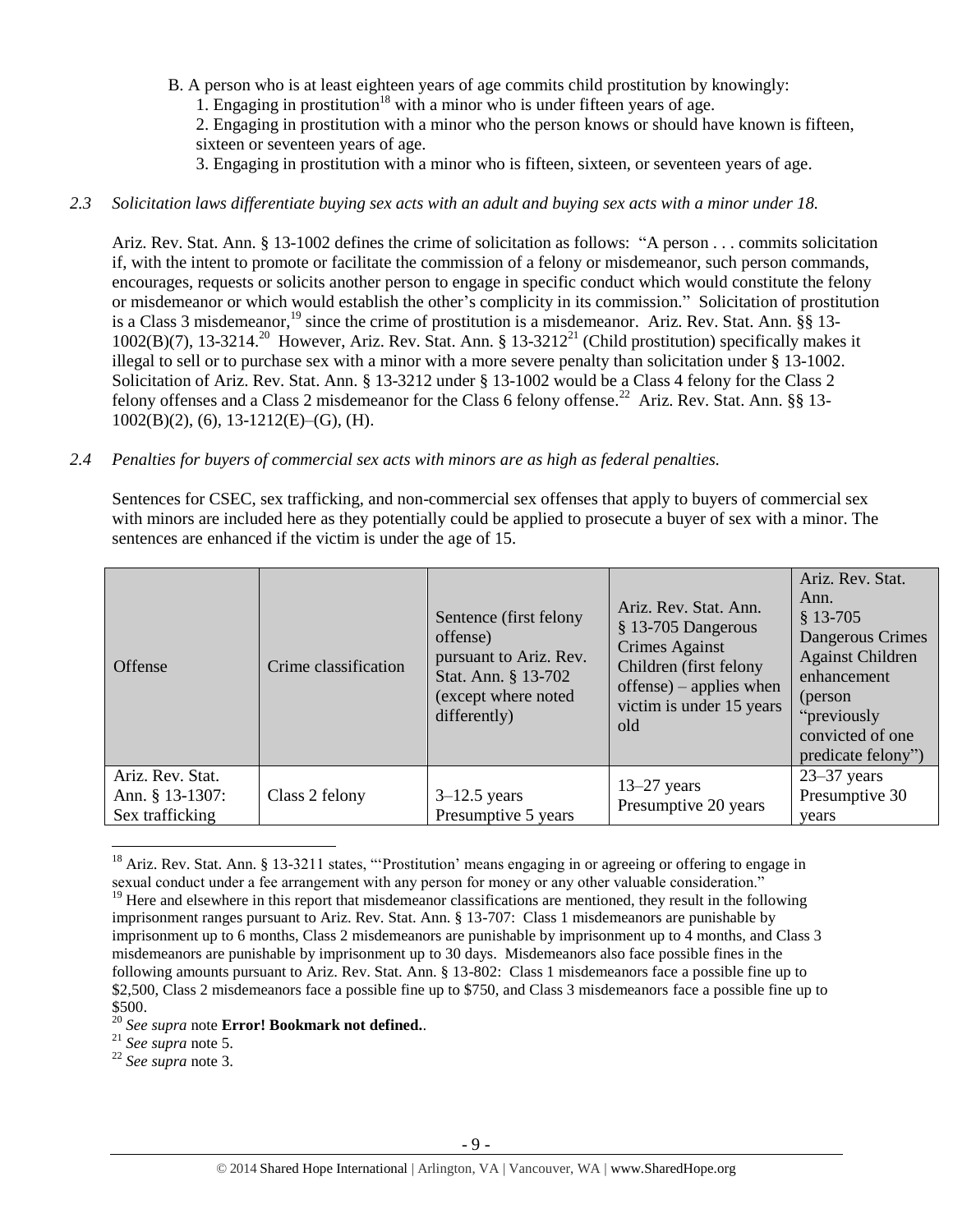<span id="page-9-0"></span>

| Ariz. Rev. Stat.<br>Ann. § 13-3212: <sup>23</sup><br>Child prostitution | 1) Class 2 felony if<br>involves a minor<br>under 15 (Ariz. Rev.<br>Stat. Ann. § 13-<br>3212(F)<br>2) Class 2 felony if<br>the defendant knew<br>or should have<br>known the minor is<br>15, 16, or 17 (Ariz.<br>Rev. Stat. Ann. § 13-<br>3212(H)<br>3) Class 6 felony if<br>minor is 15, 16 or 17<br>(Ariz. Rev. Stat. Ann.<br>$$13-3212(I))$ | 1) N/A<br>$2)$ 7-21 years<br>Presumptive 10.5 years<br>(Ariz. Rev. Stat. Ann.<br>§ 13-3212(H)) <sup>24</sup><br>3) .33–2 years<br>Presumptive 1 year<br>Under subsection H, if<br>the offender is<br>sentenced to probation,<br>"the court shall order<br>that as an initial term of<br>probation," 180 days<br>imprisonment in county<br>jail. If the offender<br>meets certain<br>requirements, the court<br>has discretion to<br>suspend 90 days of the<br>sentence. | 1) $13 - 27$ years<br>Presumptive 20 years                                                                                                                                                            | 1) $23 - 37$ years<br>Presumptive 30<br>years |
|-------------------------------------------------------------------------|------------------------------------------------------------------------------------------------------------------------------------------------------------------------------------------------------------------------------------------------------------------------------------------------------------------------------------------------|-------------------------------------------------------------------------------------------------------------------------------------------------------------------------------------------------------------------------------------------------------------------------------------------------------------------------------------------------------------------------------------------------------------------------------------------------------------------------|-------------------------------------------------------------------------------------------------------------------------------------------------------------------------------------------------------|-----------------------------------------------|
| Ariz. Rev. Stat.<br>Ann. § 13-1405:<br>Sexual conduct<br>with a minor   | 1) Class 2 felony if<br>under 15<br>2) Class 6 felony if<br>the minor is at least<br>15<br>3) Class 2 felony if<br>committed by<br>someone who is or<br>was a "parent, step-<br>parent, adoptive<br>parent, legal guardian<br>or foster parent or the                                                                                          | 1) N/A<br>2) .33–2 years<br>Presumptive 1 year<br>$3)$ 3–12.5 years<br>Presumptive 5 years                                                                                                                                                                                                                                                                                                                                                                              | 1) $13 - 27$ years<br>Presumptive 20 years<br>(However, under (B)<br>for "sexual conduct<br>with a minor who is<br>under twelve years of<br>age," certain defendants<br>may be sentenced to<br>life.) | 1) $23 - 37$ years<br>Presumptive 30<br>years |

<sup>&</sup>lt;sup>23</sup> See supra note [5.](#page-1-0) "Notwithstanding any other law, a sentence imposed on a person for a violation of subsection A or subsection B, paragraph 2 of this section involving a minor who is fifteen, sixteen or seventeen years of age shall be consecutive to any other sentence imposed on the person at any time." Ariz. Rev. Stat. Ann. § 13-3212(D). <sup>24</sup> Under Ariz. Rev. Stat. Ann. § 13-3212(H)(2),

 $\overline{a}$ 

. . . . 2. The term for a defendant who has one historical prior felony conviction for a violation of this section is as follows:

| Minimum                     | Presumptive          | Maximum                                                                                                |
|-----------------------------|----------------------|--------------------------------------------------------------------------------------------------------|
| 14 years                    | 15.75 years 28 years |                                                                                                        |
|                             |                      | 3. The term for a defendant who has two or more historical prior felony convictions for a violation of |
| this section is as follows: |                      |                                                                                                        |
| Minimum                     | Presumptive          | Maximum                                                                                                |
| 21 years                    | 28 years             | 35 years                                                                                               |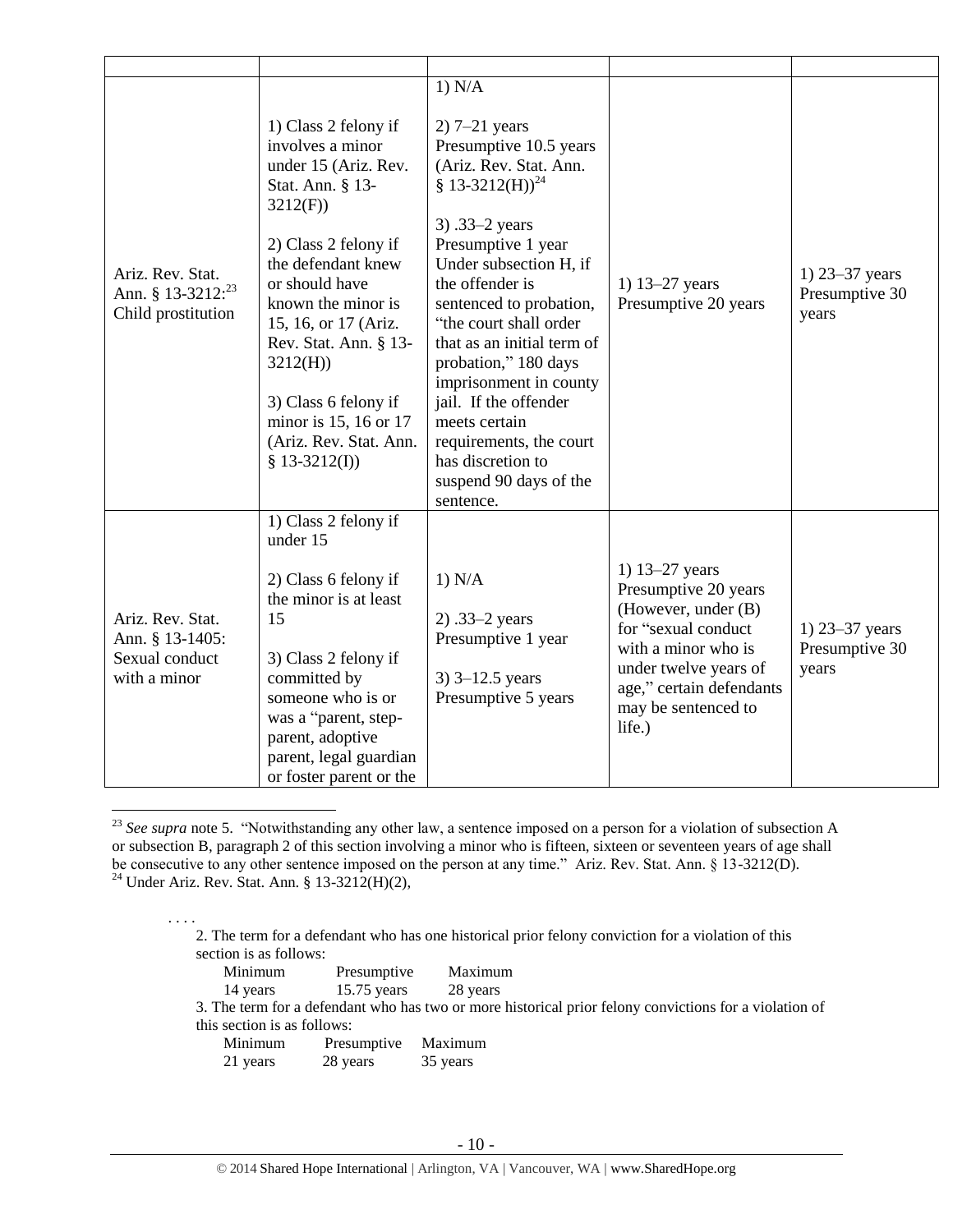|                                                                                                   | minor's teacher or                     |                                           |                                                                                                                      |                                                                                                                         |
|---------------------------------------------------------------------------------------------------|----------------------------------------|-------------------------------------------|----------------------------------------------------------------------------------------------------------------------|-------------------------------------------------------------------------------------------------------------------------|
| Ariz. Rev. Stat.<br>Ann. § 13-1417:<br>Continuous sexual<br>abuse of a child<br>under 14 years of | clergyman or priest"<br>Class 2 felony | N/A                                       | $13-27$ years<br>Presumptive 20 years                                                                                | $23 - 37$ years<br>Presumptive 30<br>years                                                                              |
| age<br>Ariz. Rev. Stat.<br>Ann. § 13-1410:<br>Molestation of a<br>child under 15                  | Class 2 felony                         | N/A                                       | $10-24$ years<br>Presumptive 17 years                                                                                | $21-35$ years<br>Presumptive 28<br>years                                                                                |
| Ariz. Rev. Stat.<br>Ann. § 13-3553:<br>Sexual exploitation<br>of a minor                          | Class 2 felony                         | $3-12.5$ years<br>Presumptive 5 years     | $10-24$ years<br>Presumptive 17 years                                                                                | $21-35$ years<br>Presumptive 28<br>years                                                                                |
| Ariz. Rev. Stat.<br>Ann. § 13-3560:<br>Aggravated luring a<br>minor for sexual<br>exploitation    | Class 2 felony                         | $3-12.5$ years<br>Presumptive 5 years     | $10-24$ years<br>Presumptive 17 years                                                                                | $21 - 35$ years<br>Presumptive 28<br>years                                                                              |
| Ariz. Rev. Stat.<br>Ann. § 13-3554:<br>Luring a minor for<br>sexual exploitation                  | Class 3 felony                         | $2 - 8.75$ years<br>Presumptive 3.5 years | $5-15$ years<br>Presumptive 10 years<br>Possibility of<br>suspension of sentence,<br>probation, pardon or<br>release | 8-22 years<br>Presumptive 15<br>years Not eligible<br>for suspension of<br>sentence,<br>probation, pardon<br>or release |
| Ariz. Rev. Stat.<br>Ann. § 13-3561:<br>Unlawful age<br>misrepresentation                          | Class 3 felony                         | $2 - 8.75$ years<br>Presumptive 3.5 years | $5-15$ years<br>Presumptive 10 years<br>Possibility of<br>suspension of sentence,<br>probation, pardon or<br>release | 8-22 years<br>Presumptive 15<br>years Not eligible<br>for suspension of<br>sentence,<br>probation, pardon<br>or release |

In addition, a fine may be imposed as part of the sentence requiring the felon to "pay an amount fixed by the court not more than one hundred fifty thousand dollars." Ariz. Rev. Stat. Ann. § 13-801.

In comparison, if the victim is under the age of 14, a conviction under the TVPA for child sex trafficking is punishable by 15 years to life imprisonment and a fine not to exceed \$250,000. 18 U.S.C. §§ 1591(b)(1),  $3559(a)(1)$ ,  $3571(b)(3)$ . If the victim is between the ages of  $14-17$ , a conviction is punishable by 10 years to life imprisonment and a fine not to exceed \$250,000. 18 U.S.C. §§ 1591(b)(2), 3559(a)(1), 3571(b)(3). A conviction is punishable by mandatory life imprisonment, however, if the buyer has a prior conviction for a federal sex offense<sup>25</sup> against a minor. 18 U.S.C.  $\S 3559(e)(1)$ . To the extent buyers can be prosecuted under

<sup>&</sup>lt;sup>25</sup> Pursuant to 18 U.S.C. § 3559 $(e)(2)$ , "federal sex offense" is defined as

<span id="page-10-0"></span>an offense under section 1591 [18 USCS § 1591] (relating to sex trafficking of children), 2241 [18 USCS § 2241] (relating to aggravated sexual abuse), 2242 [18 USCS § 2242] (relating to sexual abuse), 2244(a)(1) [18 USCS § 2244(a)(1)] (relating to abusive sexual contact), 2245 [18 USCS § 2245] (relating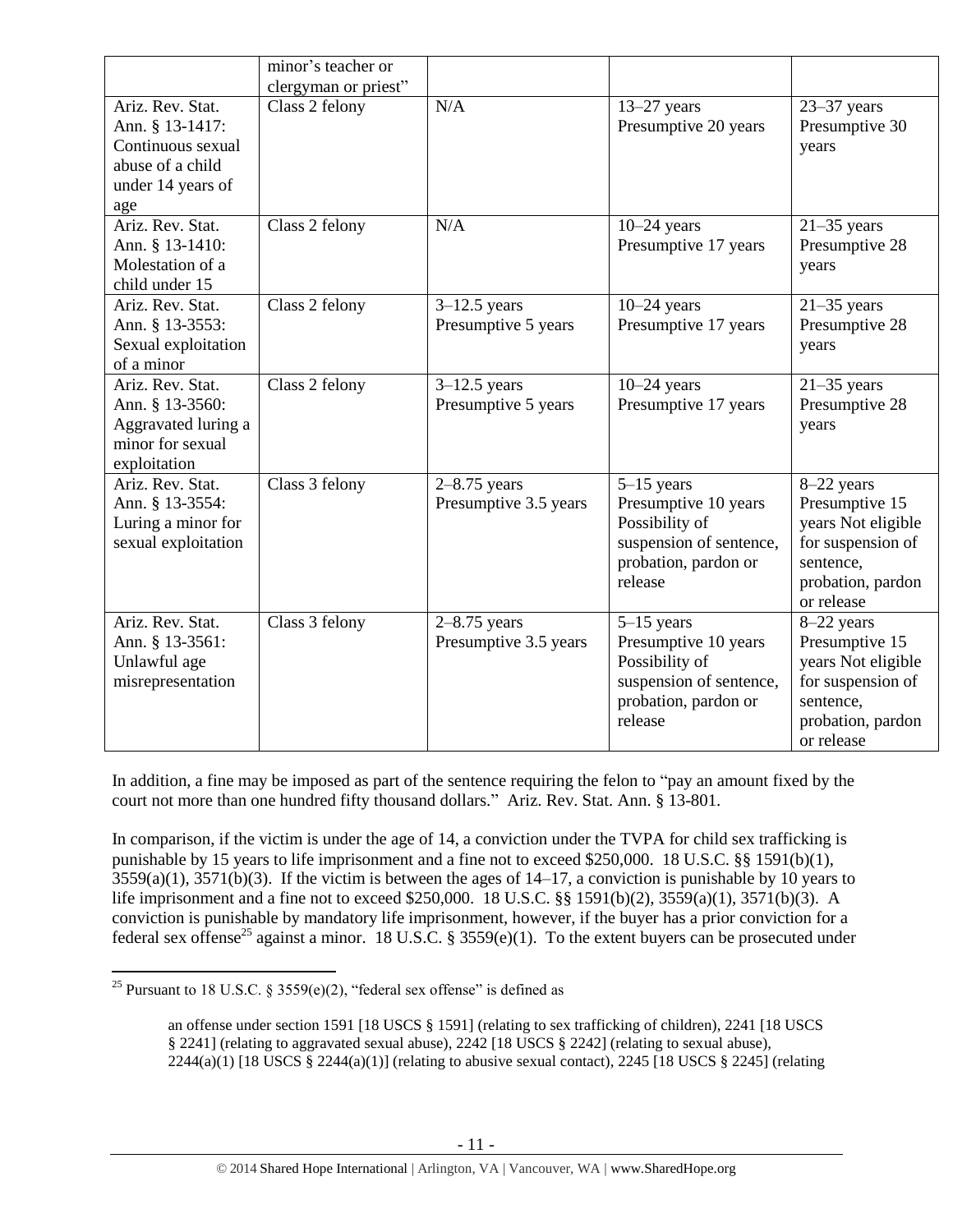other federal CSEC laws,  $^{26}$  a conviction is punishable by penalties ranging from a fine not to exceed \$250,000 to life imprisonment and a fine not to exceed  $$250,000$ .<sup>2</sup>

*2.5 Using the Internet to lure, entice, or purchase, or attempt to lure, entice, or purchase commercial sex acts with a minor is a separate crime or results in an enhanced penalty for buyers.*

Using the Internet to accomplish a sexual offense is a separate crime resulting in serious penalties for buyers. The provisions do not specifically apply to commercial sexual exploitation of a child but do apply to any sexual exploitation of a child. Ariz. Rev. Stat. Ann. § 13-3560(A) (Aggravated luring a minor for sexual exploitation) states,

A. A person commits aggravated luring a minor for sexual exploitation if the person does both of the following:

1. Knowing the character and content of the depiction, uses an electronic communication device to transmit at least one visual depiction of material that is harmful to minors for the purpose of initiating or engaging in communication with a recipient who the person knows or has reason to know is a minor.

2. By means of the communication, offers or solicits sexual conduct with the minor. The offer or solicitation may occur before, contemporaneously with, after or as an integrated part of the transmission of the visual depiction.

Ariz. Rev. Stat. Ann. § 13-3560 is a Class 2 felony, with sentence enhancements under Ariz. Rev. Stat. Ann. § 13-705 if the minor is under 15. Ariz. Rev. Stat. Ann. § 13-3560(C).

In addition, Ariz. Rev. Stat. Ann. § 13-3561 (Unlawful age misrepresentation) makes it a crime to misrepresent age in electronic communications with minors for the purpose of luring them into sexual conduct. Subsection A states,

A. A person commits unlawful age misrepresentation if the person is at least eighteen years of age, and knowing or having reason to know that the recipient of a communication is a minor, uses an electronic communication device to knowingly misrepresent the person's age for the purpose of committing any sexual offense involving the recipient that is listed in [section 13-3821](https://www.lexis.com/research/buttonTFLink?_m=090cb2535ee035315844633f6dc755af&_xfercite=%3ccite%20cc%3d%22USA%22%3e%3c%21%5bCDATA%5bA.R.S.%20%a7%2013-3561%5d%5d%3e%3c%2fcite%3e&_butType=4&_butStat=0&_butNum=2&_butInline=1&_butinfo=AZCODE%2013-3821&_fmtstr=FULL&docnum=1&_startdoc=1&wchp=dGLzVlz-zSkAz&_md5=79822e9548f774d4abd7be509d74901f) [Persons required to register on the sex offender registry].

Ariz. Rev. Stat. Ann. § 13-3561 is a Class 3 felony and subject to the sentencing provisions in § 13-705 if the victim is under 15. Ariz. Rev. Stat. Ann. § 13-3561(D).

to sexual abuse resulting in death), 2251 [18 USCS § 2251] (relating to sexual exploitation of children), 2251A [18 USCS § 2251A] (relating to selling or buying of children), 2422(b) [18 USCS § 2422(b)] (relating to coercion and enticement of a minor into prostitution), or 2423(a) [18 USCS § 2423(a)] (relating to transportation of minors).

<sup>&</sup>lt;sup>26</sup> 18 U.S.C. §§ 2251A(b) (Selling or buying of children), 2251(a) (Sexual exploitation of children), 2423(a) (Transportation of a minor with intent for minor to engage in criminal sexual activity), 2422(a) (Coercion and enticement), 2252(a)(2), (a)(4) (Certain activities relating to material involving the sexual exploitation of minors). <sup>27</sup> 18 U.S.C. §§ 2251A(b) (conviction punishable by imprisonment for 30 years to life and a fine), 2251(e) (conviction punishable by imprisonment for 15–30 years and a fine), 2423(a) (conviction punishable by imprisonment for 10 years to life and a fine), 2422(a) (conviction punishable by a fine, imprisonment up to 20 years, or both),  $2252(a)(2)$ , (4) (stating that a conviction under subsection (a)(2) is punishable by imprisonment for  $5-20$ years and a fine, while a conviction under subsection (a)(4) is punishable by imprisonment up to 10 years, a fine, or both); *see also* 18 U.S.C. §§ 3559(a)(1) (classifying all of the above listed offenses as felonies), 3571(b)(3) (providing a fine up to \$250,000 for any felony conviction).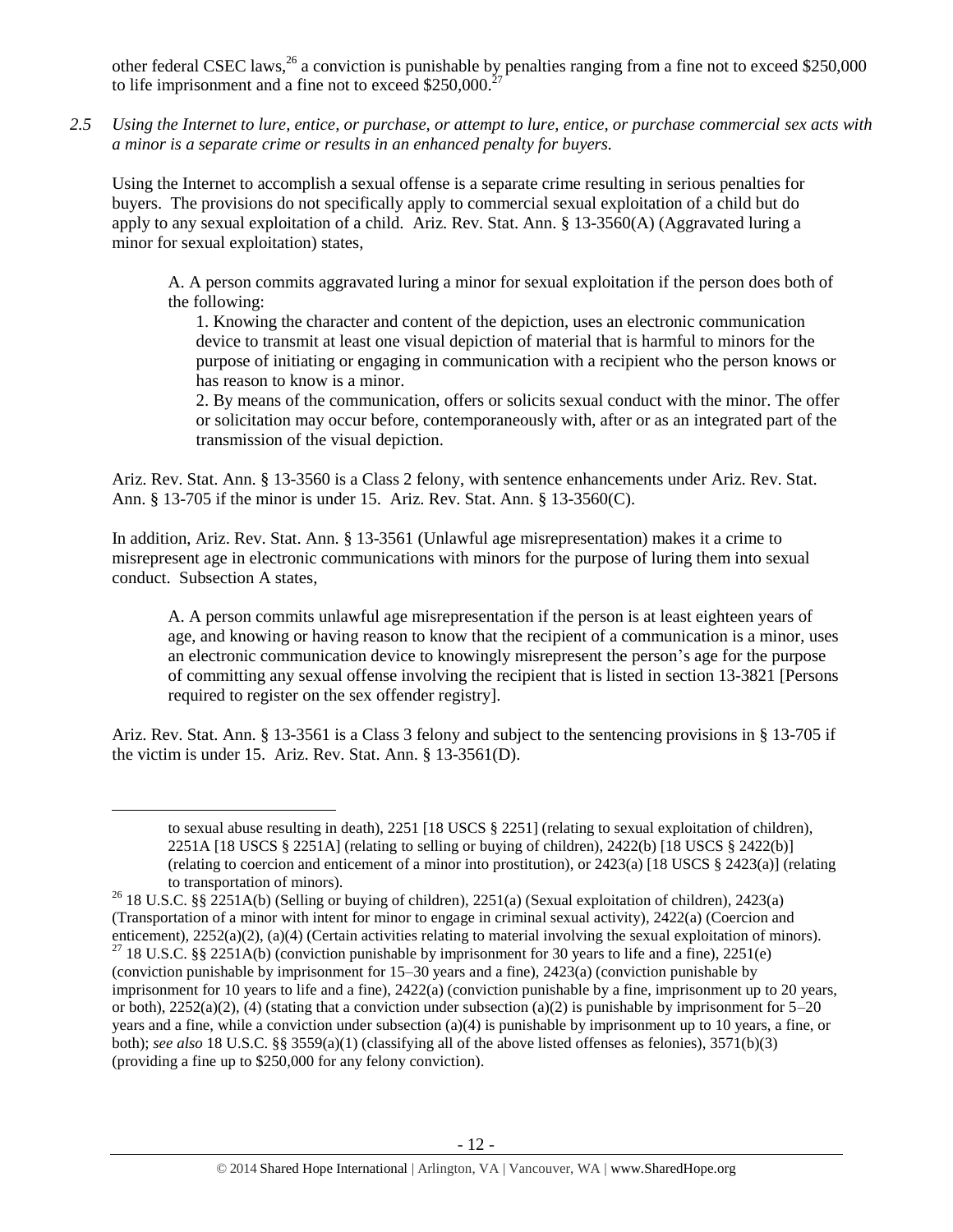2.5.1 Recommendation: Amend Ariz. Rev. Stat. Ann. § 13-3560(A) (Aggravated luring a minor for sexual exploitation) to include use of the Internet for the purpose of violating Ariz. Rev. Stat. Ann. § 13-1307 (Sex trafficking) or any of Arizona's CSEC laws as prohibited conduct. Alternatively, enact a law that expressly criminalizes using the Internet to purchase commercial sex acts with a minor under the age of 18.

# *2.6 No age mistake defense is permitted for a buyer of commercial sex acts with any minor under 18.*

Ariz. Rev. Stat. Ann. § 13-3212<sup>28</sup> (Child prostitution) eliminates a mistake of age defense for a person who "[e]ngag[es] in prostitution with a minor who is under fifteen years of age."<sup>29</sup> However, a mistake of age defense is not prohibited when the victim is 15–17 years of age. A person who "[e]ngag[es] in prostitution with a minor who the person knows or should have known is fifteen, sixteen, or seventeen years of age" is guilty of a Class 2 felony, while a person who "[e]ngag[es] in prostitution with a minor who is fifteen, sixteen, or seventeen years of age" when the defendant's knowledge of the age of the minor cannot be proven is guilty of a Class 6 felony.

- 2.6.1 Recommendation: Amend Ariz. Rev. Stat. Ann. § 13-1307 (Sex trafficking) and Ariz. Rev. Stat. Ann. § 13-3212 (Child prostitution) to prohibit a mistake of age defense if the victim of the crime is a minor under the age of 18.
- *2.7 Base penalties for buying sex acts with a minor under 18 are sufficiently high and not reduced for older minors.*

Ariz. Rev. Stat. Ann. § 13-3212<sup>30</sup> (Child prostitution) staggers penalties based on the age of the victim and provides a lesser penalty (Class 6 felony) for buyers of sex with minors aged 15, 16, and 17 when the state cannot prove the buyer knew or should have known the minor's age. A person who "[e]ngag[es] in prostitution with a minor who is under fifteen years of age" commits a Class 2 felony and is subject to punishment pursuant to Ariz. Rev. Stat. Ann. § 13-705. Ariz. Rev. Stat. Ann. § 13-3212(B)(1), (F). A person who "[e]ngag[es] in prostitution with a minor who the person knows or should have known is fifteen, sixteen or seventeen years of age" is guilty of a Class 2 felony. Ariz. Rev. Stat. Ann. § 13-3212(B)(2),  $31$  (G). By contrast, when a person "[e]ngag[es] in prostitution with a minor who is fifteen, sixteen, or seventeen years of age" and the prosecution does prove the buyer's actual or constructive knowledge that the victim was under 18, that person will be guilty of a Class 6 felony. Ariz. Rev. Stat. Ann. § 13-3212(B)(3), (H).

Ariz. Rev. Stat. Ann. § 13-1307 (Sex trafficking) applies to situations of purchasing sex from any minor under 18, with a penalty enhancement if the minor is under 15. The base penalty is a presumptive 5 year sentence and a possible fine up to \$150,000. Ariz. Rev. Stat. Ann. §§ 13-702, 13-801. Sentence enhancements for a minor under 15 bring the presumptive penalty to 20 years for the first offense. Ariz. Rev. Stat. Ann. § 13-705.

2.7.1 Recommendation: Amend Ariz. Rev. Stat. Ann. § 13-3212 (Child prostitution) to raise the base penalty for all minors, regardless of the offender's knowledge of the victim's age, to a Class 2 felony carrying a sentence of 7–21 years.

<sup>28</sup> *See supra* note [5.](#page-1-0)

<sup>&</sup>lt;sup>29</sup> The repeal of Ariz. Rev. Stat. Ann. § 13-3213 (Defense) by House Bill 2238 in the 2010 legislative session removed the mistake of age defense for minors under 15 years of age in a prosecution under Ariz. Rev. Stat. Ann. § 13-3212.

<sup>30</sup> *See supra* note [5.](#page-1-0)

<sup>31</sup> *See supra* note [5.](#page-1-0)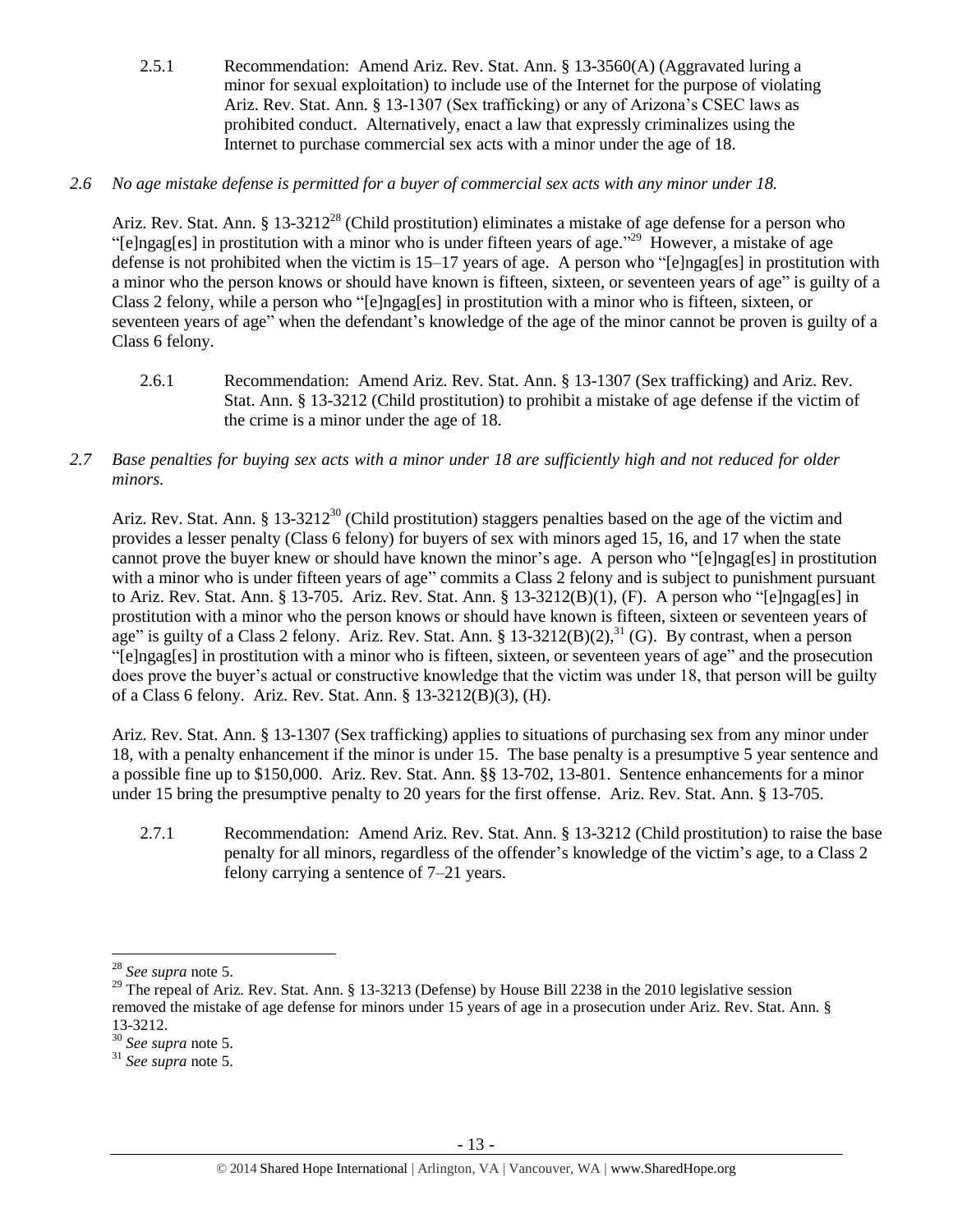*2.8 Financial penalties for buyers of commercial sex acts with minors are sufficiently high to make it difficult for buyers to hide the crime.* 

Ariz. Rev. Stat. Ann. § 13-801 permits the court to impose up to a \$150,000 fine as part of a sentence for a felony conviction. In addition, asset and property forfeiture are available.

Ariz. Rev. Stat. Ann. §  $13-3557^{32}$  (Equipment; forfeiture) states,

On the conviction of a person for a violation of section 13-3552 [Commercial sexual exploitation of a minor], 13-3553 [Sexual exploitation of a minor], 13-3554 [Luring a minor for sexual exploitation] or 13-3560 [Aggravated luring a minor for sexual exploitation], the court shall order that any photographic equipment, computer system or instrument of communication that is owned or used exclusively by the person and that was used in the commission of the offense be forfeited and sold, destroyed or otherwise properly disposed.

According to Ariz. Rev. Stat. Ann. § 13-4315 (Allocation of forfeited property), seized property may be sold or transferred to "any local or state government entity or agency or political subdivision, law enforcement agency or prosecutorial agency or any federal law enforcement agency which operates within this state for official federal, state or political subdivision use within this state." The seized property may also be sold, with the balance after expenses "paid into the anti-racketeering fund of the state or of the county in which the political subdivision seizing the property or prosecuting the action is located."

Where the seized property is money, "the court shall order the monies returned to each law enforcement agency that makes a showing of costs or expenses which it incurred in connection with the investigation and prosecution of the matter and shall order all excess monies remaining after such returns deposited in the anti-racketeering fund of this state or of the county in which the political subdivision seizing the monies or prosecuting the action is located . . ."

Ariz. Rev. Stat. Ann. § 13-4305 (Seizure of property) permits the seizure of property "subject to forfeiture under this chapter" pursuant to a seizure warrant, or without a court order under certain conditions, and with probable cause established. Ariz. Rev. Stat. Ann. § 13-4304 (Property subject to forfeiture; exemptions), while allowing for vehicle forfeiture when used in the commission of the crime with some exceptions, does state, "All property, including all interests in such property, described in a statute providing for its forfeiture is subject to forfeiture."

# *2.9 Buying and possessing child pornography carries penalties as high as similar federal offenses.*

Ariz. Rev. Stat. Ann. § 13-3553 (Sexual exploitation of a minor) makes it illegal for one to engage in "[r]ecording, filming, photographing, developing or duplicating any visual depiction in which a minor is engaged in exploitive exhibition or other sexual conduct" as well as the "[d]istributing, transporting, exhibiting, receiving, selling, purchasing, electronically transmitting, possessing or exchanging any visual depiction in which a minor is engaged in exploitive exhibition or other sexual conduct." Sexual exploitation of a minor is a Class 2 felony (presumptive 5 year sentence) with a sentence enhancement under § 13-705 if the minor is under 15 (presumptive 17 year sentence for first offense).

In comparison, a federal conviction for possession of child pornography<sup>33</sup> is generally punishable by imprisonment for 5–20 years and a fine not to exceed  $$250,000.<sup>34</sup>$  Subsequent convictions, however, are punishable by imprisonment up to 40 years and a fine not to exceed  $$250,000.<sup>35</sup>$ 

 $\overline{a}$ <sup>32</sup> Statute is codified in Chapter 35.1 entitled, "Sexual Exploitation of Children."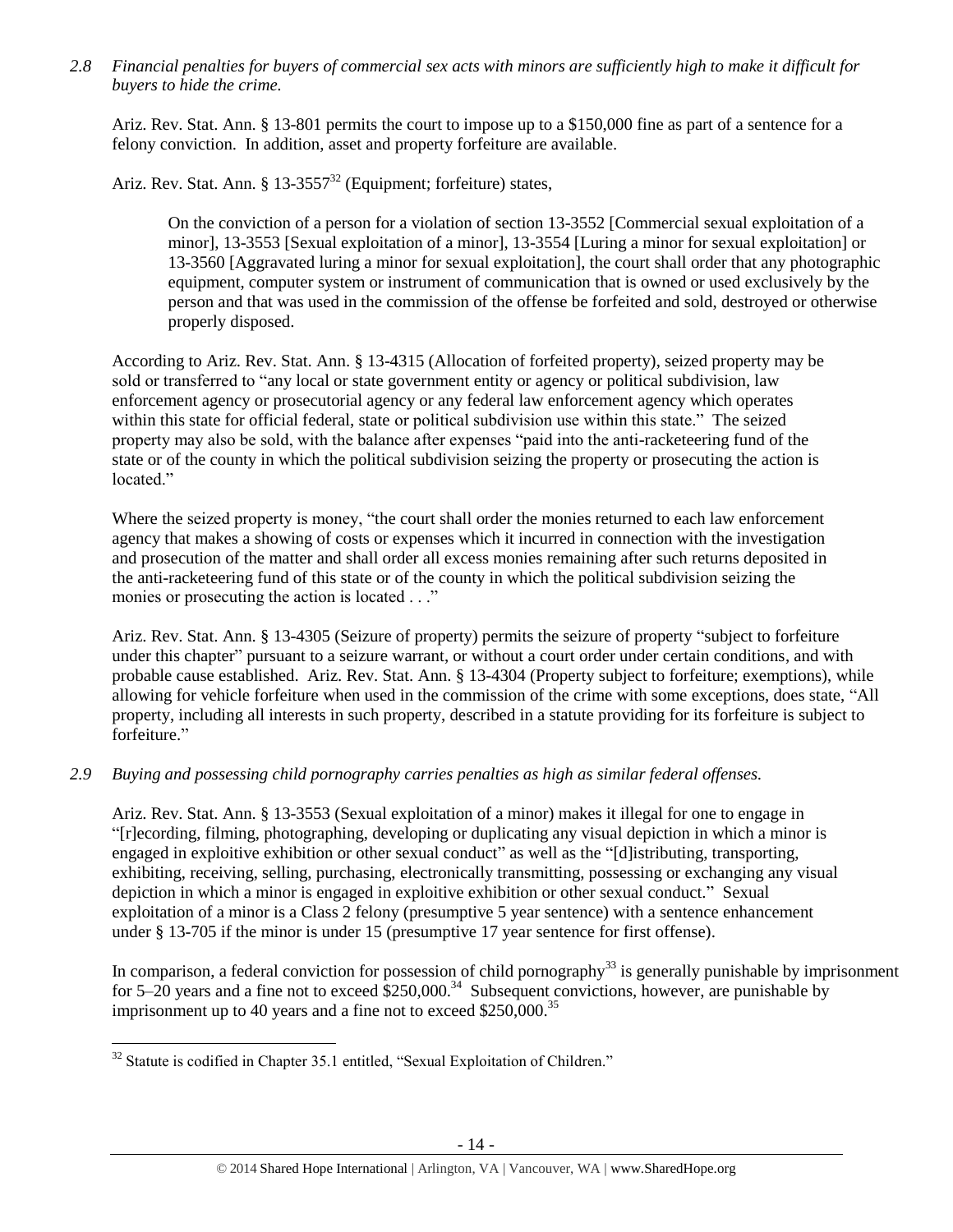# *2.10 Convicted buyers of commercial sex acts with minors and child pornography are required to register as sex offenders.*

Convicted buyers of sex with minors are required to register as sex offenders. Ariz. Rev. Stat. Ann. § 13- 3821 (Persons required to register) lists the crimes for which an offender must register as a sex offender. They include the following crimes: "3. Sexual abuse pursuant to section 13-1404 if the victim is under eighteen years of age. 4. Sexual conduct with a minor pursuant to section 13-1405. 5. Sexual assault pursuant to section 13- 1406. . . . 10. Child prostitution pursuant to section 13-3212, subsection A or subsection B, Paragraph 1 or 2. . . . 12. Sexual exploitation of a minor pursuant to section 13-3553. . . . 14. Sex trafficking of a minor pursuant to section 13-1307." However, buyers convicted of child prostitution under § 13-3212(B)(3)<sup>36</sup>, which applies to buyers of sex with minors aged 15–17 where the buyer's actual or constructive knowledge of the victim's minority has not been proven, are not required to register as sex offenders. Buyers convicted of sex offenses or pornography offenses may face non-mandatory registration under Ariz. Rev. Stat. Ann. § 13-3821(C) which states, "Notwithstanding subsection A of this section, the judge who sentences a defendant for any violation of chapter  $14^{37}$  or 35.1<sup>38</sup> of this title or for an offense for which there was a finding of sexual motivation pursuant to section 13-118<sup>39</sup> may require the person who committed the offense to register pursuant to this section."

<sup>36</sup> *See supra* note [5.](#page-1-0)

 $33$  18 U.S.C. §§ 2252(a)(2), (a)(4) (Certain activities relating to material involving the sexual exploitation of minors),  $2252A(a)(2)$ –(3) (Certain activities relating to material constituting or containing child pornography), 1466A(a), (b) (Obscene visual representations of the sexual abuse of children).

 $34$  18 U.S.C. §§ 2252(b) (stating that a conviction under subsection (a)(2) is punishable by imprisonment for 5–20 years and a fine, while a conviction under subsection (a)(4) is punishable by imprisonment up to 10 years, a fine, or both),  $2252A(b)(1)$  (a conviction is punishable by imprisonment for  $5-20$  years and a fine),  $1466A(a)$ , (b) (stating that a conviction under subsection (a) is "subject to the penalties provided in section  $2252A(b)(1)$ ," imprisonment for 5–20 years and a fine, while a conviction under subsection (b) is "subject to the penalties provided in section 2252A(b)(2)," imprisonment up to 10 years, a fine, or both); *see also* 18 U.S.C. §§ 3559(a)(1) (classifying all of the above listed offenses as felonies), 3571(b)(3) (providing a fine up to \$250,000 for any felony conviction).

 $35$  18 U.S.C. §§ 2252(b) (stating if a person has a prior conviction under subsection (a)(2), or a list of other statutes, a conviction is punishable by a fine and imprisonment for 15–40 years, but if a person has a prior conviction under subsection (a)(4), or a list of other statutes, a conviction is punishable by a fine and imprisonment for  $10-20$  years),  $2252A(b)(1)$  (stating if a person has a prior conviction under subsection (a)(2), (a)(3), or a list of other statutes, a conviction is punishable by a fine and imprisonment for  $15-40$  years),  $1466A(a)$ , (b) (stating that the penalty scheme for section 2252A(b) applies); *see also* 18 U.S.C. §§ 3559(a)(1) (classifying all of the above listed offenses as felonies), 3571(b)(3) (providing a fine up to \$250,000 for any felony conviction).

<sup>&</sup>lt;sup>37</sup> Chapter 14 is entitled, "Sexual Offenses."

<sup>&</sup>lt;sup>38</sup> Chapter 35.1 is entitled, "Sexual Exploitation of Children."

 $39$  Ariz. Rev. Stat. Ann. § 13-118 (Sexual motivation special allegation; procedures; definition) states,

A. In each criminal case involving an offense other than a sexual offense, the prosecutor may file a special allegation of sexual motivation if sufficient admissible evidence exists that would justify a finding of sexual motivation by a reasonable and objective finder of fact.

B. If the prosecutor files a special allegation of sexual motivation, the state shall prove beyond a reasonable doubt that the defendant committed the offense with a sexual motivation. The trier of fact shall find a special verdict as to whether the defendant committed the offense with a sexual motivation.

C. For purposes of this section "sexual motivation" means that one of the purposes for which the defendant committed the crime was for the purpose of the defendant's sexual gratification.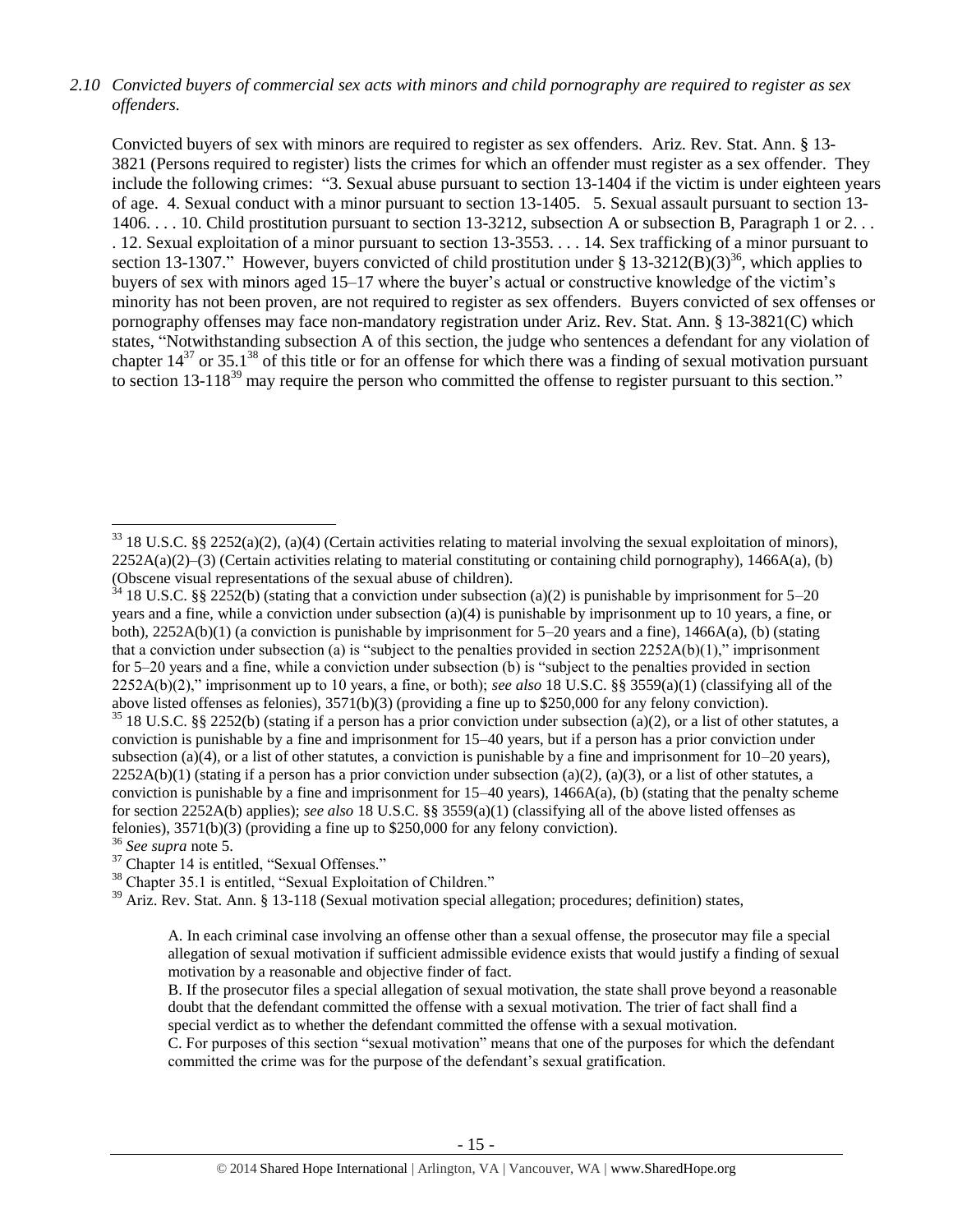#### **FRAMEWORK ISSUE 3: CRIMINAL PROVISIONS FOR TRAFFICKERS**

## *Legal Components:*

- *3.1 Penalties for trafficking a child for sexual exploitation are as high as federal penalties.*
- *3.2 Creating and distributing child pornography carries penalties as high as similar federal offenses.*
- *3.3 Using the Internet to lure, entice, recruit or sell commercial sex acts with a minor is a separate crime or results in an enhanced penalty for traffickers.*
- *3.4 Financial penalties for traffickers, including asset forfeiture, are sufficiently high.*
- *3.5 Convicted traffickers are required to register as sex offenders.*
- *3.6 Laws relating to termination of parental rights for certain offenses include sex trafficking or commercial sexual exploitation of children (CSEC) offenses in order to remove the children of traffickers from their control and potential exploitation.*

*\_\_\_\_\_\_\_\_\_\_\_\_\_\_\_\_\_\_\_\_\_\_\_\_\_\_\_\_\_\_\_\_\_\_\_\_\_\_\_\_\_\_\_\_\_\_\_\_\_\_\_\_\_\_\_\_\_\_\_\_\_\_\_\_\_\_\_\_\_\_\_\_\_\_\_\_\_\_\_\_\_\_\_\_\_\_\_\_\_\_\_\_\_\_*

# *Legal Analysis:*

 $\overline{a}$ 

*3.1 Penalties for trafficking a child for sexual exploitation are as high as federal penalties.* 

Arizona has a series of laws directed at the trafficker in a crime of prostitution or commercial sexual exploitation of a child, including the following:

| <b>Offense</b>                                                                              | Crime<br>classification                                            | Sentence (first felony<br>offense) pursuant to Ariz.<br>Rev. Stat. Ann. § 13-702<br>(except where noted<br>differently) | Ariz, Rev. Stat, Ann.<br>§ 13-705 Dangerous<br><b>Crimes Against</b><br>Children (first felony<br>offense)—applies when<br>victim is under 15 years<br>old | Ariz. Rev. Stat. Ann.<br>§ 13-705 Dangerous<br>Crimes Against<br>Children enhancement<br>(person "previously<br>convicted of one<br>predicate felony") |
|---------------------------------------------------------------------------------------------|--------------------------------------------------------------------|-------------------------------------------------------------------------------------------------------------------------|------------------------------------------------------------------------------------------------------------------------------------------------------------|--------------------------------------------------------------------------------------------------------------------------------------------------------|
| Ariz. Rev. Stat.<br>Ann. $§$ 13-<br>$1307(B)$ : Sex<br>trafficking of a<br>minor            | Class 2 felony                                                     | $3 - 12.5$ years <sup>40</sup><br>Presumptive 5 years                                                                   | $13-27$ years<br>Presumptive 20 years                                                                                                                      | $23 - 37$ years<br>Presumptive 30 years                                                                                                                |
| Ariz. Rev. Stat.<br>Ann. § 13-3206:<br>Taking a child for<br>the purpose of<br>prostitution | 1) Class 4 felony<br>2) Class 2 felony<br>if under 15 years<br>old | 1) $1 - 3.75$ years<br>Presumptive 2.5 years<br>2) N/A                                                                  | $2)$ 13–27 years<br>Presumptive 20 years                                                                                                                   | $2)$ 23–37 years<br>Presumptive 30 years                                                                                                               |
| Ariz. Rev. Stat.                                                                            | 1) Class 2 felony                                                  | 1) N/A                                                                                                                  | 1) $13-27$ years                                                                                                                                           | 1) $23 - 37$ years                                                                                                                                     |

 $^{40}$  Pursuant to Ariz. Rev. Stat. Ann. §13-701(D)(24) (Sentence of imprisonment for felony; presentence report; aggravating and mitigating factors; consecutive terms of imprisonment; definition), it is an aggravating circumstance for a conviction under Ariz. Rev. Stat. Ann. §13-1307 if the "defendant recruited, enticed or obtained the victim from a shelter that is designed to serve runaway youth, foster children, homeless persons or victims of human trafficking, domestic violence or sexual assault." The text of Ariz. Rev. Stat. Ann. § 13-701 included here and elsewhere in this report includes amendments made by the enactment of House Bill 2454 during the 2nd Regular Session of the 51st Arizona Legislature (effective 7/24/2014).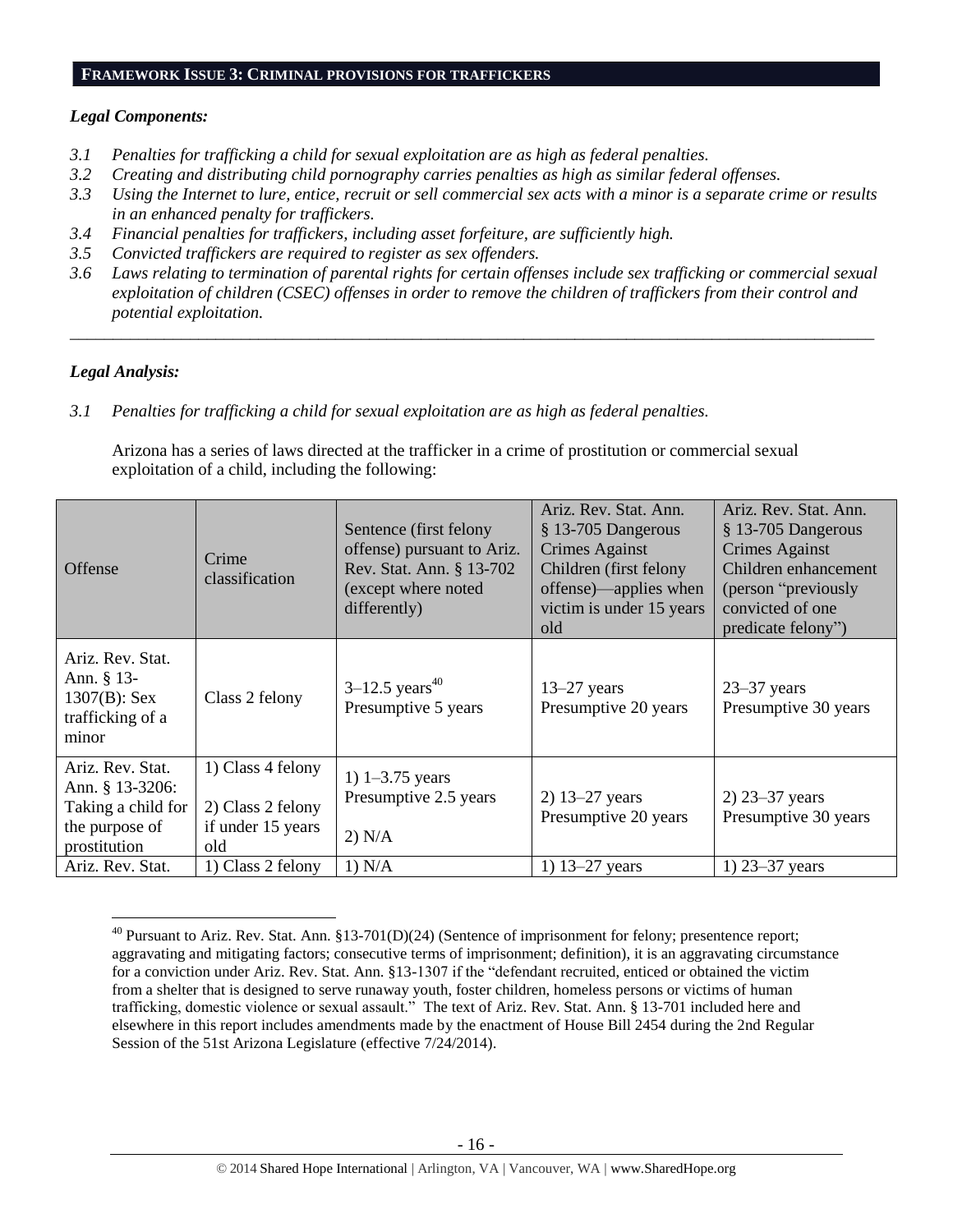| Ann. § 13-<br>$3212:^{41}$ Child<br>prostitution                                                                             | if involves a<br>minor under 15<br>(Ariz. Rev. Stat.<br>Ann. § 13-<br>3212(E)<br>2) Class 2 felony | $2) 10 - 24$ years<br>Presumptive 13.5 years<br>(Ariz. Rev. Stat. Ann.<br>§ 13-3212(G)) <sup>42</sup> | Presumptive 20 years                                                                                                 | Presumptive 30 years                                                                                                 |
|------------------------------------------------------------------------------------------------------------------------------|----------------------------------------------------------------------------------------------------|-------------------------------------------------------------------------------------------------------|----------------------------------------------------------------------------------------------------------------------|----------------------------------------------------------------------------------------------------------------------|
|                                                                                                                              | if minor is $15$ , $16$ ,<br>or 17 (Ariz. Rev.<br>Stat. Ann. § 13-<br>3212(G)                      |                                                                                                       |                                                                                                                      |                                                                                                                      |
| Ariz. Rev. Stat.<br>Ann.<br>§ 13-3552 <sup>43</sup> :<br>Commercial<br>sexual<br>exploitation of a<br>minor<br>(pornography) | Class 2 felony                                                                                     | $3-12.5$ years<br>Presumptive 5 years                                                                 | $10-24$ years<br>Presumptive 17 years                                                                                | $21-35$ years<br>Presumptive 28 years                                                                                |
| Ariz. Rev. Stat.<br>Ann. § 13-3553:<br>Sexual<br>exploitation of a<br>minor                                                  | Class 2 felony                                                                                     | $3-12.5$ years<br>Presumptive 5 years                                                                 | $10-24$ years<br>Presumptive 17 years                                                                                | $21-35$ years<br>Presumptive 28 years                                                                                |
| Ariz. Rev. Stat.<br>Ann. § 13-3554:<br>Luring a minor<br>for sexual<br>exploitation                                          | Class 3 felony                                                                                     | $2-8.75$ years<br>Presumptive 3.5 years<br>Possibility of probation if<br>child is over 15            | $5-15$ years<br>Presumptive 10 years<br>Possibility of<br>suspension of sentence,<br>probation, pardon or<br>release | 8-22 years<br>Presumptive 15 years<br>Not eligible for<br>suspension of sentence,<br>probation, pardon or<br>release |
| Ariz. Rev. Stat.<br>Ann. § 13-3561:<br>Unlawful age<br>misrepresentation                                                     | Class 3 felony                                                                                     | $2-8.75$ years<br>Presumptive 3.5 years                                                               | $5-15$ years<br>Presumptive 10 years<br>Possibility of<br>suspension of sentence,<br>probation, pardon or<br>release | 8-22 years<br>Presumptive 15 years<br>Not eligible for<br>suspension of sentence,<br>probation, pardon or<br>release |

Additionally, Arizona has a range of laws prohibiting conduct centered on promoting prostitution. They include the following: Ariz. Rev. Stat. Ann. § 13-3201 (Enticement of persons for purpose of prostitution), § 13-3202 (Procurement by false pretenses of person for purpose of prostitution), § 13- 3203 (Procuring or placing persons in house of prostitution), § 13-3204 (Receiving earnings of prostitute), § 13-3207 (Detention of persons in house of prostitution for debt), § 13-3208 (Keeping or

<sup>41</sup> *See supra* note [5](#page-1-0) and **Error! Bookmark not defined.**.

<sup>42</sup> *See supra* note [24.](#page-9-0)

<sup>43</sup> *See supra* note [7.](#page-2-0)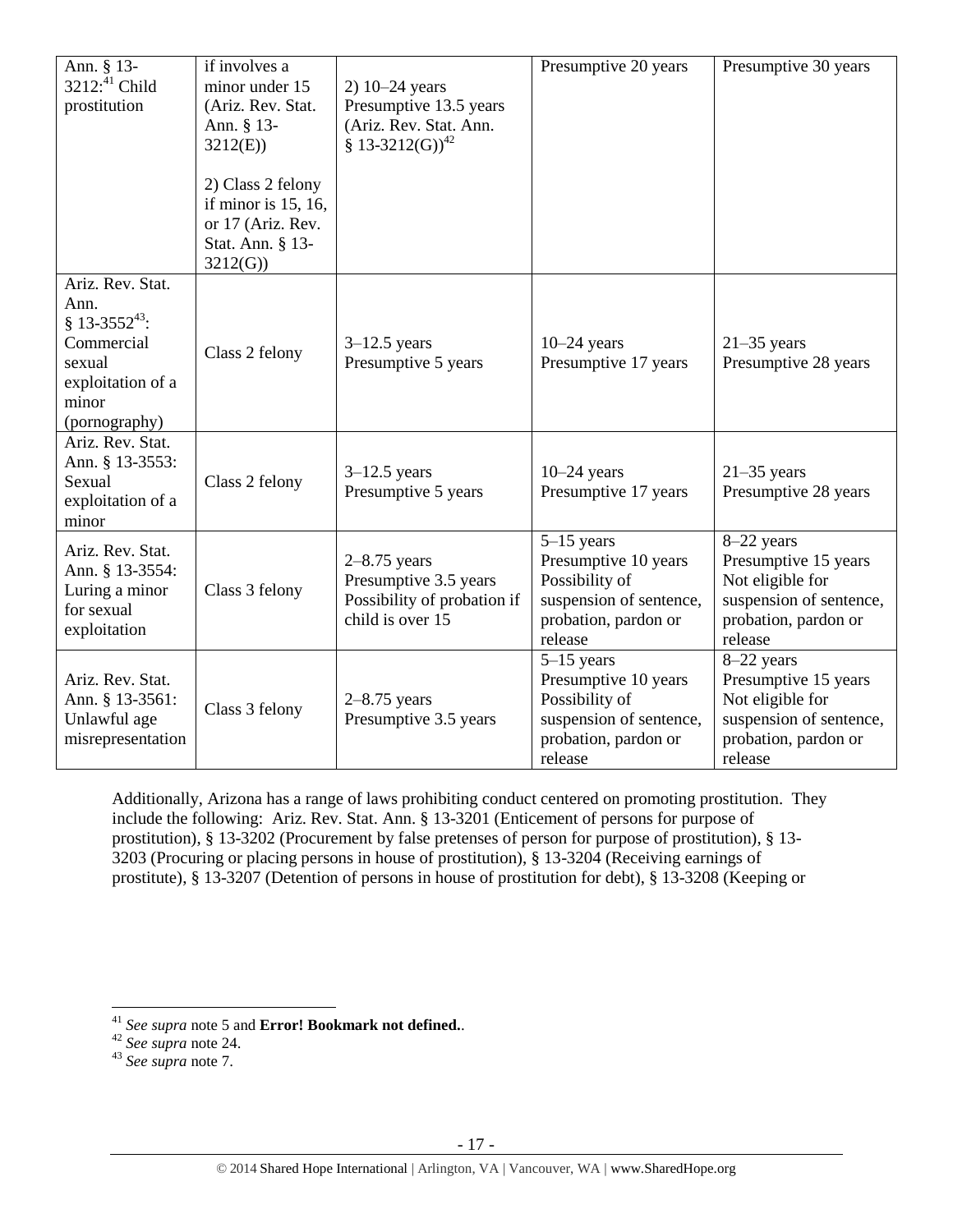residing in house of prostitution; employment in prostitution), and  $\S$  13-3209<sup>44</sup> (Pandering; methods; classification). These provisions are either Class 5 or Class 6 felonies.<sup>45</sup>

Pursuant to Ariz. Rev. Stat. Ann. § 9-500.10<sup>46</sup> (Escort and escort agency advertising requirements; civil penalty; definitions), traffickers and advertisers may also face civil penalties for advertising

. . . escort services unless the advertisement includes either:

<span id="page-17-0"></span>1. The escort license number of the escort if the advertisement is for the services of a specific escort.

2. The business license number of the escort agency where the services are offered if the advertisement does not offer the services of a specific escort.

B. An escort or escort agency shall retain on file, for at least one year, proof of the age of any escort whose services are offered in any advertisement of escort services.

Penalties range from \$500 for a first time offense to \$5,000 for a third or subsequent offense. Ariz. Rev. Stat. Ann. § 9-500.10(C).

Traffickers also face penalties under the money laundering provisions. Ariz. Rev. Stat. Ann. § 13-2317 (A)–(E) states,

- A. A person is guilty of money laundering in the first degree if the person does any of the following: 1. Knowingly initiates, organizes, plans, finances, directs, manages, supervises or is in the business of money laundering in violation of subsection B of this section.
- B. A person is guilty of money laundering in the second degree if the person does any of the following: 1. Acquires or maintains an interest in, transacts, transfers, transports, receives or conceals the existence or nature of racketeering proceeds knowing or having reason to know that they are the proceeds of an offense.

2. Makes property available to another by transaction, transportation or otherwise knowing that it is intended to be used to facilitate racketeering.

3. Conducts a transaction knowing or having reason to know that the property involved is the proceeds of an offense and with the intent to conceal or disguise the nature, location, source, ownership or control of the property or the intent to facilitate racketeering.

. . . . D. In addition to any other criminal or civil remedy, if a person violates subsection A or B of this section as part of a pattern of violations that involve a total of one hundred thousand dollars or more in any twelve month period, the person is subject to forfeiture of substitute assets in an amount that is three times the amount that was involved in the pattern, including conduct that occurred before and after the twelve month period.

 $\overline{a}$ 

. . . .

. . . .

 $44$  The text of Ariz. Rev. Stat. Ann. § 13-3209 included here and elsewhere in this report includes amendments made by the enactment of House Bill 2454 during the 2nd Regular Session of the 51st Arizona Legislature (effective July 24, 2014).

 $^{24}$ <sup>45</sup> *See supra* note [3.](#page-1-1)

<sup>&</sup>lt;sup>46</sup> The text of Ariz. Rev. Stat. Ann. § 9.500.10 included here and elsewhere in this report includes the enactment of House Bill 2454 during the 2nd Regular Session of the 51st Arizona Legislature (effective July 24, 2014).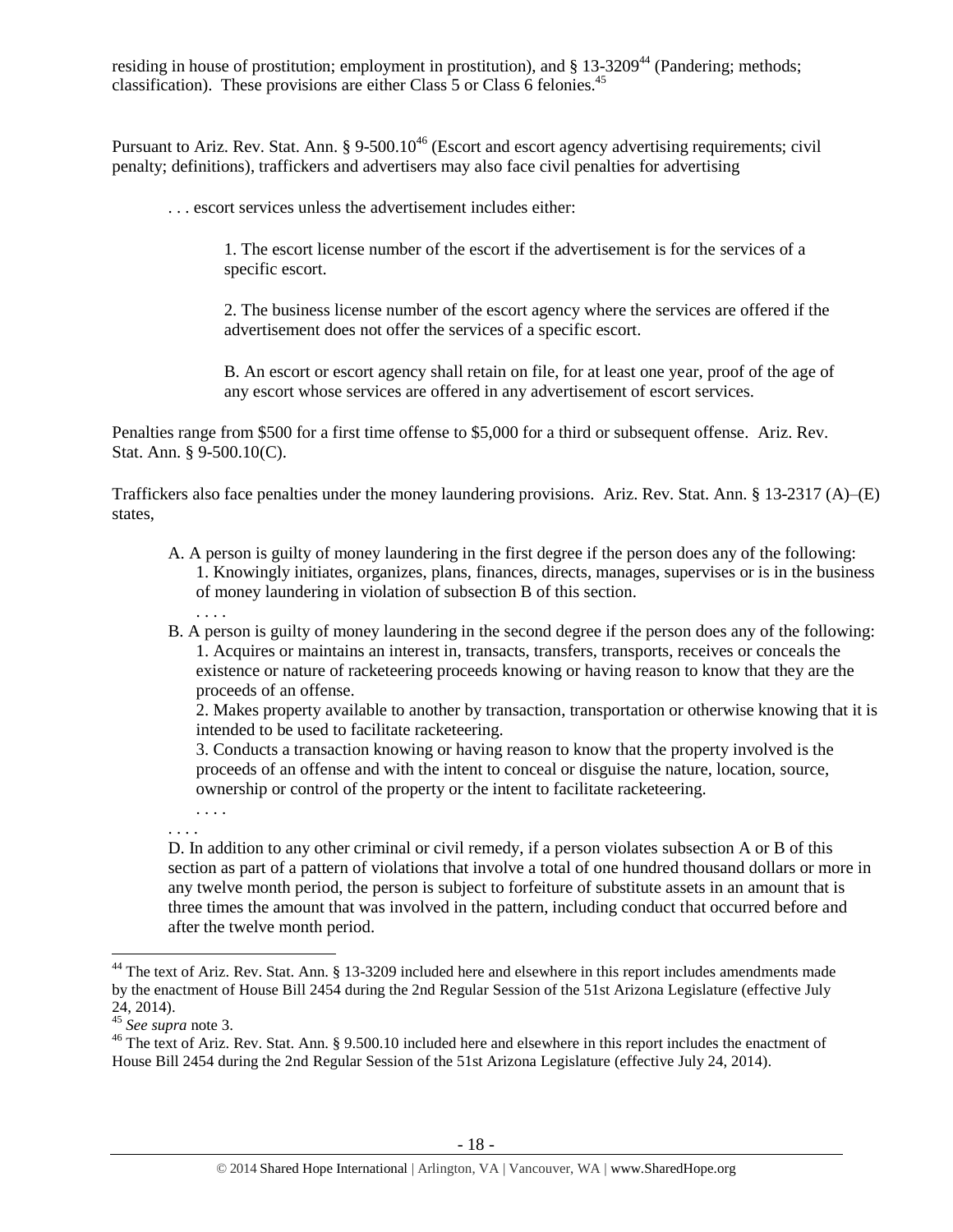E. Money laundering in the third degree is a class 6 felony. Money laundering in the second degree is a class 3 felony. Money laundering in the first degree is a class 2 felony.

In comparison, if the victim is under the age of 14, a conviction under the Trafficking Victims Protection Act  $(TVPA)<sup>47</sup>$  for child sex trafficking is punishable by 15 years to life imprisonment and a fine not to exceed \$250,000. 18 U.S.C. §§ 1591(b)(1), 3559(a)(1), 3571(b)(3). If the victim is between the ages of 14–17, a conviction is punishable by 10 years to life imprisonment and a fine not to exceed \$250,000. 18 U.S.C. §§ 1591(b)(2), 3559(a)(1), 3571(b)(3). A conviction is punishable by mandatory life imprisonment, however, if the trafficker has a prior conviction for a federal sex offense<sup>48</sup> against a minor.

## *3.2 Creating and distributing child pornography carries penalties as high as similar federal offenses.*

Ariz. Rev. Stat. Ann. § 13-3553 (Sexual exploitation of a minor) makes it illegal for one to engage in "[r]ecording, filming, photographing, developing or duplicating any visual depiction in which a minor is engaged in exploitive exhibition or other sexual conduct" as well as the "[d]istributing, transporting, exhibiting, receiving, selling, purchasing, electronically transmitting, possessing or exchanging any visual depiction in which a minor is engaged in exploitive exhibition or other sexual conduct." A conviction is punishable as a Class 2 felony with a sentence enhancement under Ariz. Rev. Stat. Ann. § 13-705 if the minor is under 15. Ariz. Rev. Stat. Ann. §§ 13-3553(C), 13-705(D).

In comparison, if the victim is under the age of 14, a conviction under the TVPA for child sex trafficking is punishable by 15 years to life imprisonment and a fine not to exceed \$250,000. 18 U.S.C. §§ 1591(b)(1),  $3559(a)(1)$ ,  $3571(b)(3)$ . If the victim is between the ages of  $14-17$ , a conviction is punishable by 10 years to life imprisonment and a fine not to exceed \$250,000. 18 U.S.C. §§ 1591(b)(2), 3559(a)(1), 3571(b)(3). A conviction is punishable by mandatory life imprisonment, however, if the trafficker has a prior conviction for a federal sex offense<sup>49</sup> against a minor. Additionally, a federal conviction for distribution of child pornography<sup>50</sup> is generally punishable by imprisonment for  $5-20$  years and a fine not to exceed \$250,000.<sup>51</sup> Subsequent convictions, however, are punishable by imprisonment up to 40 years and a fine not to exceed \$250,000.<sup>52</sup>

*3.3 Using the Internet to lure, entice, recruit or sell commercial sex acts with a minor is a separate crime or results in an enhanced penalty for traffickers.*

 $\overline{a}$ <sup>47</sup> *See supra* Section 2.4 for further discussion.

<sup>48</sup> *See supra* note [25.](#page-10-0)

<sup>49</sup> *See supra* note [25.](#page-10-0)

 $50$  18 U.S.C. §§ 2252(a)(1), (a)(2), (a)(3) (Certain activities relating to material involving the sexual exploitation of minors),  $2252A(a)(2)$ , (a)(3) (Certain activities relating to material constituting or containing child pornography), 1466A(a) (Obscene visual representations of the sexual abuse of children).

<sup>&</sup>lt;sup>51</sup> 18 U.S.C. §§ 2252(b) (stating that a conviction under subsection (a)(1), (a)(2), or (a)(3) is punishable by imprisonment for 5–20 years and a fine), 2252A(b)(1) (a conviction is punishable by imprisonment for 5–20 years and a fine), 1466A(a), (b) (stating that a conviction under subsection (a) is "subject to the penalties provided in section 2252A(b)(1)," imprisonment for 5–20 years and a fine, while a conviction under subsection (b) is "subject to the penalties provided in section 2252A(b)(2)," imprisonment up to 10 years, a fine, or both); *see also* 18 U.S.C. §§ 3559(a)(1) (classifying all of the above listed offenses as felonies),  $3571(b)(3)$  (providing a fine up to \$250,000 for any felony conviction).

 $52$  18 U.S.C. §§ 2252(b) (stating if a person has a prior conviction under subsection (a)(1), (a)(2), or (a)(3) or a list of other statutes, a conviction is punishable by a fine and imprisonment for  $15-40$  years),  $2252A(b)(1)$  (stating if a person has a prior conviction under subsection (a)(2), (a)(3), or a list of other statutes, a conviction is punishable by a fine and imprisonment for 15–40 years), 1466A(a), (b) (stating that the penalty scheme for section 2252A(b) applies); *see also* 18 U.S.C. §§ 3559(a)(1) (classifying all of the above listed offenses as felonies), 3571(b)(3) (providing a fine up to \$250,000 for any felony conviction).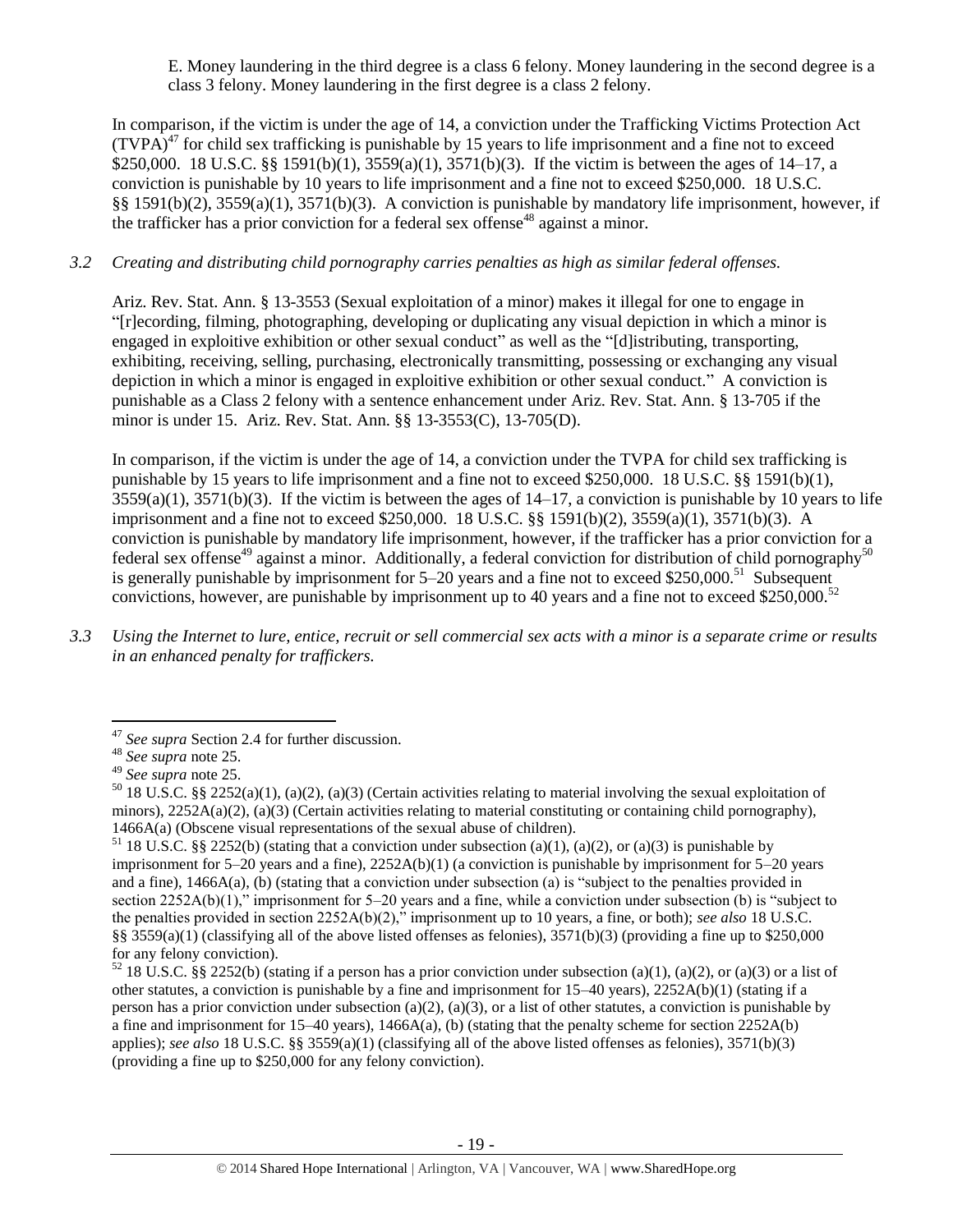Using the Internet to accomplish a sexual offense is a separate crime resulting in serious penalties for traffickers. The provisions do not specifically apply to commercial sexual exploitation of a child but do apply to any sexual exploitation of a child as long as a depiction of material harmful to minors is transmitted as part of the communication. Ariz. Rev. Stat. Ann. § 13-3560(A) (Aggravated luring a minor for sexual exploitation) states,

A. A person commits aggravated luring a minor for sexual exploitation if the person does both of the following:

1. Knowing the character and content of the depiction, uses an electronic communication device to transmit at least one visual depiction of material that is harmful to minors<sup>53</sup> for the purpose of initiating or engaging in communication with a recipient who the person knows or has reason to know is a minor.

2. By means of the communication, offers or solicits sexual conduct with the minor. The offer or solicitation may occur before, contemporaneously with, after or as an integrated part of the transmission of the visual depiction.

Ariz. Rev. Stat. Ann. § 13-3560 is a Class 2 felony, with sentence enhancements under if the minor is under 15. Ariz. Rev. Stat. Ann. §§ 13-3560(C), 13-705(D).

In addition, Ariz. Rev. Stat. Ann. § 13-3561 (Unlawful age misrepresentation) makes it a crime to misrepresent age in electronic communications with minors for the purpose of luring them into sexual conduct. Subsection A states,

A. A person commits unlawful age misrepresentation if the person is at least eighteen years of age, and knowing or having reason to know that the recipient of a communication is a minor, uses an electronic communication device to knowingly misrepresent the person's age for the purpose of committing any sexual offense involving the recipient that is listed in [section 13-3821](https://www.lexis.com/research/buttonTFLink?_m=090cb2535ee035315844633f6dc755af&_xfercite=%3ccite%20cc%3d%22USA%22%3e%3c%21%5bCDATA%5bA.R.S.%20%a7%2013-3561%5d%5d%3e%3c%2fcite%3e&_butType=4&_butStat=0&_butNum=2&_butInline=1&_butinfo=AZCODE%2013-3821&_fmtstr=FULL&docnum=1&_startdoc=1&wchp=dGLzVlz-zSkAz&_md5=79822e9548f774d4abd7be509d74901f) [Persons required to register on the sex offender registry], subsection A.

Ariz. Rev. Stat. Ann. § 13-3561 is a Class 3 felony and subject to the sentencing provisions in Ariz. Rev. Stat. Ann. § 13-705 if the victim is under 15. Ariz. Rev. Stat. Ann. § 13-3561(D).

- 3.3.1 Recommendation: Amend Ariz. Rev. Stat. Ann. § 13-3560(A) (Aggravated luring a minor for sexual exploitation) to include use of the Internet for the purpose of violating Ariz. Rev. Stat. Ann. § 13-1307 (Sex trafficking) or any of Arizona's CSEC laws as prohibited conduct.
- *3.4 Financial penalties for traffickers, including asset forfeiture, are sufficiently high.*

<sup>53</sup> Ariz. Rev. Stat. Ann. § 13-3560 refers to the definition of "harmful to minors" in Ariz. Rev. Stat. Ann. § 13-3501. Ariz. Rev. Stat. Ann. § 13-3501 states,

<sup>1.</sup> "Harmful to minors" means that quality of any description or representation, in whatever form, of nudity, sexual activity, sexual conduct, sexual excitement, or sadomasochistic abuse, when both:

<sup>(</sup>a) To the average adult applying contemporary state standards with respect to what is suitable for minors, it both:

<sup>(</sup>i) Appeals to the prurient interest, when taken as a whole. In order for an item as a whole to be found or intended to have an appeal to the prurient interest, it is not necessary that the item be successful in arousing or exciting any particular form of prurient interest either in the hypothetical average person, in a member of its intended and probable recipient group or in the trier of fact. (ii) Portrays the description or representation in a patently offensive way.

<sup>(</sup>b) Taken as a whole does not have serious literary, artistic, political, or scientific value for minors.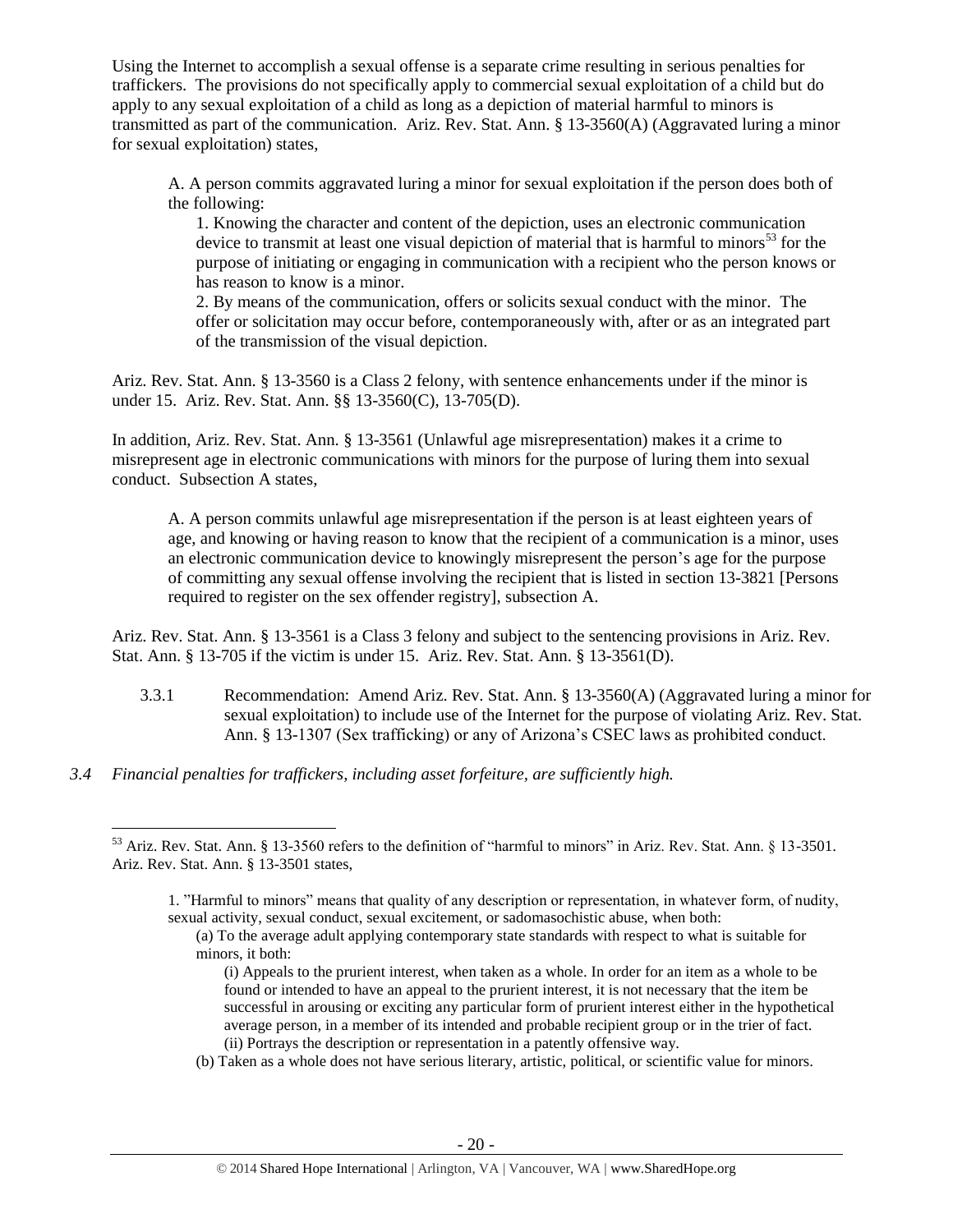Traffickers convicted of sex trafficking, other CSEC felonies, or money laundering face a possible fine up to \$150,000 imposed by the court as part of the sentence for sex trafficking. Ariz. Rev. Stat. Ann. § 13-801.

Ariz. Rev. Stat. Ann. § 13-4305 (Seizure of property) permits the seizure of property "subject to forfeiture under this chapter" pursuant to a seizure warrant or without a court order under certain conditions and with probable cause. While allowing for vehicle forfeiture when used in the commission of the crime with some exceptions, Ariz. Rev. Stat. Ann. § 13-4304 (Property subject to forfeiture; exemptions) does state that "[a]ll property, including all interests in such property, described in a statute providing for its forfeiture is subject to forfeiture."

In cases of commercial sexual exploitation of a child for child pornography and live performance, Ariz. Rev. Stat. Ann. § 13-3557 (Equipment; forfeiture) states, "On the conviction of a person for a violation of section 13-3552 [Commercial sexual exploitation of a minor], 13-3553 [Sexual exploitation of a minor], 13-3554 [Luring a minor for sexual exploitation] or 13-3560 [Aggravated luring a minor for sexual exploitation], the court shall order that any photographic equipment, computer system or instrument of communication that is owned or used exclusively by the person and that was used in the commission of the offense be forfeited and sold, destroyed or otherwise properly disposed." Pursuant to Ariz. Rev. Stat. Ann. 9.500.10<sup>54</sup>, traffickers and advertisers may seek civil penalties for posting escort advertisements without proper licensure. Penalties range from \$500 for a first time offense to \$5,000 for a third or subsequent offense. Ariz. Rev. Stat. Ann. § 9-500.10(C).

According to Ariz. Rev. Stat. Ann. § 13-4315 (Allocation of forfeited property), seized property may be sold or transferred to "any local or state government entity or agency or political subdivision, law enforcement agency or prosecutorial agency or any federal law enforcement agency which operates within this state for official federal, state or political subdivision use within this state." The seized property may also be sold, with the balance after expenses "paid into the anti-racketeering fund of the state or of the county in which the political subdivision seizing the property or prosecuting the action is located."

Finally, mandatory restitution is specifically available in cases of sex trafficking through Ariz. Rev. Stat. Ann. § 13-1309 (Restitution), which states that "[t]he court shall order restitution for any violation of section 13-1306 [Unlawfully obtaining labor or services], 13-1307 [Sex trafficking] or 13-1308 [Trafficking of persons for forced labor or services], including the greater of either the gross income or value to the defendant of the victim's labor or services or the value of the victim's labor as guaranteed under the minimum wage and overtime provisions of the fair labor standards act of 1938."

## *3.5 Convicted traffickers are required to register as sex offenders.*

Ariz. Rev. Stat. Ann. § 13-3821(A) (Persons required to register) lists the crimes for which an offender must register as a sex offender. The list includes, in relevant part, the following crimes:

- 3. Sexual abuse pursuant to section 13-1404 if the victim is under eighteen years of age.
- 4. Sexual conduct with a minor pursuant to section 13-1405.
- 5. Sexual assault pursuant to section 13-1406.
- 6. Sexual assault of a spouse if the offense was committed before August 12, 2005.
- 7. Molestation of a child pursuant to section 13-1410.
- 8. Continuous sexual abuse of a child pursuant to section 13-1417.
- 9. Taking a child for the purpose of prostitution pursuant to section 13-3206.
- 10. Child prostitution pursuant to section 13-3212, subsection A or subsection B, paragraph 1 or 2.

<sup>54</sup> *See supra* note [46.](#page-17-0)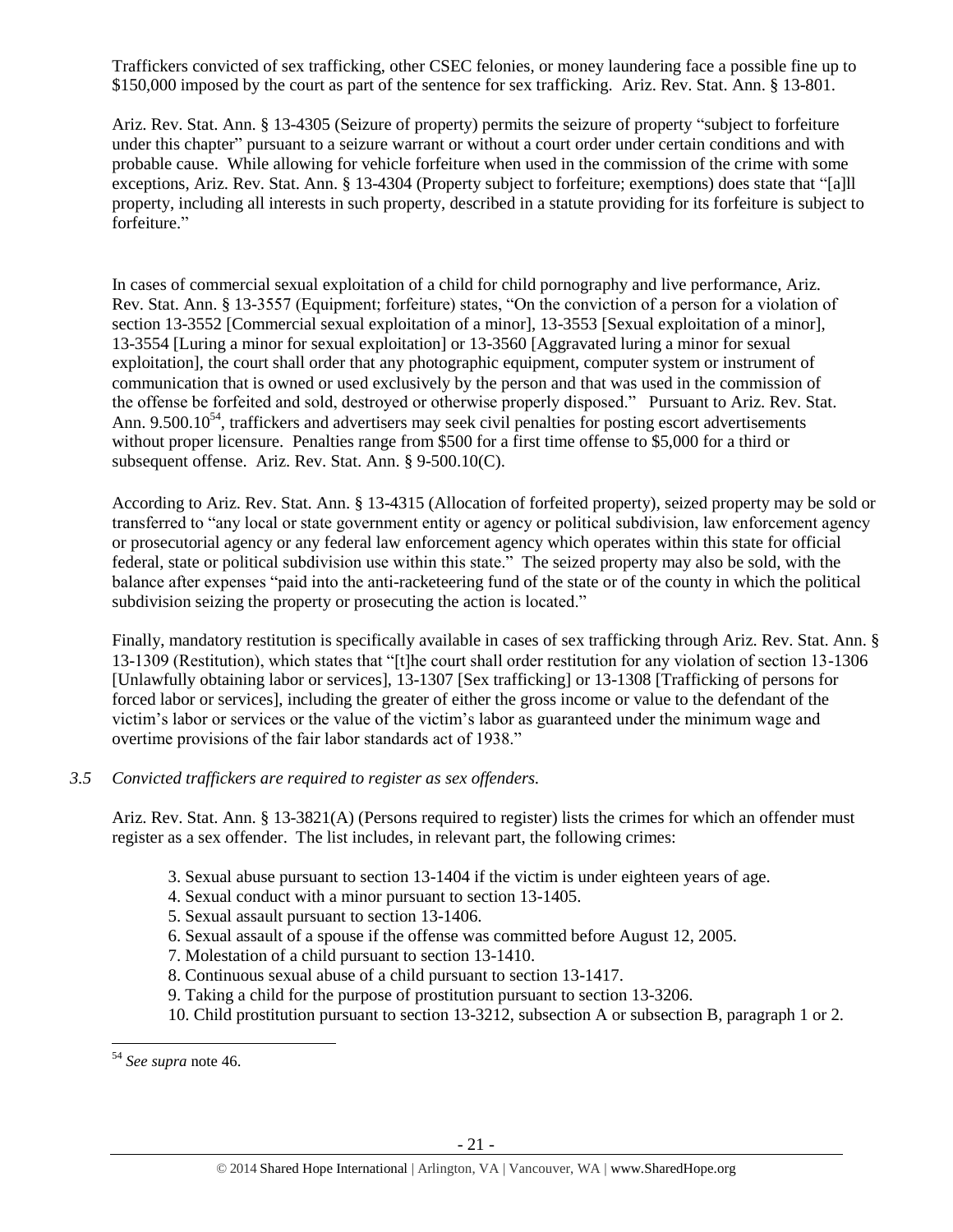- 11. Commercial sexual exploitation of a minor pursuant to section 13-3552.
- 12. Sexual exploitation of a minor pursuant to section 13-3553.
- 13. Luring a minor for sexual exploitation pursuant to section 13-3554.
- 14. Sex trafficking of a minor pursuant to section 13-1307.

15. A second or subsequent violation of indecent exposure to a person under fifteen years of age pursuant to section 13-1402.

. . . .

#### 20. Unlawful age misrepresentation.

21. Aggravated luring a minor for sexual exploitation pursuant to section 13-3560.

*3.6 Laws relating to termination of parental rights for certain offenses include sex trafficking or commercial sexual exploitation of children (CSEC) offenses in order to remove the children of traffickers from their control and potential exploitation.* 

Under Ariz. Rev. Stat. Ann. § 8-863(B) (Hearing to terminate parental rights), "The court may terminate the parental rights of a parent if the court finds by clear and convincing evidence one or more of the grounds prescribed in section 8-533." Ariz. Rev. Stat. Ann. §  $8-533(B)^{55}$  (Petition; who may file; grounds) states in part,

B. Evidence sufficient to justify the termination of the parent-child relationship shall include any one of the following, and in considering any of the following grounds, the court shall also consider the best interests of the child:

1. That the parent has abandoned the child.

2. That the parent has neglected or willfully abused a child. This abuse includes serious physical or emotional injury or situations in which the parent knew or reasonably should have known that a person was abusing or neglecting a child.

<span id="page-21-0"></span>. . . .

 $\overline{a}$ 

Ariz. Rev. Stat. Ann. § 8-201<sup>56</sup>, which provides definitions for title 8, "unless the context otherwise requires," defines "abuse" in relevant part as "the infliction or allowing of physical injury, impairment of bodily function or disfigurement or the infliction of or allowing another person to cause serious emotional damage as evidenced by severe anxiety, depression, withdrawal or untoward aggressive behavior and which emotional damage is diagnosed by a medical doctor or psychologist and is caused by the acts or omissions of an individual who has the care, custody and control of a child." According to the definition, this includes the following: "Inflicting or allowing sexual abuse pursuant to section 13-1404, sexual conduct with a minor pursuant to section 13-1405, sexual assault pursuant to section 13-1406, molestation of a child pursuant to section 13-1410, commercial sexual exploitation of a minor pursuant to section 13-3552, sexual exploitation of a minor pursuant to section 13-3553, incest pursuant to section 13-3608 or child prostitution pursuant to section 13-3212."

Additionally, pursuant to Ariz. Rev. Stat. § 8-846(D)(2) (Services provided to the child and family),  $57$ "The court shall consider the following factors and reunification services are not required to be provided if the court finds by clear and convincing evidence that: The parent or guardian of a child has been convicted of . . .sexual abuse of a child . . .commercial sexual exploitation of a minor, sexual exploitation of a minor, or luring a minor for sexual exploitation."

 $55$  The text of Ariz. Rev. Stat. Ann. § 8-533 included here and elsewhere in this report includes amendments made by the enactment of Senate Bill 1001 during the 2nd Special Session of the 51st Arizona Legislature.

<sup>&</sup>lt;sup>56</sup> The text of Ariz. Rev. Stat. Ann. § 8-201 included here and elsewhere in this report includes amendments made by the enactment of Senate Bill 1001 during the 2nd Special Session of the 51st Arizona Legislature.

 $5^7$  The text of Ariz. Rev. Stat. Ann. § 8-533 included here and elsewhere in this report includes amendments made by the enactment of Senate Bill 1309 during the 2nd Regular Session of the 51st Arizona Legislature,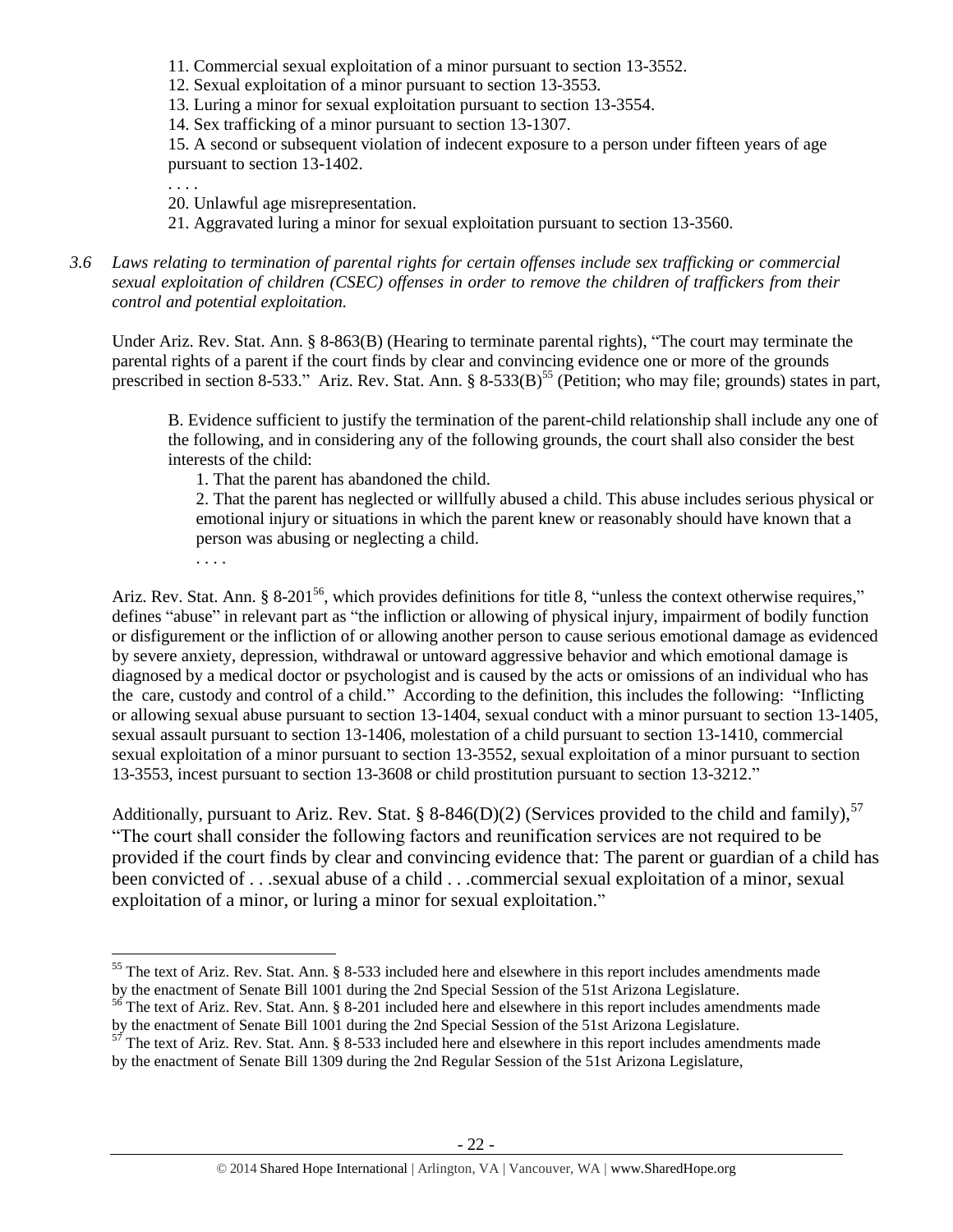#### **FRAMEWORK ISSUE 4: CRIMINAL PROVISIONS FOR FACILITATORS**

#### *Legal Components:*

- *4.1 The acts of assisting, enabling, or financially benefitting from child sex trafficking are included as criminal offenses in the state sex trafficking statute.*
- *4.2 Financial penalties, including asset forfeiture laws, are in place for those who benefit financially from or aid and assist in committing domestic minor sex trafficking.*

*\_\_\_\_\_\_\_\_\_\_\_\_\_\_\_\_\_\_\_\_\_\_\_\_\_\_\_\_\_\_\_\_\_\_\_\_\_\_\_\_\_\_\_\_\_\_\_\_\_\_\_\_\_\_\_\_\_\_\_\_\_\_\_\_\_\_\_\_\_\_\_\_\_\_\_\_\_\_\_\_\_\_\_\_\_\_\_\_\_\_\_\_\_\_*

- *4.3 Promoting and selling child sex tourism is illegal.*
- *4.4 Promoting and selling child pornography is illegal.*

## *Legal Analysis:*

*4.1 The acts of assisting, enabling, or financially benefitting from child sex trafficking are included as criminal* 

The act of assisting or facilitating in some manner the crime of sex trafficking is prohibited in the state trafficking law. Ariz. Rev. Stat. Ann. § 13-1308 (Trafficking of persons for forced labor or services) makes it a crime to "[k]nowingly benefit, financially or by receiving anything of value, from participation in a venture that has engaged in an act in violation of section 13-1306 [Unlawfully obtaining labor or services], section 13-1307 [Sex trafficking] or this section."

The acts of facilitators are prohibited in other CSEC provisions. Ariz. Rev. Stat. Ann. § 13- 3210 (Transporting persons for purpose of prostitution or other immoral purpose) is a Class 5 felony and prohibits a person from "knowingly transporting by any means of conveyance, through or across this state, any other person for the purposes of prostitution or concubinage, or for any other immoral purposes . . . ." Ariz. Rev. Stat. Ann. § 13-3208 (Keeping or residing in house of prostitution; employment in prostitution) makes it illegal if a person "knowingly operates or maintains a house of prostitution or prostitution enterprise  $\ldots$ ." This offense is also a Class 5 felony.<sup>58</sup>

Ariz. Rev. Stat. Ann. § 13-3553 (Sexual exploitation of a minor) states,

A. A person commits sexual exploitation of a minor by knowingly:

1. Recording, filming, photographing, developing or duplicating any visual depiction in which a minor is engaged in exploitive exhibition or other sexual conduct. 2. Distributing, transporting, exhibiting, receiving, selling, purchasing, electronically transmitting, possessing or exchanging any visual depiction in which a minor is engaged in exploitive exhibition or other sexual conduct.<sup>59</sup>

If a facilitator makes use of a visual depiction of a minor in an advertisement for prostitution, it is a Class 2 felony with sentence enhancements if the minor is under 15 years of age. Ariz. Rev. Stat. Ann. §§ 13-  $3552, ^{60}$  13-705(D). However, this crime is not applicable to "an act that is prohibited by section 13-3555 [Portraying adult as minor; classification] or to websites or internet service providers that host

<sup>58</sup> *See supra* note [3.](#page-1-1)

<sup>&</sup>lt;sup>59</sup>Ariz. Rev. Stat. Ann. § 13-3559 (Reporting suspected visual depictions of sexual exploitation of a minor; immunity) provides a defense to those that may otherwise be viewed as facilitators by stating in subsection (C), "It is an affirmative defense to a prosecution for a violation of section 13-3553 that on discovery a person in good faith reports the discovery of unsolicited suspected visual depictions involving the sexual exploitation of a minor." <sup>60</sup> *See supra* note [7.](#page-2-0)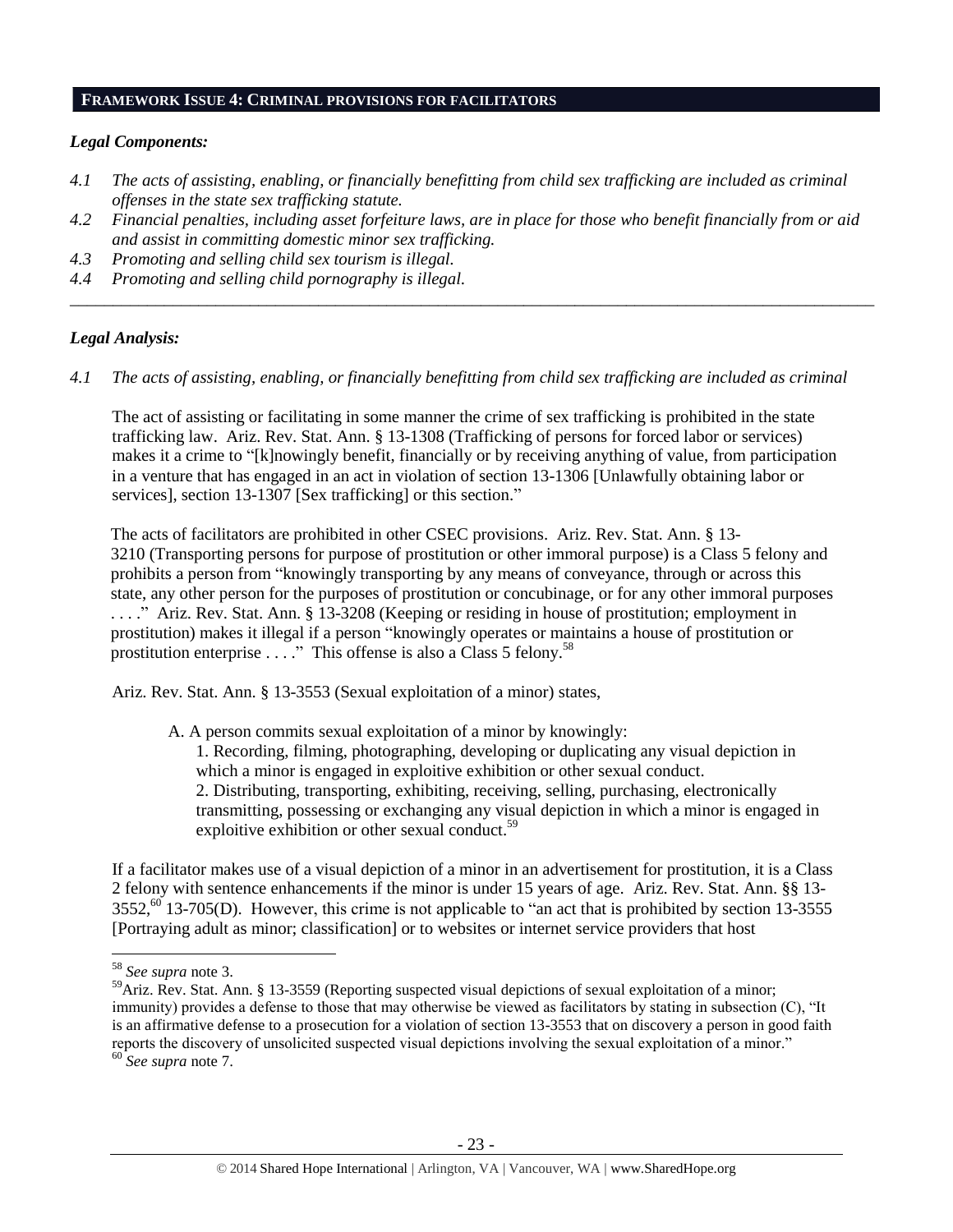advertisements created and published by third parties and do not participate in creating or publishing the advertisements." Ariz. Rev. Stat. Ann. § 13-3552(B).

Moreover, pursuant to Ariz. Rev. Stat. Ann. §13-3212(A)(4)–(7)<sup>61</sup> (Child prostitution), facilitators may be prosecuted for knowingly,

> 4. Receiving any benefit for or on account of procuring or placing a minor in any place or in the charge or custody of any person for the purpose of prostitution.

5. Receiving any benefit pursuant to an agreement to participate in the proceeds of prostitution of a minor.

6. Financing, managing, supervising, controlling or owning, either alone or in association with others, prostitution activity involving a minor.

7. Transporting or financing the transportation of any minor with the intent that the minor engage in prostitution.

A conviction under Ariz. Rev. Stat. Ann. §13-3212(A) is punishable as a Class 2 felony and subject to the sentencing provisions in Ariz. Rev. Stat. Ann. § 13-705 if the victim is under 15. Ariz. Rev. Stat. Ann. §13-3212(E). Child prostitution convictions where the minor is 15, 16 or 17 is Class 2 felony punishable by a minimum sentence of 10 years, a presumptive sentence of 13.5 years, and a maximum sentence of 24 years for a first time offender. Ariz. Rev. Stat. Ann. §13-3212(G).

Facilitators could also be convicted under money laundering provisions. $^{62}$  A money laundering conviction is punishable as a Class 2, 3, or 6 felony (depending on degree) and a possible fine up to \$150,000. Ariz. Rev. Stat. Ann. §§ 13-2317(E), 13-801.

*4.2 Financial penalties, including asset forfeiture laws, are in place for those who benefit financially from or aid and assist in committing domestic minor sex trafficking.*

Facilitators of sex trafficking face a possible fine up to \$150,000 imposed by the court as part of the sentence for sex trafficking and felony CSEC violations. Ariz. Rev. Stat. Ann. § 13-801.

In cases of commercial sexual exploitation of a child for child pornography and live performance, Ariz. Rev. Stat. Ann. § 13-3557 (Equipment; forfeiture)<sup>63</sup> states, "On the conviction of a person for a violation of section . . . 13-3553 [Sexual exploitation of a minor] . . . the court shall order that any photographic equipment, computer system or instrument of communication that is owned or used exclusively by the person and that was used in the commission of the offense be forfeited and sold, destroyed or otherwise properly disposed."

According to Ariz. Rev. Stat. Ann. § 13-4315 (Allocation of forfeited property), seized property may be sold or transferred to "any local or state government entity or agency or political subdivision, law enforcement agency or prosecutorial agency or any federal law enforcement agency which operates within this state for official federal, state or political subdivision use within this state." The seized property may also be sold, with the balance after expenses "paid into the anti-racketeering fund of the state or of the county in which the political subdivision seizing the property or prosecuting the action is located."

However, if the seized property is money, "the court shall order the monies returned to each law enforcement agency that makes a showing of costs or expenses which it incurred in connection with the

<sup>61</sup> *See supra* note [5.](#page-1-0)

<sup>&</sup>lt;sup>62</sup> *See supra* Section 3.1 for relevant provisions.

<sup>&</sup>lt;sup>63</sup> Statute is codified in Chapter 35.1 entitled, "Sexual Exploitation of Children."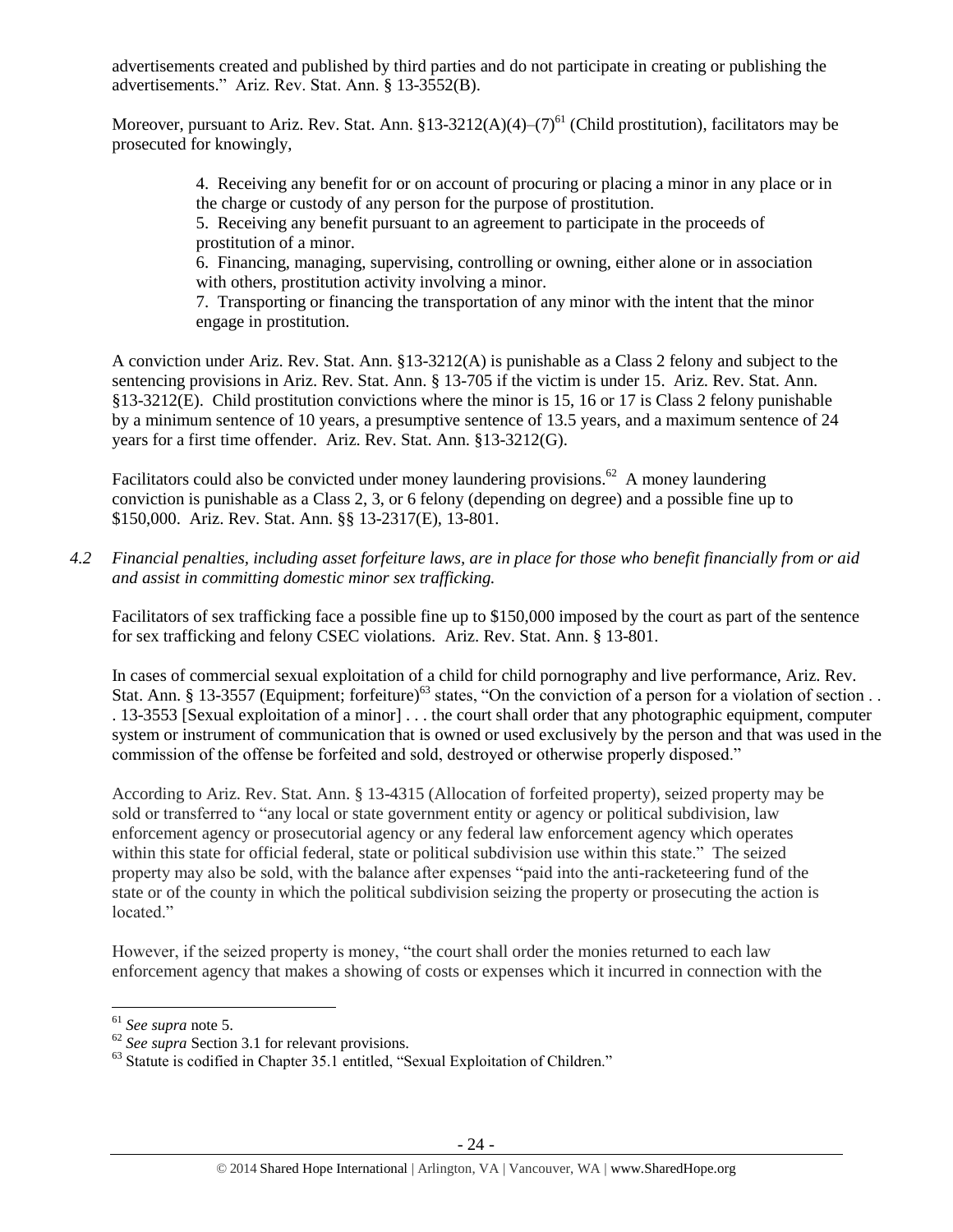investigation and prosecution of the matter and shall order all excess monies remaining after such returns deposited in the anti-racketeering fund of this state or of the county in which the political subdivision seizing the monies or prosecuting the action is located . . ."

Ariz. Rev. Stat. Ann. § 13-4305 (Seizure of property) permits the seizure of property "subject to forfeiture under this chapter" pursuant to a seizure warrant, or without a court order under certain conditions and with probable cause. Ariz. Rev. Stat. Ann. § 13-4304 (Property subject to forfeiture; exemptions), while allowing for vehicle forfeiture when used in the commission of the crime with some exceptions, does state that "[a]ll property, including all interests in such property, described in a statute providing for its forfeiture is subject to forfeiture." Therefore, forfeiture may not be available for sex trafficking and commercial sexual exploitation of children offenses because these offenses do not appear to be specifically designated in a statute providing for forfeiture.

Mandatory restitution is also specifically available in cases of sex trafficking through Ariz. Rev. Stat. Ann. § 13-1309 (Restitution), which states that "[t]he court shall order restitution for any violation of section 13-1306 [Unlawfully obtaining labor or services], 13-1307 [Sex trafficking] or 13-1308 [Trafficking of persons for forced labor or services], including the greater of either the gross income or value to the defendant of the victim's labor or services or the value of the victim's labor as guaranteed under the minimum wage and overtime provisions of the fair labor standards act of 1938."

## *4.3 Promoting and selling child sex tourism is illegal.*

There is no specific provision in the Arizona code prohibiting child sex tourism.

4.3.1 Recommendation: Enact a law that prohibits selling or offering to sell travel services that include or facilitate travel for the purpose of engaging in commercial sexual exploitation of a minor or prostitution of a minor, if the travel is occurring in Arizona.

# *4.4 Promoting and selling child pornography is illegal.*

Ariz. Rev. Stat. Ann. § 13-3553 (Sexual exploitation of a minor), a Class 2 felony, makes it illegal if

A. A person commits sexual exploitation of a minor by knowingly:

1. Recording, filming, photographing, developing or duplicating any visual depiction in which a minor is engaged in exploitive exhibition or other sexual conduct. 2. Distributing, transporting, exhibiting, receiving, selling, purchasing, electronically transmitting, possessing or exchanging any visual depiction in which a minor is engaged in exploitive exhibition or other sexual conduct.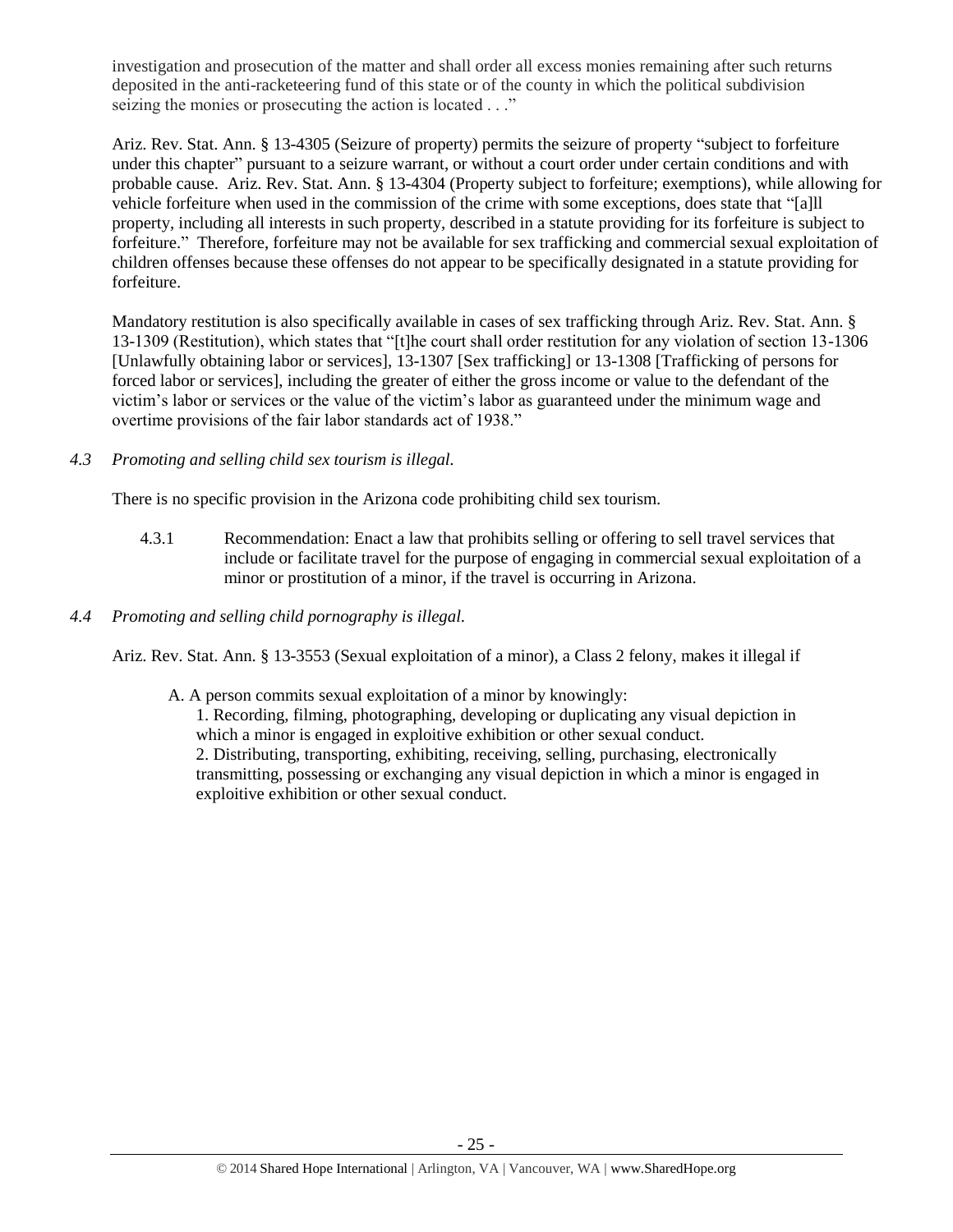#### **FRAMEWORK ISSUE 5: PROTECTIVE PROVISIONS FOR THE CHILD VICTIMS**

## *Legal Components:*

- *5.1 Statutorily-mandated victim services define "victim" to specifically include victims of domestic minor sex trafficking or commercial sexual exploitation of children (CSEC) to ensure prompt identification and access to victims' rights and services.*
- *5.2 The state sex trafficking statute expressly prohibits a defendant from raising consent of the minor to the commercial sex acts as a defense.*
- *5.3 Prostitution laws apply only to adults, making minors under 18 specifically immune from this offense.*
- *5.4 Child victims of sex trafficking or commercial sexual exploitation are provided with a child protection response, including specialized shelter and services, and are not detained in juvenile detention facilities.*
- *5.5 Commercial sexual exploitation is identified as a type of abuse and neglect within child protection statutes.*
- *5.6 The definition of "caregiver" (or similar term) in the child welfare statutes is broad enough to include a trafficker who has custody or control of a child in order to bring a trafficked child into protection of child protective services.*
- *5.7 Crime victims' compensation is specifically available to a child victim of sex trafficking or commercial sexual exploitation of children (CSEC) without regard to ineligibility factors.*
- *5.8 Victim-friendly procedures and protections are provided in the trial process for minors under 18.*
- *5.9 Expungement or sealing of juvenile delinquency records resulting from arrests or adjudications for prostitution-related offenses committed as a result of, or in the course of, the commercial sexual exploitation of a minor is available within a reasonable time after turning 18.*
- *5.10 Victim restitution and civil remedies for victims of domestic minor sex trafficking or commercial sexual exploitation of children (CSEC) are authorized by law.*
- *5.11 Statutes of limitations for civil and criminal actions for child sex trafficking or commercial sexual exploitation of children (CSEC) offenses are eliminated or lengthened sufficiently to allow prosecutors and victims a realistic opportunity to pursue criminal action and legal remedies.*

*\_\_\_\_\_\_\_\_\_\_\_\_\_\_\_\_\_\_\_\_\_\_\_\_\_\_\_\_\_\_\_\_\_\_\_\_\_\_\_\_\_\_\_\_\_\_\_\_\_\_\_\_\_\_\_\_\_\_\_\_\_\_\_\_\_\_\_\_\_\_\_\_\_\_\_\_\_\_\_\_\_\_\_\_\_\_\_\_\_\_\_\_\_\_*

# *Legal Analysis:*

 $\overline{a}$ 

*5.1 Statutorily-mandated victim services define "victim" to specifically include victims of domestic minor sex trafficking or commercial sexual exploitation of children (CSEC) to ensure prompt identification and access to victims' rights and services.* 

Ariz. Rev. Stat. Ann. § 13-1309 states that "[t]he court shall order restitution for any violation of section 13- 1306 [Unlawfully obtaining labor or services], 13-1307 [Sex trafficking] or 13-1308 [Trafficking of persons for forced labor or services]." Ariz. Rev. Stat. Ann. § 13-1307 specifically identifies domestic minor sex trafficking victims, therefore they are recognized as victims for purposes of restitution. On the other hand, the code's general restitution statutes do not define victim, see Ariz. Rev. Stat. Ann. § 13-603. Thus CSEC victims are not expressly included for purposes of restitution.

Ariz. Rev. Stat. Ann. § 13-4401, the definitions provision for the chapter on "Crime Victims' Rights," defines "victim" in relevant part as "a person against whom the criminal offense<sup>64</sup> has been committed, including a minor." This definition relates to a wide range of victims' rights and services.

 $64$ Ariz. Rev. Stat. Ann. § 13-4401(6) defines a "criminal offense" as "conduct that gives a peace officer or prosecutor probable cause to believe that, a felony, a misdemeanor, a petty offense or a violation of a local criminal ordinance has occurred."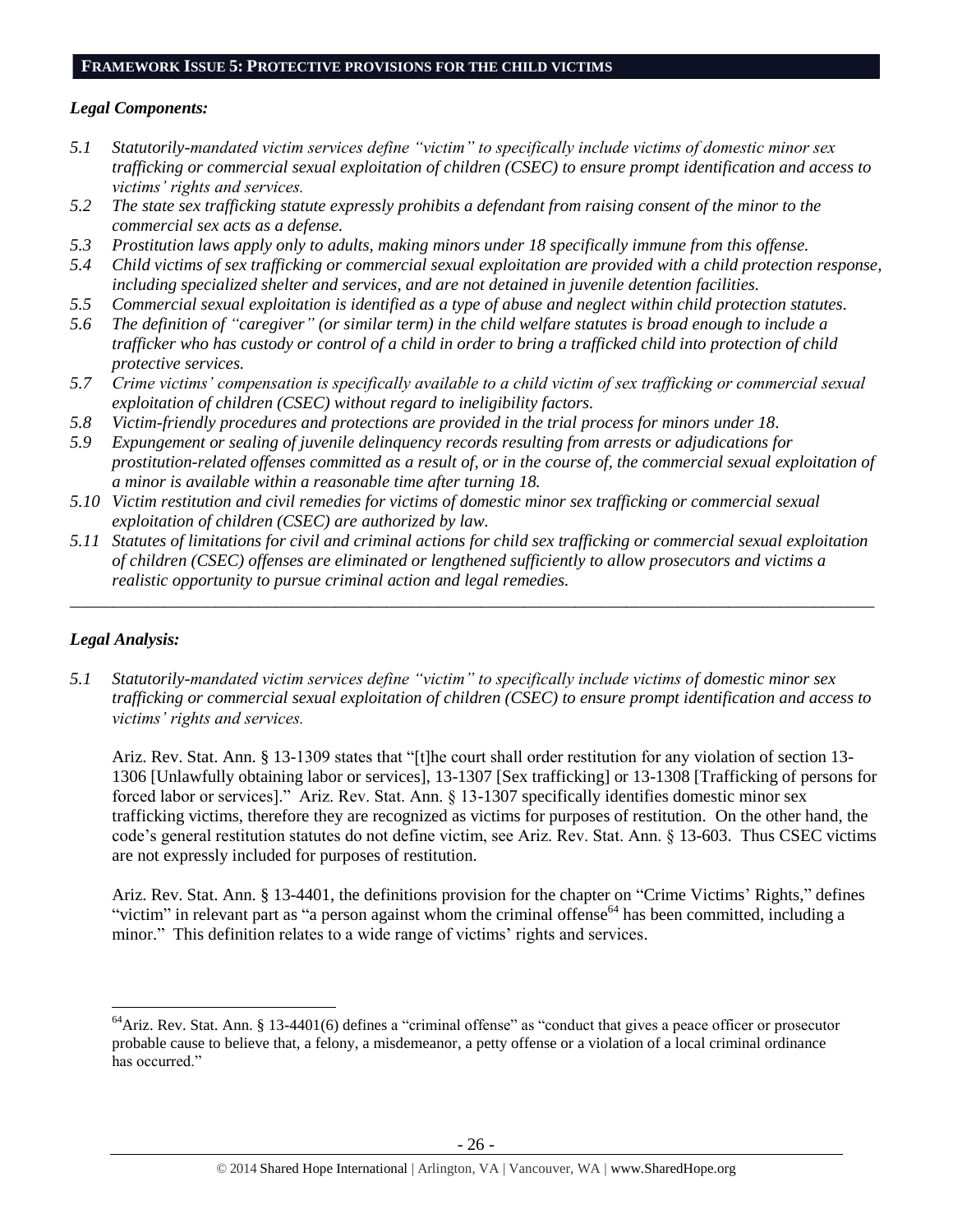However, paragraph (C) of the Arizona Crime Victims' Bill of Rights found in Arizona's Constitution, art. II, sec. 2.1, could operate as a barrier to the identification of domestic minor sex trafficking victims as victims, since they are frequently held culpable and sometimes detained for crimes committed during their victimization, such as prostitution or drug possession. Paragraph (C) states,

(C) "Victim" means a person against whom the criminal offense has been committed or, if the person is killed or incapacitated, the person's spouse, parent, child or other lawful representative, except if the person is in custody for an offense or is the accused.

*5.2 The state sex trafficking statute expressly prohibits a defendant from raising consent of the minor to the commercial sex acts as a defense.*

Ariz. Rev. Stat. Ann. § 13-1307 (Sex trafficking), § 13-3212 (Child prostitution), and § 13-3552<sup>65</sup> (Commercial sexual exploitation of a minor) do not refer to a defense based on consent of the minor to the commercial sex act. However, the code does not specifically prohibit a defendant from raising such a defense.

- 5.2.1 Recommendation: Amend Ariz. Rev. Stat. Ann. § 13-1307 (Sex trafficking), § 13-3212 (Child prostitution), and § 13-3552 (Commercial sexual exploitation of a minor) to specifically prohibit a defendant prosecuted under these provisions from raising a defense based on consent of the minor to sex acts.
- *5.3 Prostitution laws apply only to adults, making minors under 18 specifically immune from this offense.*

Ariz. Rev. Stat. Ann. § 13-3214<sup>66</sup> (Prostitution) contains age-neutral provisions and does not make minors under the age of 18 immune from prosecution for prostitution offenses.

- 5.3.1 Recommendation: Amend Ariz. Rev. Stat. Ann. § 13-3214 to make it inapplicable to minors under 18.
- *5.4 Child victims of sex trafficking or commercial sexual exploitation are provided with a child protection response, including specialized shelter and services, and are not detained in juvenile detention facilities.*

## **Child Identified as Abused/Neglected**

Pursuant to Ariz. Rev. Stat. Ann. § 8-201(2)<sup>67</sup> and § 8-201(24) (Definitions), a commercially sexually exploited child is likely to be identified as abused or neglected. However, if a child is identified as abused or neglected under § 8-201(2) or § 8-201(24), the definition of custodian under Ariz. Rev. Stat. Ann. § 8-201 is not sufficiently broad to involve Child Protective Services in investigations where the child is in the custody or control of a non-family trafficker. Pursuant to § 8-201(2), "[a]buse means the infliction or allowing of physical injury, impairment of bodily function or disfigurement or the infliction of or allowing another person to cause serious emotional damage . . . and is caused by the acts or omissions of an individual who has the care, custody and control of a child." Additionally, pursuant to § 8-201(9) "[c]ustodian means a person, other than a parent or legal guardian, who stands in loco parentis to the child or a person to whom legal custody of the child has been given by order of the juvenile court."

<sup>65</sup> *See supra* note [7.](#page-2-0)

<sup>66</sup> *See supra* note **Error! Bookmark not defined.**.

<sup>67</sup> *See supra* note [56.](#page-21-0)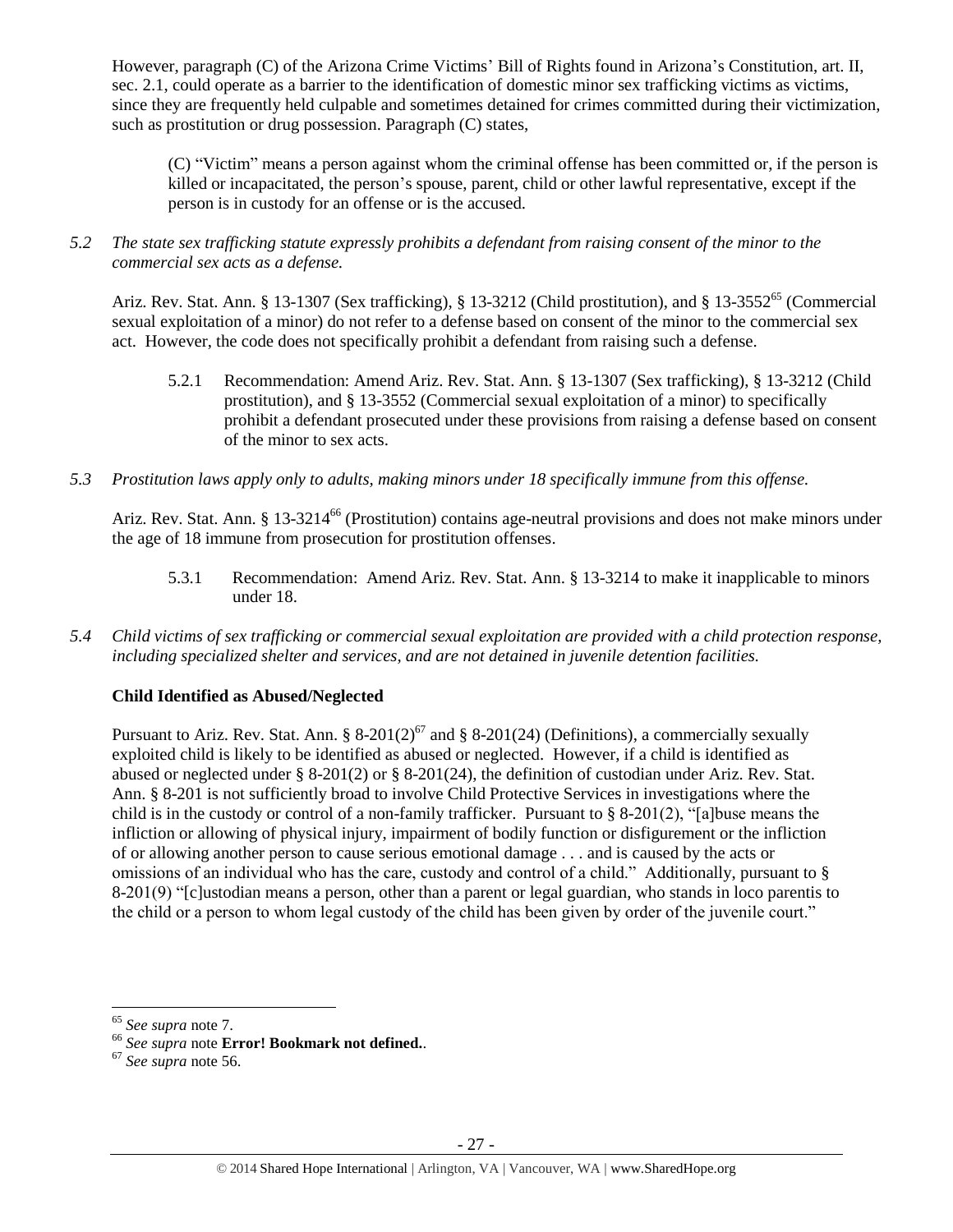Pursuant to Ariz. Rev. Stat. Ann. § 8-455<sup>68</sup> The Department of Child Safety is required to operate and maintain a centralized intake hotline for the purpose of receiving all communications concerning suspected abuse or neglect of children. Pursuant to  $\S 8-455(A)$ , "[i]f a person communicates suspected abuse or neglect to a department employee other than through the hotline, the employee shall refer the person or communication to the hotline." The hotline is operated to "quickly and efficiently provide information to a law enforcement agency or prepare a report for investigation . . .." pursuant to § 8- 455(B)(3). If the report contains a criminal conduct allegation, the hotline worker must report<sup>69</sup> it to the office of Child Welfare Investigations and to the appropriate law enforcement agency. Ariz. Rev. Stat. Ann. § 8-456<sup>70</sup> states, "t]he Office of Child Welfare Investigations shall investigate reports for investigation that contain a criminal conduct allegation . . . ."

## I Initial Custody

 $\overline{a}$ 

## *a) Authority following initial custody*

The sex trafficking, child prostitution and CSEC laws do not refer to a specific protective response for child victims. Intervention is possible through Ariz. Rev. Stat. Ann.  $\S 8-821^{7}$  (Taking into temporary custody), which states in part,

B. A child may be taken into temporary custody by a peace officer or a child safety worker if temporary custody is clearly necessary to protect the child because probable cause exists to believe that the child is either:

1. A victim or will imminently become a victim of abuse<sup>72</sup> or neglect.

2. Suffering serious physical<sup>73</sup> or emotional injury<sup>74</sup> that can only be diagnosed by a medical doctor or psychologist.

 $68$  The text of Ariz. Rev. Stat. Ann. § 8-455 included here and elsewhere in this report includes amendments made by the enactment of Senate Bill 1001 during the 2nd Special Session of the 51st Arizona Legislature.

 $69$  Pursuant to Ariz. Rev. Stat. Ann. § 8-455 "A hotline worker shall prepare a report for investigation if all of the following are alleged: 1. The suspected conduct would constitute abuse or neglect. 2. The suspected victim of the conduct is under eighteen years of age. 3. The suspected victim of the conduct is a resident of or present in this state of any act involved in the suspected abuse or neglect occurred in this state. 4. The person suspected of committing the abuse or neglect is the parent, guardian, or custodian of the victim or an adult member of the victim's household."

 $70$  The text of Ariz. Rev. Stat. Ann. § 8-456 included here and elsewhere in this report includes amendments made by the enactment of Senate Bill 1001 during the 2nd Special Session of the 51st Arizona Legislature.

 $71$ <sup>T</sup> The text of Ariz. Rev. Stat. Ann. § 8-821 included here and elsewhere in this report includes amendments made by the enactment of Senate Bill 1001 during the 2nd Special Session of the 51st Arizona Legislature.

 $7^{2}$  Ariz. Rev. Stat. Ann. § 8-201(2) defines "abuse" as "the infliction or allowing of physical injury, impairment of bodily function or disfigurement or the infliction of or allowing another person to cause serious emotional damage as evidenced by severe anxiety, depression, withdrawal or untoward aggressive behavior and which emotional damage is diagnosed by a medical doctor or psychologist and is caused by the acts or omissions of an individual who has the care, custody and control of a child." According to a relevant part of the definition, "Abuse includes: (a) Inflicting or allowing sexual abuse pursuant to section 13-1404, sexual conduct with a minor pursuant to section 13-1405, sexual assault pursuant to section 13-1406, molestation of a child pursuant to section 13-1410, commercial sexual exploitation of a minor pursuant to section 13-3552, sexual exploitation of a minor pursuant to section 13- 3553, incest pursuant to section 13-3608 or child prostitution pursuant to section 13-3212."

 $^{73}$  Ariz. Rev. Stat. Ann. § 8-201(33) defines "serious physical injury" as "an injury that is diagnosed by a medical doctor and that does any one or a combination of" several things, including, "the result of sexual abuse pursuant to section 13-1404, sexual conduct with a minor pursuant to section 13-1405, sexual assault pursuant to section 13- 1406, molestation of a child pursuant to section 13-1410, child prostitution pursuant to section 13-3212, commercial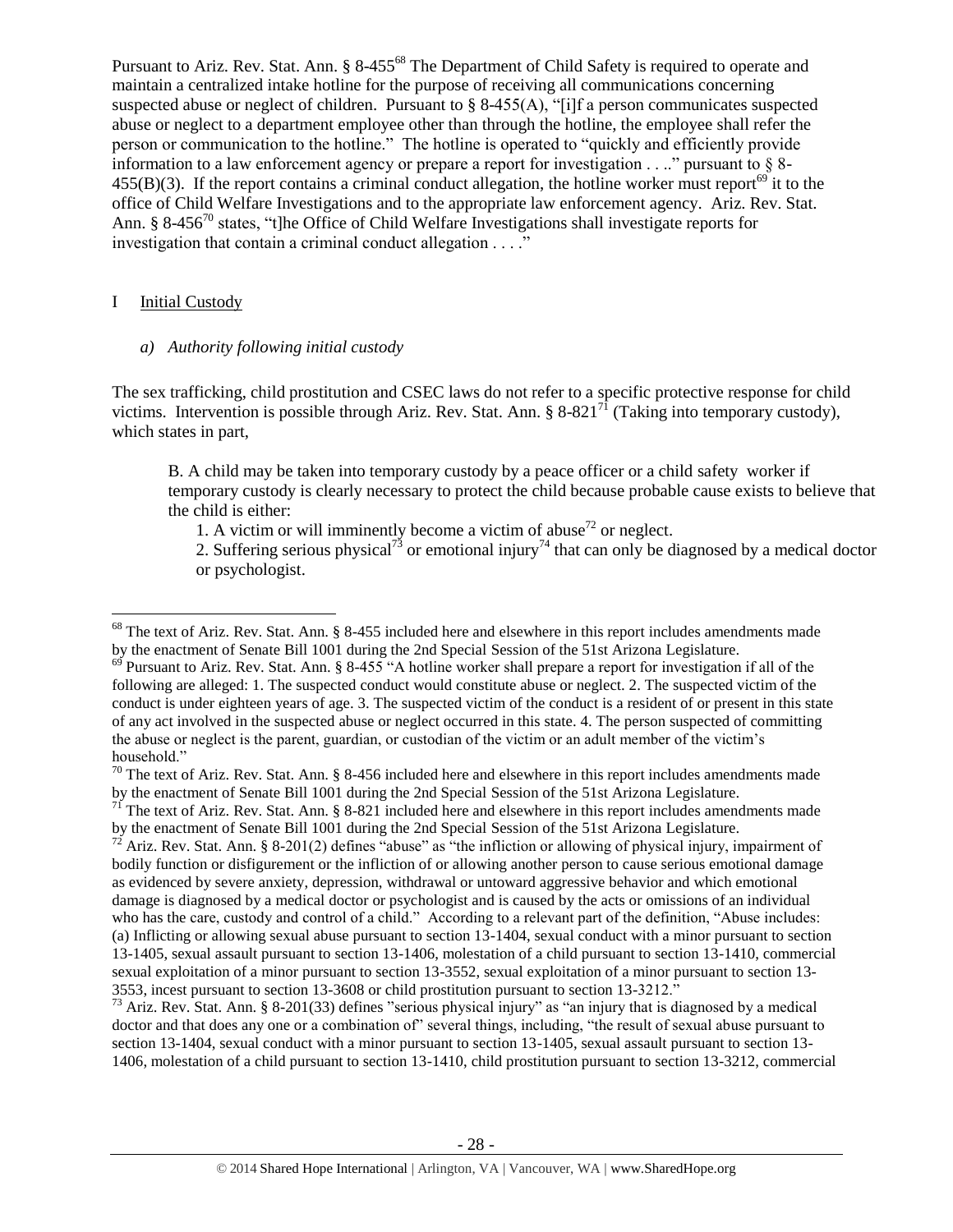. . . . . . . .

D. A person who takes a child into custody pursuant to subsection B, paragraph 2 of this section shall immediately have the child examined by a medical doctor or psychologist. After the examination the person shall release the child to the custody of the parent or guardian of the child unless the examination reveals abuse or neglect. Temporary custody of a child taken into custody pursuant to subsection B, paragraph 2 of this section shall not exceed twelve hours. E. A child who is taken into temporary custody pursuant to this article shall not be detained in a police station, jail or lockup where adults charged with or convicted of a crime are detained. F. A child shall not remain in temporary custody for more than seventy-two hours excluding Saturdays, Sundays and holidays unless a dependency petition is filed.<sup>75</sup>

Another way that a child may be taken into custody is through the Office of Child Welfare Investigations within the Department of Child Safetypursuant to Ariz. Rev. Stat. § 8-456(C)(2)which states,

After receiving a report for investigation from the centralized intake hotline pursuant to section 8-455, an investigator shall do all of the following:

2. If required by section 8-821 and subject to section 8-871, take a child into temporary custody. Law enforcement officers shall cooperate with the department to remove a child from the custody of the child's parents, guardian or custodian when necessary."

Pursuant to Ariz. Rev. Stat. § 8-471(E)<sup>76</sup> a child welfare investigator<sup>77</sup> shall:

 $\overline{a}$ 

29. "Serious emotional injury" means an injury that is diagnosed by a medical doctor or a psychologist and that does any one or a combination of the following:

. . . . (c) Is the result of sexual abuse pursuant to section 13-1404, sexual conduct with a minor pursuant to section 13-1405, sexual assault pursuant to section 13-1406, molestation of a child pursuant to section 13-1410, child prostitution pursuant to section 13-3212, commercial sexual exploitation of a minor pursuant to section 13-3552, sexual exploitation of a minor pursuant to section 13-3553 or incest pursuant to section 13-3608.

 $^{75}$  A domestic minor sex trafficking victim may also enter the system through child protective services (CPS). Ariz. Rev. Stat. Ann. § 8-304(B) (Investigation of alleged acts of delinquency, dependency and incorrigibility) states,

> B. A department investigator is responsible for the complete investigation of all complaints of alleged dependency, and a criminal conduct allegation shall be investigated in cooperation with the appropriate law enforcement agencies and according to the protocols established pursuant to section 8-817. The department shall be responsible for the disposition of such child unless the matter requires the intervention of the court. . . .

<sup>76</sup> The text of Ariz. Rev. Stat. Ann. § 8-471 included here and elsewhere in this report includes amendments made by the enactment of Senate Bill 1001 during the 2nd Special Session of the 51st Arizona Legislature.

Pursuant to Ariz. Rev. Stat. § 8-471 (C), child welfare investigators should have "received training to understand law enforcement's role in cases of criminal child abuse or neglect and in social services offered by the department.." Ariz. Rev. Stat. § 41-1969.01(D) further provides that the investigators shall be provided with training, at a minimum, in the following areas:

(1) First responder training on responding to reports of child abuse.

… (3) Child physical and sexual abuse investigation.

…

sexual exploitation of a minor pursuant to section 13-3552, sexual exploitation of a minor pursuant to section 13- 3553 or incest pursuant to section 13-3608."

 $74$  Ariz. Rev. Stat. Ann. § 8-201(32) states,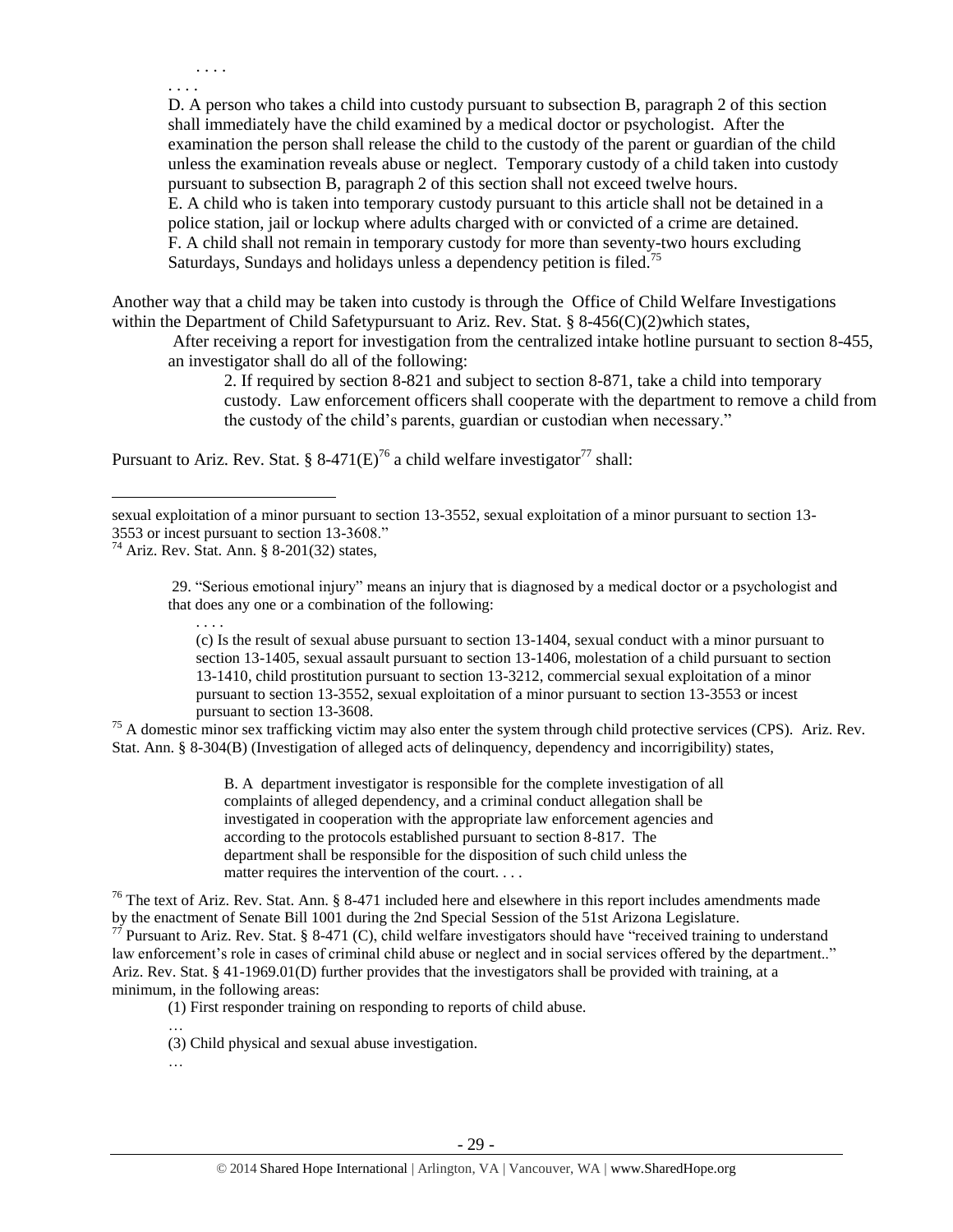(5) Take a child into temporary custody as provided in section 8-821 [Taking into temporary custody]. Law enforcement officers shall cooperate with the department to remove a child from the custody of the child's parents, guardian or custodian pursuant to section 8-821. A child welfare investigator who is responding to or investigating a report containing a criminal conduct allegation shall have the primary responsibility for making the decision whether to take a child into temporary custody. (6) Evaluate conditions created by the parents, guardian or custodian that would support or refute the

allegation that the child should be adjudicated dependent. The investigator shall then determine whether any child is in need child safety services.

(7) Identify, promptly obtain and abide by court orders that restrict or deny custody, visitation or contact by a parent or other person in the home with the child and notify appropriate personnel within the department to preclude violations of a court order in the provision of any services.

#### *b) Placement*

 $\overline{a}$ 

Pursuant to Ariz. Rev. Stat. § 8-471 (F), "Unless a dependency petition is filed, a child shall not remain in temporary custody for a period exceeding seventy-two hours, excluding Saturdays, Sundays and holidays. If a petition is not filed, the child shall be released to the child's parent, guardian or custodian."

## II Process following initial custody

Under Ariz. Rev. Stat. Ann. § 8-841, "Any interested party may file a petition to commence proceedings in the juvenile court alleging that a child is dependent."

## III Placement process pending adjudication/investigation

Pursuant to Ariz. Rev. Stat. § 8-471(E), a child welfare investigator also must:

(1) Protect children.

(2) Assess, respond to or investigate all criminal conduct allegations , which shall be a priority, but not otherwise exercise the authority of a peace officer.

(3) Not interview a child without the prior written consent of the parent, guardian or custodian of the child unless either:

- (a) The child initiates contact with the investigator.
- (b) The child who is interviewed is the subject of, is the sibling of or is living with the child who is the

subject of an abuse or abandonment investigation pursuant to paragraph 4, subdivision (b) of this subsection.

(c) The interview is conducted pursuant to the terms of the protocols established pursuant to section 8-817. (4) After the receipt of any report or information pursuant to paragraph 2 of this subsection, immediately do both of the following:

(a) Notify the appropriate municipal or county law enforcement agency if they have not already been notified. (b) Make a prompt and thorough investigation of the nature, extent and cause of any condition that would tend to support or refute the report of child abuse or neglect when investigating allegations pursuant to paragraph 2 of this subsection. . . .

<sup>(6)</sup> A child's constitutional rights as a victim of a crime pursuant to article II, section 2.1, Constitution of Arizona.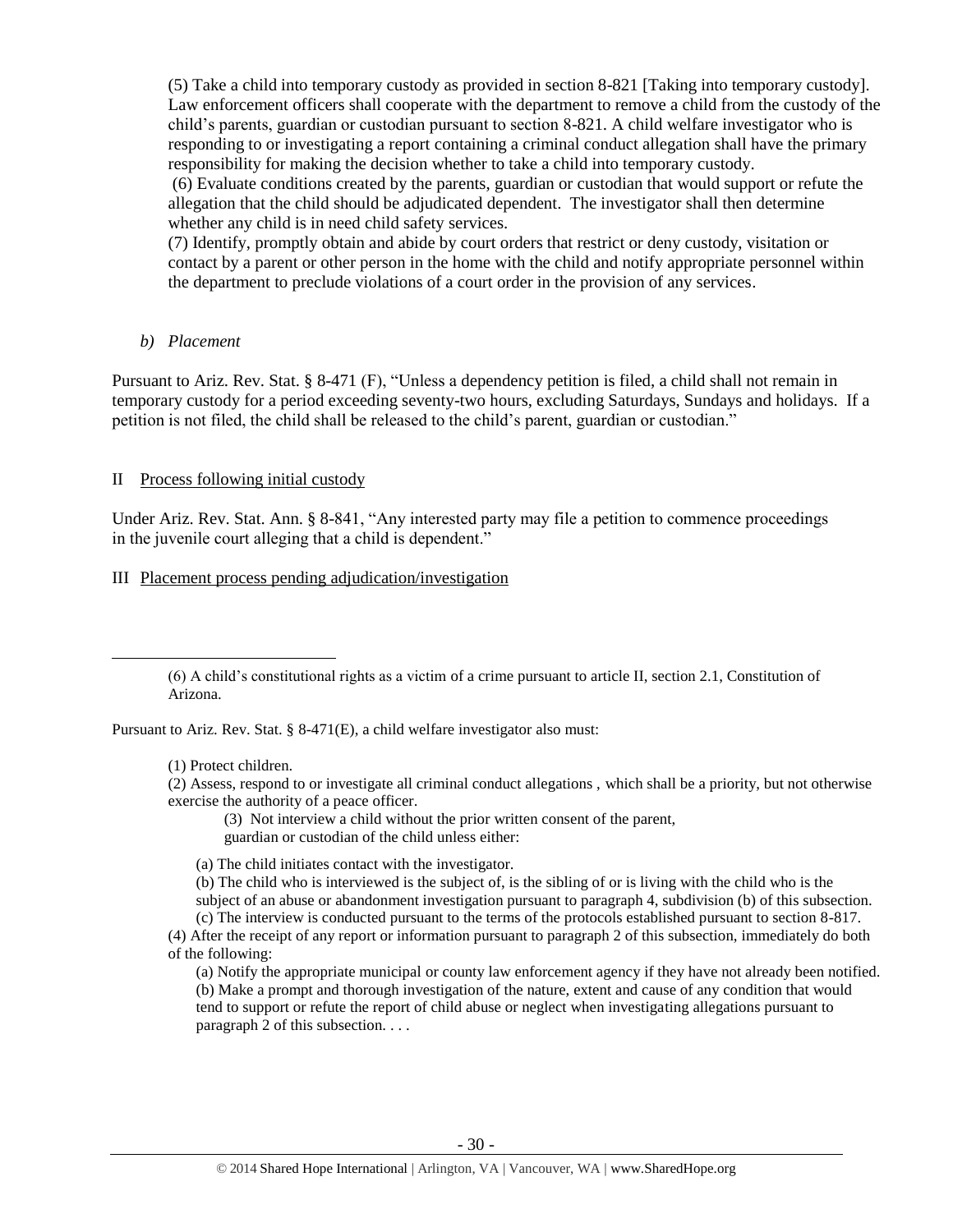Ariz. Rev. Stat. Ann. § 8-824(A)<sup>78</sup> (Preliminary protective hearing) states, "The court shall hold a preliminary protective hearing to review the taking into temporary custody of a child pursuant to section 8-821 not fewer than five days nor more than seven days after the child is taken into custody, excluding Saturdays, Sundays and holidays. If clearly necessary to prevent abuse or neglect, to preserve the rights of a party or for other good cause shown, the court may grant one continuance that does not exceed five days." Ariz. Rev. Stat. Ann. § 8- 824(F) explains that "[t]he petitioner has the burden of presenting evidence as to whether there is probable cause to believe that continued temporary custody is clearly necessary to prevent abuse or neglect pending the hearing on the dependency petition." Ariz. Rev. Stat. Ann. § 8-824(J) states,

At the hearing, if the child is not returned to the parent or guardian, the court shall:

1. Enter orders regarding the placement of the child pending the determination of the dependency petition and visitation, if any.

2. If a relative is identified as a possible placement for the child, notify the relative of the right to be heard in any proceeding to be held with respect to the child.

3. Determine if the tasks and services set forth in the case plan are reasonable and necessary to carry out the case plan.

## **Child Identified as Delinquent**

Under Ariz. Rev. Stat. Ann. § 8-305(C), while the juvenile hearing is pending, a juvenile shall not be confined with adults charged or convicted of a crime, except that:

(1) A juvenile who is accused of a criminal offense or who is alleged to be delinquent may be securely detained in such location for up to six hours until transportation to a juvenile detention center can be arranged if the juvenile is kept in a physically separate section from any adult who is charged with or convicted of a crime and no sight or sound contact between the juvenile and any charged or convicted adult is permitted, except to the extent authorized under federal laws or regulations.

(2) A juvenile who is transferred as provided in section 8-327 [Transfer hearing] to the criminal division of the superior court may be securely detained if the juvenile is kept in a physically separate section from any adult charged with or convicted of a crime, and no sight or sound contact with any charged or convicted adult is permitted, except to the extent authorized under federal laws or regulations.

(3) A juvenile who is arrested for an offense listed in section 13-501 [Persons under eighteen years of age; felony charging; definitions] may be detained in a juvenile facility until formally charged as an adult. After a juvenile has been formally charged as an adult the juvenile may be securely detained in an adult facility if the juvenile is detained separately from any adult charged with or convicted of a crime, except to the extent authorized under federal laws or regulations.

Under Ariz. Rev. Stat. Ann. § 8-305(D):

 $\overline{a}$ 

A child who is alleged to be delinquent or who is alleged to be incorrigible shall not be securely detained in a jail or lockup in which adults charged with or convicted of a crime are detained. A child may be nonsecurely detained if necessary to obtain the child's name, age, residence or other identifying information for up to six hours until arrangements for transportation to any shelter care facility, home, or other appropriate place can be made. A child who is nonsecurely detained shall be detained separately from any adult charged with or convicted of a crime, and no sight or

 $78$  The text of Ariz. Rev. Stat. Ann. § 8-824 included here and elsewhere in this report includes amendments made by the enactment of Senate Bill 1001 during the 2nd Special Session of the 51st Arizona Legislature.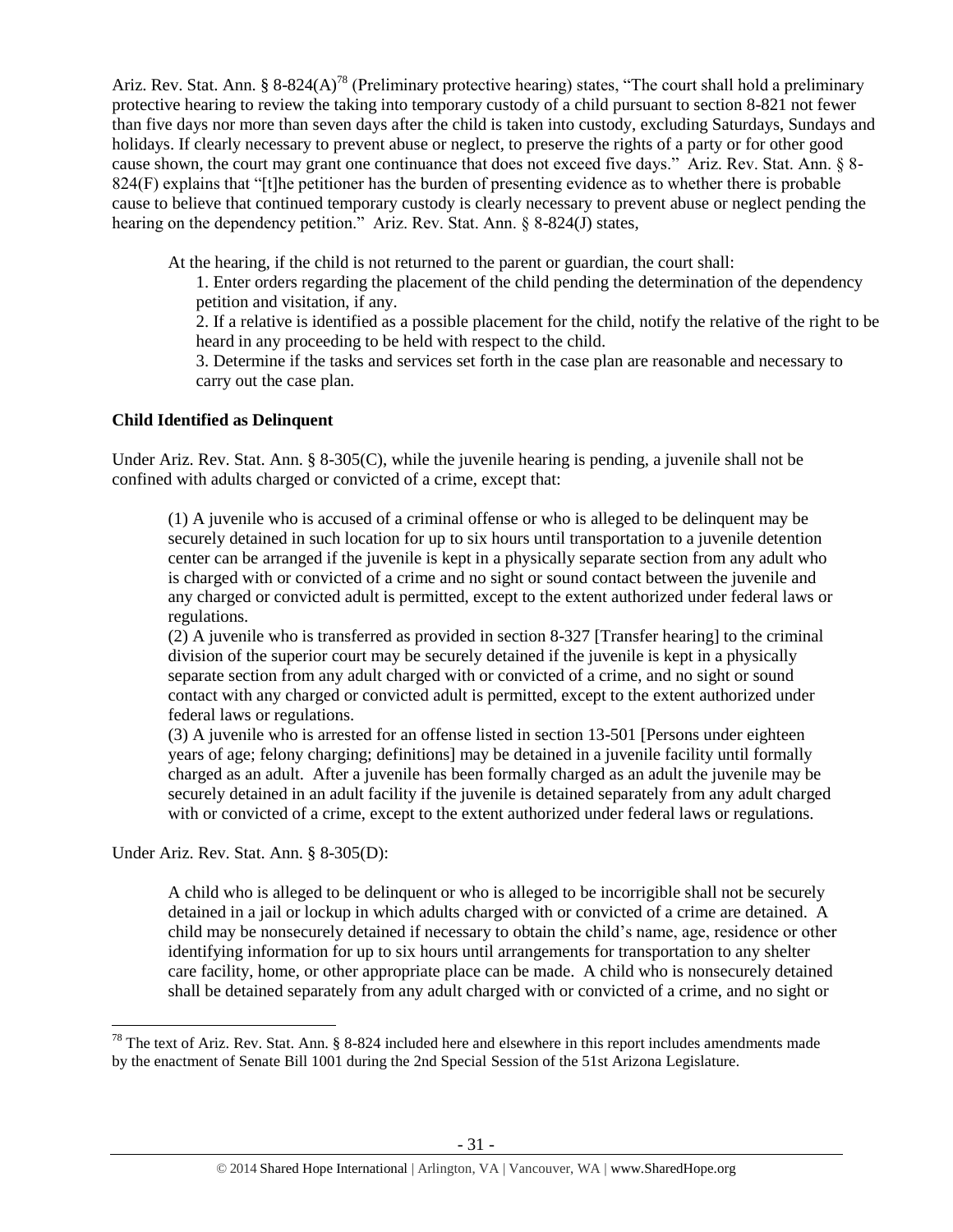sound contact with any charged or convicted adult is permitted, except to the extent authorized under federal laws or regulations.

Pursuant to Ariz. Rev. Stat. Ann. § 8-301 (Commencement of proceedings), proceedings are commenced when the county attorney files a petition. Subject to some exceptions, Ariz. Rev. Stat. Ann. § 8-321 (Referrals; diversions; conditions; community based alternative programs) permits the county attorney to divert the juvenile prior to any court disposition to either a "community based alternative program" or to a "diversion program administered by the juvenile court."

The referral is submitted by the juvenile probation officer to the county attorney to determine if a petition, that the juvenile should be diverted or referred to a community based alternative program, should be filed. Ariz. Rev. Stat. § 8-321(E).

Ariz. Rev. Stat. Ann. § 8-321 (Referrals; diversions; conditions; community based alternative programs) gives sole discretion to the county attorney to decide whether to divert to the juvenile court diversion program or defer prosecution of a minor charged with a delinquency offense in favor of a community based alternative program. Diversion provides the opportunity to avoid adjudication and the resulting criminal record so long as the juvenile successfully completes the program. Ariz. Rev. Stat. Ann. § 8-321(G). The community-based alternative program involves a contract between the juvenile, the parents, and the county prosecutor. Ariz. Rev. Stat. Ann. § 8-321(L). Pursuant to Ariz. Rev. Stat. Ann § 8-321(J), "[a]fter holding a meeting the participants in the community based alternative program may agree on any legally reasonable consequences that that the participants determine are necessary to fully and fairly resolve the matter except confinement." If the juvenile is faced with these reasonable consequences and then successfully completes the program:

the county attorney shall not file a petition in juvenile court and the program's resolution shall not be used against the juvenile in any further proceeding and is not an adjudication of incorrigibility or delinquency. The resolution of the program is not a conviction of crime, does not impose any civil disabilities ordinarily resulting from a conviction and does not impose any civil disabilities ordinarily resulting from a conviction and does not disqualify the juvenile in any civil service application or appointment. Ariz. Rev. Stat. Ann. § 8-321(M).

Pursuant to Ariz. Rev. Stat. Ann. § 8-321,

(P) If the juvenile does not acknowledge responsibility for the offense, or fails to comply with the consequences set by the community based alternative program, the case shall be submitted to the county attorney for review.

(Q) After reviewing a referral, if the county attorney declines prosecution, the county attorney may return the case to the juvenile probation department for further action as provided in subsection F of this section.

However, if the juvenile successfully complies with the conditions set forth by the probation officer and completes any program or further requirements that the officer requests, "the county attorney shall not file a petition in juvenile court and the program's resolution shall not be used against the juvenile in any further proceeding and is not an adjudication of incorrigibility or delinquency. The resolution of the program is not a conviction of crime, does not impose any civil disabilities ordinarily resulting from a conviction, and does not disqualify the juvenile in any civil service application or appointment." Ariz. Rev. Stat. § 8-321 (G), (M).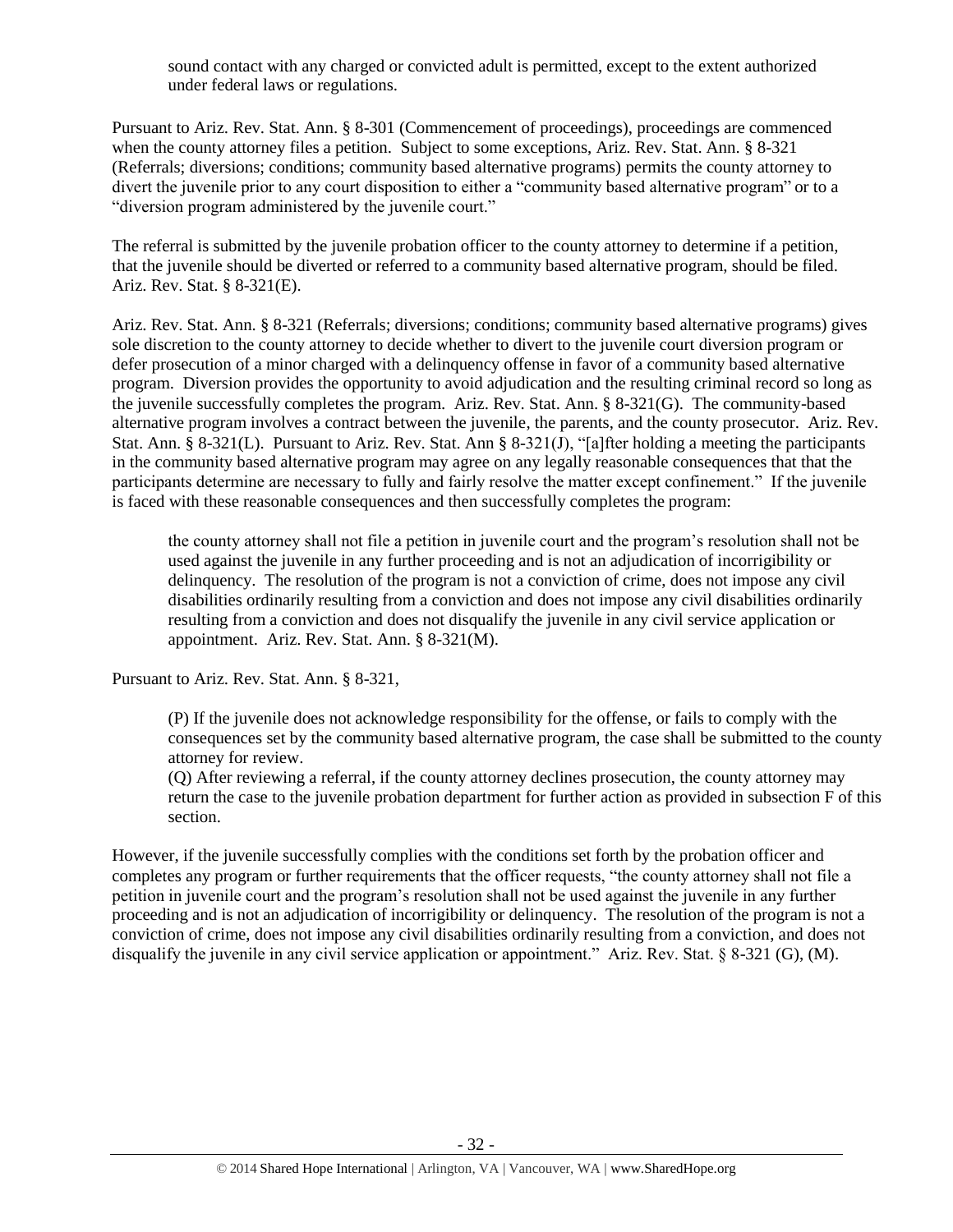$\overline{a}$ 

If a child is identified as a delinquent<sup>79</sup> for the offense of prostitution (misdemeanor), a prostitution-related offense, or an offense committed while being prostituted or used in pornography, rather than identified as a victim of abuse or a victim of a crime, the court could enter a disposition order for probation or detention pursuant to Ariz. Rev. Stat. Ann. § 8-341 (Disposition and commitment).

Once the judge has received and reviewed the evidence, the judge may enter judgment on the proper disposition of the adjudication hearing, the judge may specify placement of the juvenile in the following manner, under Ariz. Rev. Stat. Ann. § 8-341,(A) (Disposition and commitment; definitions),

- (1) It may award a delinquent juvenile: $80$ 
	- (a) To the care of the juvenile's parents, subject to the supervision of the probation department.

(b) To a probation department, subject to any conditions the court may impose, including a period of incarceration in a juvenile detention center of not more than one year.

(c) To a reputable citizen of good moral character, subject to the supervision of a probation department.

(d) To a private agency or institution, subject to the supervision of a probation officer.

(e) To the department of juvenile corrections.

(f) To maternal or paternal relatives, subject to the supervision of a probation department

(g) To an appropriate official of a foreign country of which the juvenile is a foreign national who is a foreign national who is unaccompanied by a parent or guardian in this state to remain on unsupervised probation for at least one year on the condition that the juvenile cooperate with that official.

(2) It may award an incorrigible child: $81$ 

(a) To the care of the child's parents, subject to the supervision of a probation department.

 $79$  Pursuant to Ariz. Rev. Stat. Ann. § 8-307(A) (Delinquency hearings; required attendance of cited child; referring to youth service bureau; notification of parents), "…any child, ten years of age or older, against whom a complaint has been filed citing the commission of a delinquent act shall appear at the juvenile court … When the offense alleged is a misdemeanor other than assault or battery and is the child's first offense according to juvenile court records, the juvenile court may, in its sole discretion, refer the child to a youth service bureau or similar counseling program or make the complaint a matter of record in lieu of the child appearing at the juvenile court."

 $80$  Ariz. Rev. Stat. Ann. § 8-201(12) defines a "[d[elinquent juvenile as a child who is adjudicated to have committed a delinquent act." Ariz. Rev. Stat. Ann. § 8-201(11) defines a "[d]elinquent act" as "an act by a juvenile that if committed by an adult would be a criminal offense or a petty offense, a violation of any law of this state, or of another state if the act occurred in that state, or a law of the United States, or a violation of any law that can only be violated by a minor and that has been designated as a delinquent offence, or any ordinance of a city, county or political subdivision of this state defining crime. Delinquent act does not include an offense under section 13-501, subsection 13-501, subsection A or B if the offense is filed in adult court. Any juvenile who is prosecuted as an adult or who is remanded for prosecution as an adult shall not be adjudicated as a delinquent juvenile for the same offense."

 $81$  Ariz. Rev. Stat. Ann. § 8-201(18) defines "[i]ncorrigible child" as "a child who":

<sup>(</sup>a) Is adjudicated a child who refused to obey the reasonable and proper orders or directions of a parent, guardian or custodian and who is beyond the control of that person.

<sup>(</sup>b) Is habitually truant from school as defined in section 15-803, subsection C.

<sup>(</sup>c) Is a runaway from the child's home or parent, guardian or custodian.

<sup>(</sup>d) Habitually behaves in such a manner as to injure or endanger the morals or health of self or others.

<sup>(</sup>e) Commits any act constituting an offense that can only be committed by a minor and that is not designated a delinquent act.

<sup>(</sup>f) Fails to obey any lawful order of a court of competent jurisdiction given in a noncriminal action.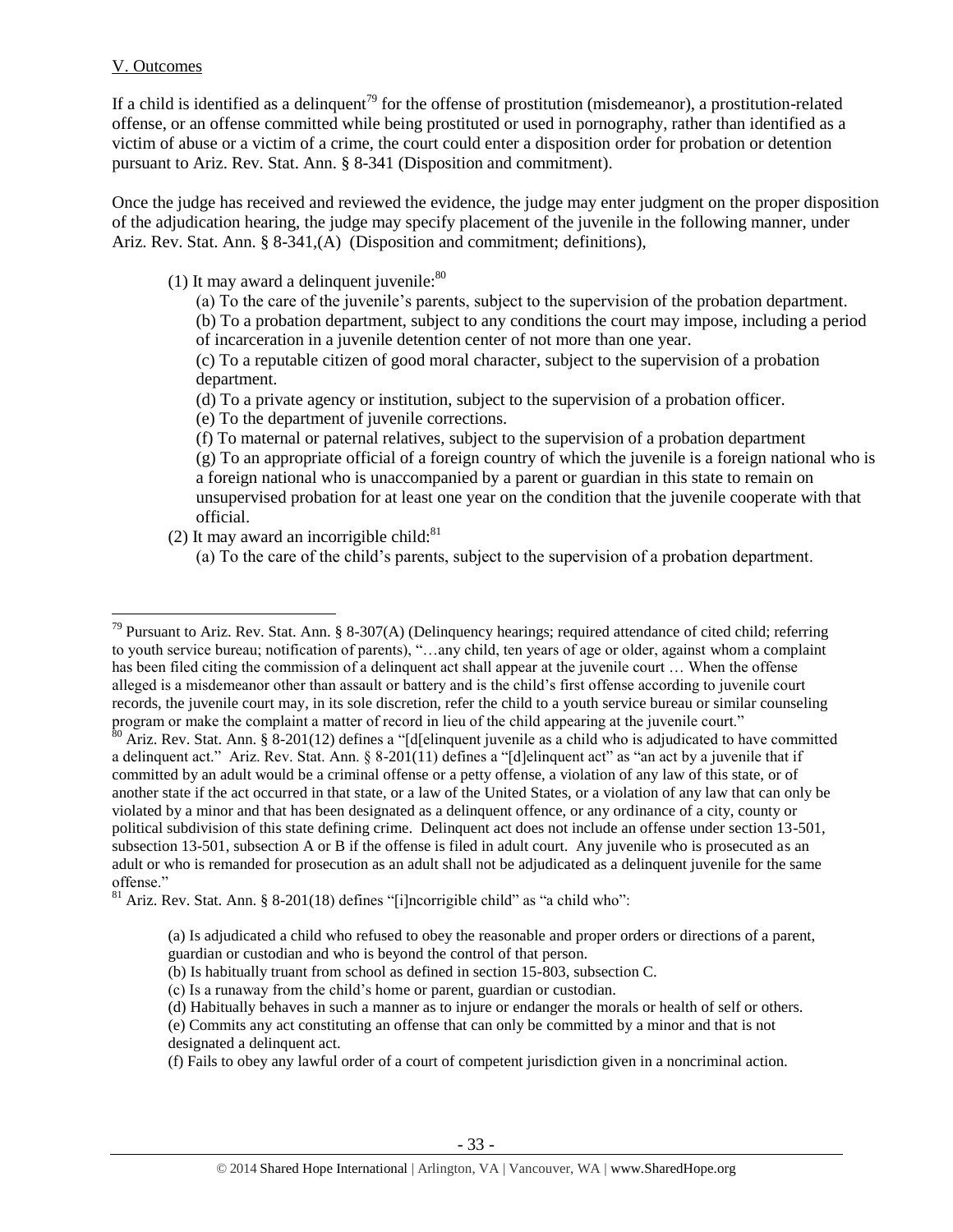(b) To the protective supervision of a probation department, subject to any conditions the court may impose.

(c) To a reputable citizen of good moral character, subject to the supervision of a probation department.

(d) To a public or private agency, subject to the supervision of a probation department.

(e) To maternal or paternal relatives, subject to the supervision of a probation department.

Pursuant to Ariz. Rev. Stat. Ann. § 8-341 (B), "[i]f a juvenile is placed on probation pursuant to this section, the period of probation may continue until the juvenile's eighteenth birthday, except that the term of probation shall not exceed one year if all of the following apply:

(1) The juvenile is not charged with a subsequent offense.

(2) The juvenile has not been found in violation of a condition of probation.

(3) The court has not made a determination that it is in the best interests of the juvenile or the public to require continued supervision. The court shall state by minute entry or written order its reasons for finding that continued supervision is required.

(4) The offense for which the juvenile is placed on probation does not involve a dangerous offense as defined in section 13-105.

(5) The offense for which the juvenile is placed on probation does not involve a violation of title 13, chapter 14 or 35.1.

(6) Restitution ordered pursuant to section 8-344 has been made.

(7) The juvenile's parents have not requested that the court continue the juvenile's probation for more than one year.

A juvenile fourteen years of age or older shall be placed on juvenile intensive probation if he or she is adjudicated as a repeat felony offender.<sup>82</sup> Ariz. Rev. Stat. Ann, § 8-341(D).

Furthermore, pursuant to Ariz. Rev. Stat. Ann. § 8-341(N), "[n]otwithstanding any law to the contrary, if a person under the supervision of the court is an adjudicated delinquent juvenile at the time the person reaches eighteen years of age, treatment or services may be provided until the person reaches twenty-one years of age if the court, the person or the state agree to the provision of the treatment and a motion to transfer the person pursuant to section 8-327 has not been filed or withdrawn. The court may terminate the provision of services after the person reaches eighteen years of age if the court determines that any of the following applies:

- (1) The person is not progressing toward treatment goals.
- (2) The person terminates treatment.

 $\overline{a}$ 

- (3) The person commits a new offense after reaching eighteen years of age.
- (4) Continued treatment is not required or is not in the best interests of the state or the person.

Under Ariz. Rev. Stat. Ann. § 8-245(A), "[w]hen a child under the jurisdiction of the juvenile court appears to be in need of medical or surgical care, the juvenile court may order the parent, guardian or custodian to provide treatment of the child in a hospital or otherwise…"

 $82$  Ariz. Rev. Stat. Ann. § 8-341(V)(2) defines a "[r]epeat felony offender" as "a juvenile to whom both of the following apply: (a) Is adjudicated delinquent for an offense that would be a felony offense if committed by an adult. (b)Previously has been adjudicated a first time felony juvenile offender." A first time felony juvenile offender is defined as "a juvenile who is adjudicated delinquent for an offense that would be a felony offense if committed by an adult." Ariz. Rev. Stat. Ann. § 8-341(V)(1). Under Ariz. Rev. Stat. Ann. § 13-3214(E)(4) (Prostitution; classification), "a person who has previously be convicted of three or more violations of this section and who commits a subsequent violation of this section is guilty of a class 5 felony…" *See supra* note **Error! Bookmark not defined.**,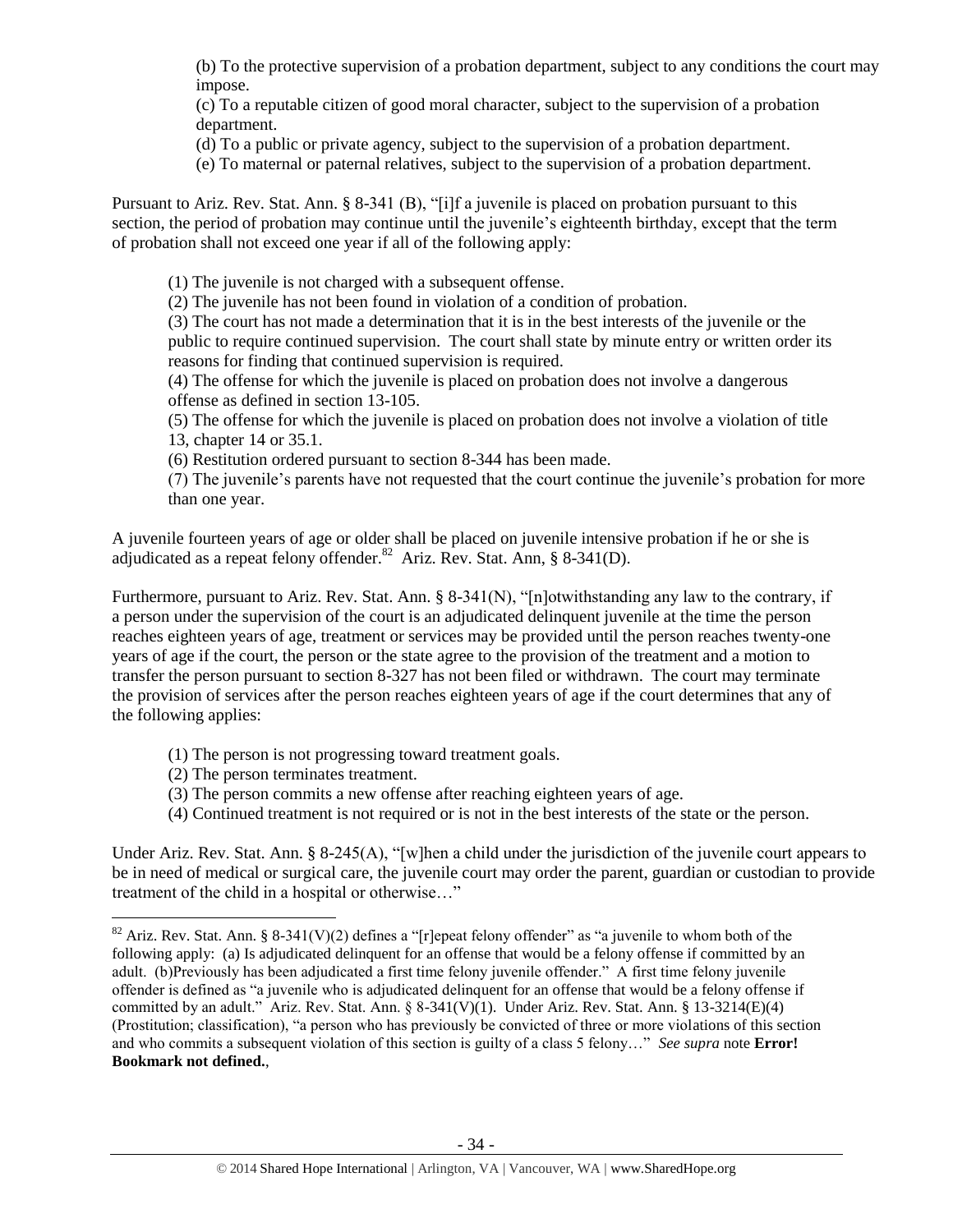- 5.4.1. Recommendation: Enact a mandatory protective response law that specifically directs minor trafficking victims away from the criminal justice system and into a protective system.
- *5.5 Commercial sexual exploitation is identified as a type of abuse and neglect within child protection statutes.*

Ariz. Rev. Stat. Ann. §  $8-201(2)^{83}$  (Definitions) defines "abuse" in part as

the infliction or allowing of physical injury, impairment of bodily function or disfigurement or the infliction of or allowing another person to cause serious emotional damage as evidenced by severe anxiety, depression, withdrawal or untoward aggressive behavior and which emotional damage is diagnosed by a medical doctor or psychologist and is caused by the acts or omissions of an individual who has the care, custody and control of a child. Abuse includes:

(a) Inflicting or allowing sexual abuse pursuant to section 13-1404, sexual conduct with a minor pursuant to section 13-1405, sexual assault pursuant to section 13-1406, molestation of a child pursuant to section 13-1410, commercial sexual exploitation of a minor pursuant to section 13- 3552, sexual exploitation of a minor pursuant to section 13-3553, incest pursuant to section 13- 3608 or child prostitution pursuant to section 13-3212.

. . . .

Ariz. Rev. Stat. Ann. § 8-201(24) defines "neglect" or "neglected" as

(e) Deliberate exposure of a child by a parent, guardian or custodian to sexual conduct as defined in section 13-3551 or to sexual contact, oral sexual contact or sexual intercourse as defined in section 13- 1401, bestiality as prescribed in section 13-1411 or explicit sexual materials as defined in section 13- 3507.

(f) Any of the following acts committed by the child's parent, guardian or custodian with reckless disregard as to whether the child is physically present:

(i) Sexual contact as defined in section 13-1401.

- (ii) Oral sexual contact as defined in section 13-1401.
- (iii) Sexual intercourse as defined in section 13-1401.
- (iv) Bestiality as prescribed in section 13-1411.
- 5.5.1 Recommendation: Amend Ariz. Rev. Stat. Ann. § 8-201(2)(a) to include Ariz. Rev. Stat. Ann. § 13-1307 (Sex trafficking) in the list of commercial sexual offenses that constitute "abuse."
- *5.6 The definition of "caregiver" (or similar term) in the child welfare statutes is broad enough to include a trafficker who has custody or control of a child in order to bring a trafficked child into protection of child protective services.*

Ariz. Rev. Stat. Ann. § 8-304(B)<sup>84</sup> (Investigation of alleged acts of delinquency, dependency and incorrigibility) states in part that "[a] department investigator is responsible for the complete investigation of all complaints of alleged dependency, and a criminal conduct allegation shall be investigated in cooperation with the appropriate law enforcement agencies and according to the protocols established pursuant to section 8-817." As noted above, "criminal conduct allegation" is defined in Ariz. Rev. Stat. Ann. § 8-801 to be "an allegation of conduct by a parent, guardian or custodian of a child  $\ldots$ ." "Custodian" is defined in Ariz. Rev. Stat. Ann. § 8-201(9)<sup>85</sup>

<sup>83</sup> *See supra* note [56.](#page-21-0) 

<sup>&</sup>lt;sup>84</sup> The text of Ariz. Rev. Stat. Ann. § 8-304 included here and elsewhere in this report includes amendments made

by the enactment of Senate Bill 1001 during the 2nd Special Session of the 51st Arizona Legislature.

<sup>85</sup> *See supra* note [56.](#page-21-0)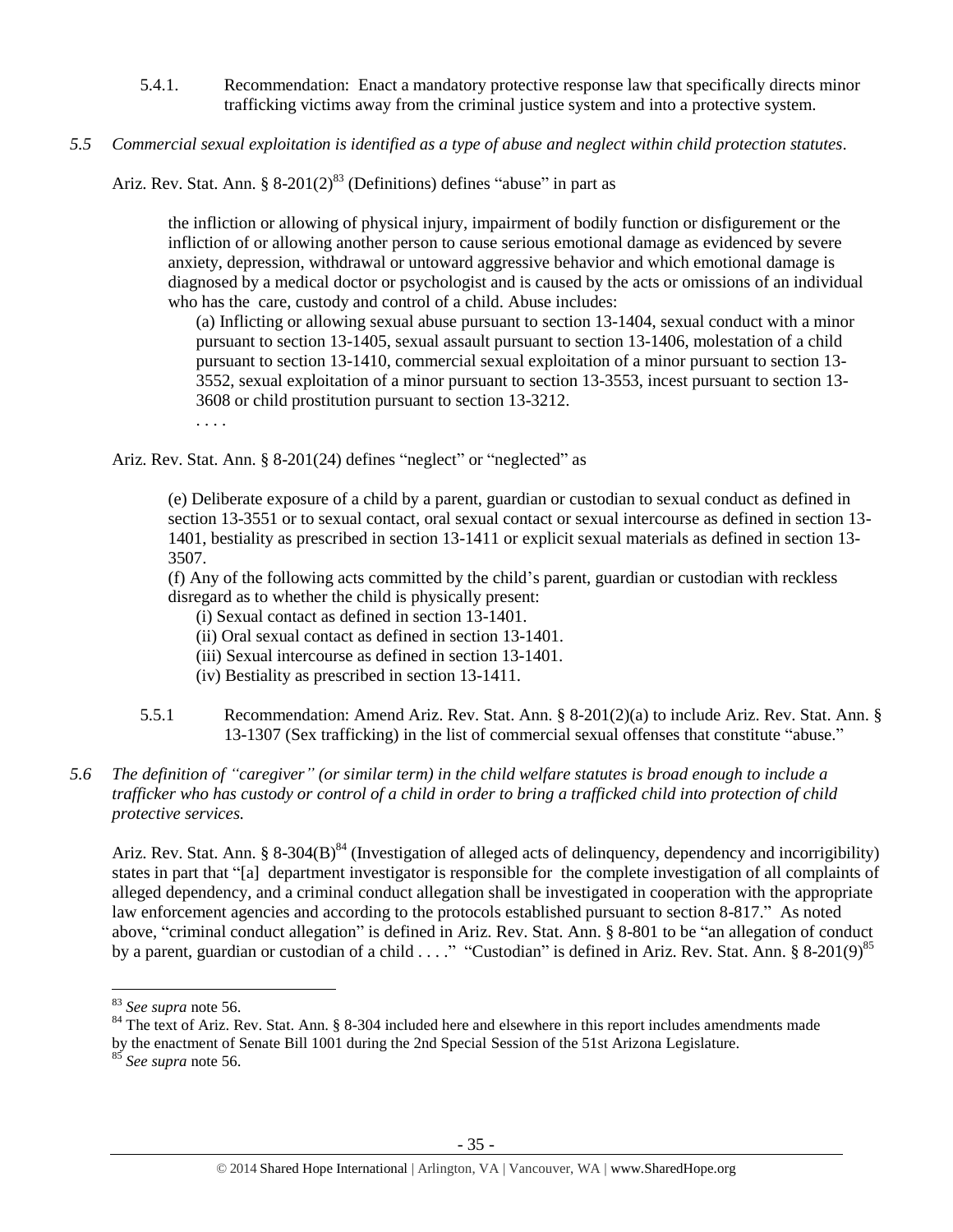as "a person, other than a parent or legal guardian, who stands in loco parentis to the child or a person to whom legal custody of the child has been given by order of the juvenile court." Therefore, the definition of "custodian" seems unlikely to include non-family traffickers.

5.6.1 Recommendation: Amend the definition of "custodian" in Ariz. Rev. Stat. Ann. § 8-201 to include persons in control or custody of a minor to ensure that CPS can intervene on behalf of a domestic minor sex trafficking victim being exploited by a non-familial trafficker.

## *5.7 Crime victims' compensation is specifically available to a child victim of sex trafficking or commercial sexual exploitation of children (CSEC) without regard to ineligibility factors.*

Ariz. Rev. Stat. Ann. § 41-2407 (Victim compensation and assistance fund; subrogation) establishes a victim compensation and assistance fund administered by the Arizona criminal justice commission. The fund's operational details are set forth in Arizona's Administrative Code (Ariz. Admin. Code). The Administrative Code contains ineligibility criteria that could operate to bar a domestic minor sex trafficking victim's claim for compensation. According to a state website, "The maximum award of any single claim is  $$25,000.^{86}$  Ariz. Admin. Code § R10-4-108 (Compensation award criteria)<sup>87</sup> outlines the expenses for which a claim may be made, including medical expenses, mental health counseling and care, work loss expenses, funeral expenses, and crime scene cleanup expenses.

Ariz. Admin. Code § R10-4-106 (Prerequisites for a Compensation Award)<sup>88</sup> states in part,

The Board shall make a compensation award only if it determines that,

. . .

3. The victim of the criminally injurious conduct or act of international terrorism or a person who submits a claim regarding criminally injurious conduct or an act of international terrorism was not:

a. The perpetrator, an accomplice of the perpetrator, or a person who encouraged or in any way participated in or facilitated the criminally injurious conduct or act of international terrorism that directly resulted in the victim's physical injury, mental distress, medical condition, or death . . . .

The Board must also determine that the victim was not "[c]onvicted of a state crime and delinquent in paying a fine, monetary penalty, or restitution imposed for the crime if the delinquency is identified by the Arizona Administrative Office of the Courts or the Clerk of the Superior Court." Ariz. Admin. Code § R10-4-  $106(A)(3)(e)$ .

Additionally, under Ariz. Admin. Code § R10-4-106(A)(4), (5), (7), among other things, the board must determine that the crime was "reported to an appropriate law enforcement authority within 72 hours after its discovery," that the victim "cooperated with law enforcement agencies," and that the claim "was submitted to the operational unit within two years after discovery of the criminally injurious conduct . . . ." However, under Ariz. Admin. Code § R10-4-106(B), "The Board shall extend the time limits under subsections (A)(4) [the 72 hour limit] and  $(A)(7)$  [the two year limit] if the Board determines there is good cause for a delay."

http://azcjc.gov/ACJC.Web/victim/VictComp.aspx (last visited August 5, 2013).

 $\overline{a}$ <sup>86</sup>*Victim Compensation*, ARIZONA CRIMINAL JUSTICE COMMISSION

 $87$  The text of Ariz. Admin. Code § R10-4-108 included here and elsewhere in this report includes amendments made by the enactment of 2012 AZ REG TEXT 288410 (NS). (AZ 2012) (effective December 21, 2012). 88 The text of Ariz. Admin. Code § R10-4-106 included here and elsewhere in this report includes amendments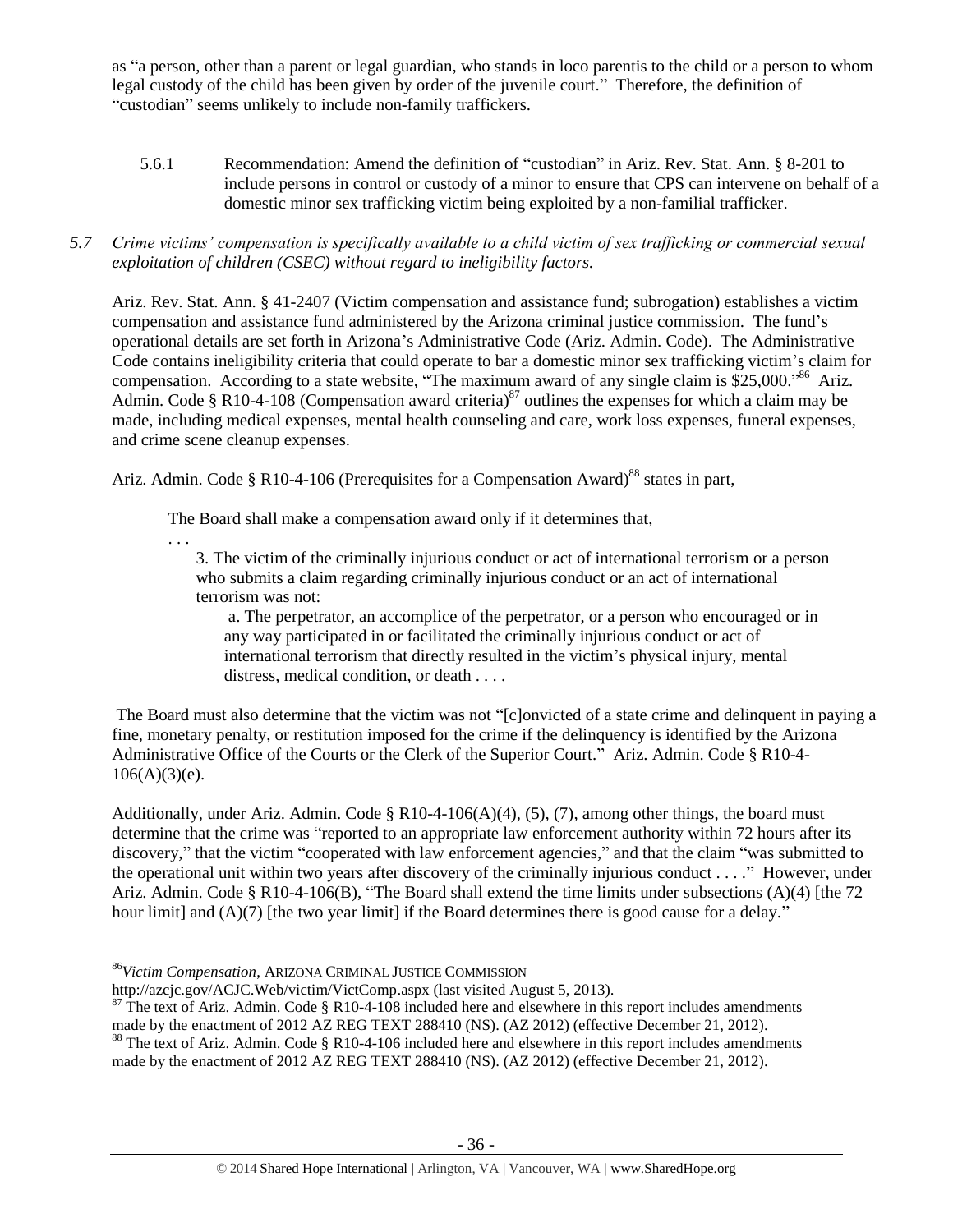Ariz. Admin. Code § R10-4-108(F) (Compensation Award Criteria) requires the board to "deny or reduce" the award if, among other things,

The Board determines that the victim's physical injury, medical condition, mental distress, or death was due in substantial part to the victim's:

a. Negligence,

. . . .

 $\overline{a}$ 

b. Intentional unlawful conduct that was the proximate cause of the incident of criminally injurious conduct or act of international terrorism, or

c. Conduct intended to provoke or aggravate that was the proximate cause of the incident of criminally injurious conduct or act of international terrorism.

Finally, Ariz. Admin. Code § R10-4-108(H) (Compensation Award Criteria) requires denial of a claim in total if

1. The Board determines that the victim or claimant did not cooperate fully with the appropriate law enforcement agency and the failure to cooperate fully was not due to a substantial health or safety risk. The Board shall use the following criteria to determine whether failure to cooperate fully with law enforcement warrants that a claim be denied:

a. The victim or claimant failed to assist in the prosecution of a person who engaged in the criminally injurious conduct or act of international terrorism or failed to appear as a witness for the prosecution;

b. The victim or claimant delayed assisting in the prosecution of a suspect and as a result, the suspect of the criminally injurious conduct or act of international terrorism escaped prosecution or the prosecution of the suspect was negatively affected; or

c. A law enforcement authority indicates to the Board that the victim or claimant delayed giving information pertaining to the criminally injurious conduct or act of international terrorism, failed to appear when requested without good cause, gave false or misleading information, or attempted to avoid law enforcement authorities;

5.7.1 Recommendation: Amend the crime victims' compensation rules to stipulate an exception to the ineligibility criteria noted above for victims of CSEC crimes, including Ariz. Rev. Stat. Ann. § 13-3206 (Taking child for purpose of prostitution), § 13-3212 (Child prostitution), § 13- 3552 (Commercial sexual exploitation of a minor), § 13-3553 (Sexual exploitation of a minor), and § 13-1307 (Sex trafficking) in recognition of the challenges these victims face through trauma-bonding, denial, and delayed disclosure.

# *5.8 Victim-friendly procedures and protections are provided in the trial process for minors under 18.*

Pursuant to Ariz. Rev. Stat. Ann. § 13-4434<sup>89</sup> (Victim's right to privacy; exception; definitions), a victim's right to privacy is protected during the court process. Ariz. Rev. Stat. Ann. § 13-4434 states,

A. The victim has the right at any court proceeding not to testify regarding any identifying or locating information unless the victim consents or the court orders disclosure on finding that a compelling need for the information exists. A court proceeding on the motion shall be in camera.

<sup>&</sup>lt;sup>89</sup> The text of Ariz. Rev. Stat. Ann. § 13-4434 included here and elsewhere in this report includes amendments made by the enactment of House Bill 2454 during the 2nd Regular Session of the 51st Arizona Legislature (effective July 24, 2014).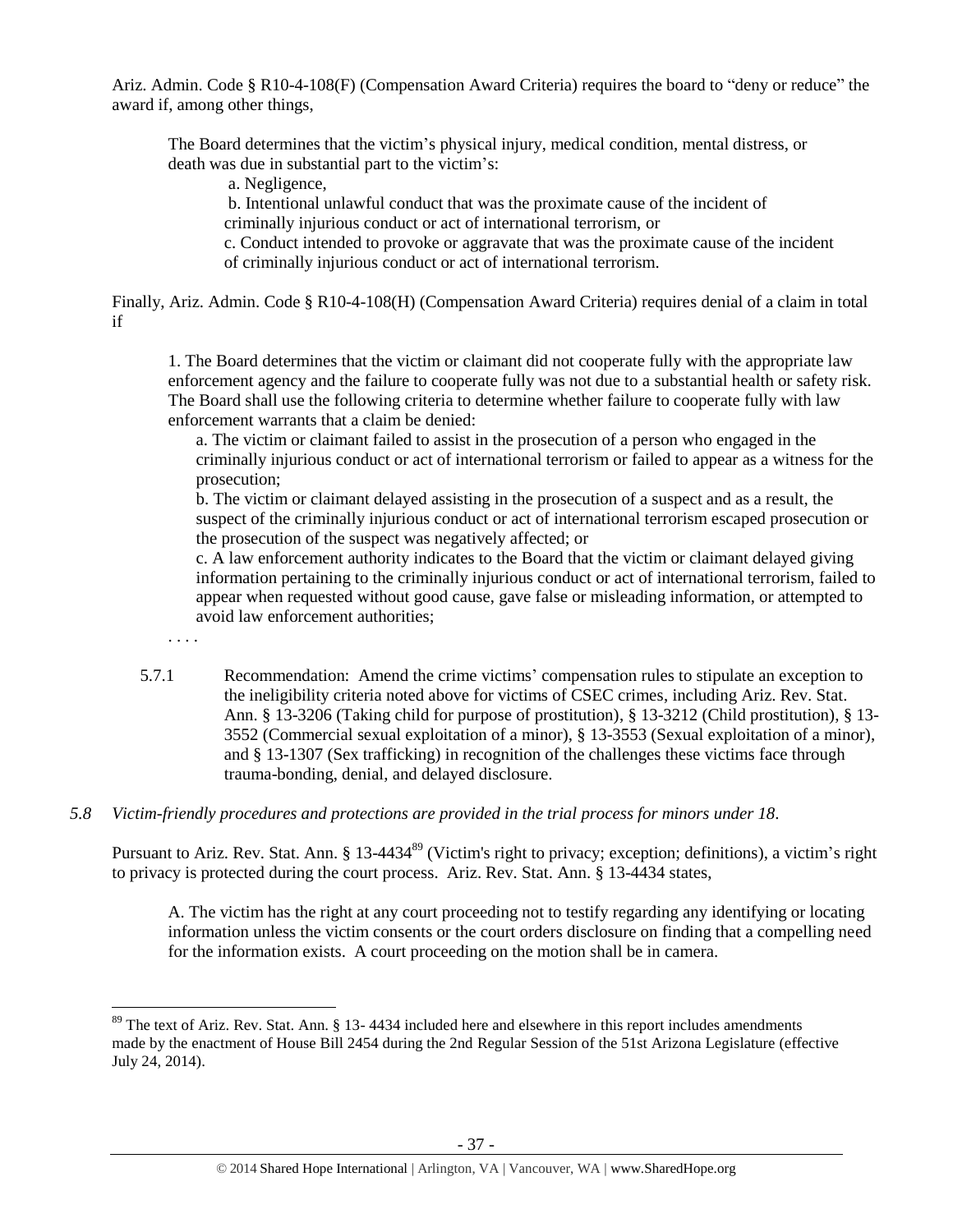B. A victim's identifying and locating information that is obtained, compiled or reported by a law enforcement agency or prosecution agency shall be redacted by the originating agency and prosecution agencies from records pertaining to the criminal case involving the victim including discovery disclosed to the defendant.

D. For the purposes of this section:

- 1. "Identifying information" includes a victim's date of birth, social security number and official state or government issued driver license or identification number.
- 2. "Locating information" includes the victim's address, telephone number, e-mail address and place of employment.

. . . .

. . . .

Ariz. Rev. Stat. Ann. § 13-1421(A) (Evidence relating to victim's chastity; pretrial hearing) provides protection to victims of sexual offenses who wish to testify against their perpetrators. This provision, however, appears to be limited to Chapter 14 (Sexual offenses). It states in part that "[e]vidence relating to a victim's reputation for chastity and opinion evidence relating to a victim's chastity are not admissible in any prosecution for any offense in this chapter. Evidence of specific instances of the victim's prior sexual conduct may be admitted only if a judge finds the evidence is relevant and is material to a fact in issue in the case and that the inflammatory or prejudicial nature of the evidence does not outweigh the probative value of the evidence, and if the evidence" falls into one of five categories, including "[e]vidence of the victim's past sexual conduct with the defendant" and "[e]vidence of specific instances of sexual activity showing the source or origin of semen, pregnancy, disease or trauma."

Ariz. Rev. Stat. Ann. § 13-4253(A) (Out of court testimony; televised; recorded) provides authority for the court to order "the testimony of the minor  $[under 15<sup>90</sup>]$  be taken in a room other than the courtroom and be televised by closed circuit equipment in the courtroom to be viewed by the court and the finder of fact in the proceeding." Also, subsection  $(B)^{91}$  permits the court to "order that the testimony of the minor be taken outside the courtroom and be recorded for showing in the courtroom before the court and the finder of fact in the proceeding." In either case, "[T]he minor shall not be required to testify in court at the proceeding for which the testimony was taken." Ariz. Rev. Stat. Ann. § 13-4253(C).

Ariz. Rev. Stat. Ann. § 13-4252 (Recording of testimony) also allows for the admissibility of recorded statements by a minor under 15 or a person who is developmentally disabled. However, the minor must still be available to testify. If the recording is admitted, "[E]ither party may call the minor to testify and the opposing party may cross-examine the minor."<sup>92</sup>

 $\overline{a}$ <sup>90</sup> Ariz. Rev. Stat. Ann. § 13-4251(B).

<sup>&</sup>lt;sup>91</sup> In *State v. Vincent*, 768 P.2d 150, 161 (Ariz. 1989), the Supreme Court of Arizona strictly limited the applicability of this provision: "Thus, we hold, section 13-4253(B) requires the trial judge to condition the substitution of videotaped testimony for live testimony upon an individualized showing of necessity." With regard to the question of whether "even an individualized showing of probable trauma to a child witness justif[ied] abridgment of the defendant's constitutional right to a face-to-face courtroom encounter," *id.*, the court held that "[a]n exception [to face-to-face testimony] exists . . . under both the state and federal constitutions, where the state sustains its burden of proving by an individualized showing to the trial court that face-to-face testimony would so traumatize a child witness as to prevent the child from reasonably communicating." *Id.* at 164. Even though the case focused on subsection (B), it is likely that the court's reasoning would also apply to subsection (A), since subsection (A) also denies face-to-face confrontation.

<sup>92</sup> In *State v. Taylor*, 2 P.3d 674, 677 (Ariz. Ct. App. 1999) (citation omitted), an Arizona Court of Appeals held Ariz. Rev. Stat. Ann. § 13-4252 "constitutional only if it can be construed as being consistent with the court's rules." In analyzing the statute, the court stated, "The statute creates additional procedural requirements for the admissibility of statements that would otherwise be admissible under the supreme court's rules and makes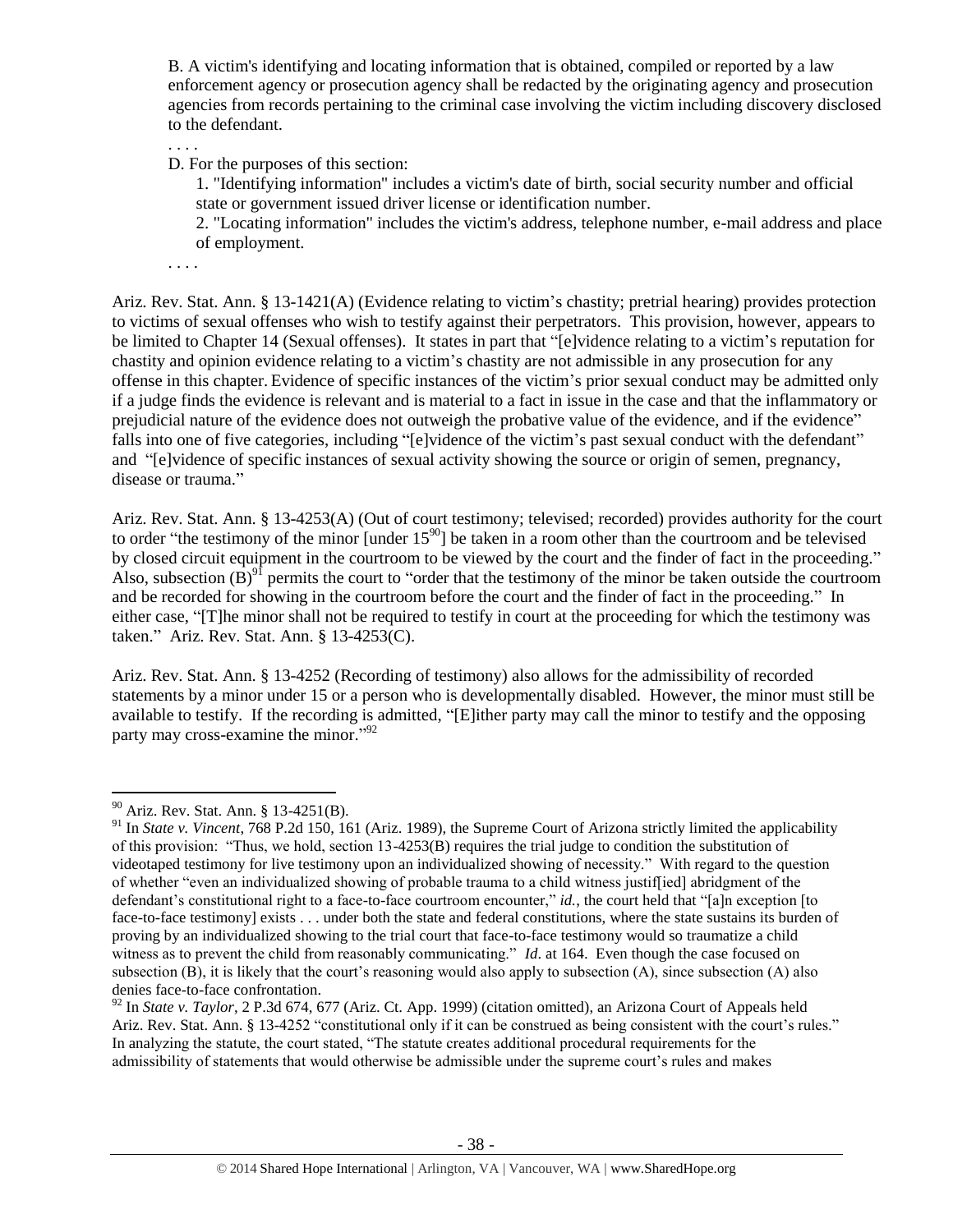Under Ariz. Rev. Stat. Ann. § 13-4251, the article on child witnesses, which contains § 13-4252 and § 13-4253, "applies to the testimony or statements of a minor in criminal proceedings involving acts committed against the minor or involving acts witnessed by the minor whether or not those acts are charged and in civil proceedings including proceedings involving a dependency or a termination of parental rights."

A court appointed special advocate program is established in Ariz. Rev. Stat. Ann. § 8-523. Ariz. Rev. Stat. Ann. § 8-221(I) states in part that "[i]n all juvenile court proceedings in which the dependency petition includes an allegation that the juvenile is abused or neglected, the court shall appoint a guardian ad litem to protect the juvenile's best interests. This guardian may be an attorney or a court appointed special advocate."

- 5.8.1 Recommendation: Amend Ariz. Rev. Stat. Ann. § 13-1421 (Evidence relating to victim's chastity; pretrial hearing) to permit application of the "rape shield law" to cases in which a victim of sex trafficking of a minor under Ariz. Rev. Stat. Ann. § 13-1307(B) or under § 13- 3552 (Commercial sexual exploitation of a minor), § 13-3553 (Sexual exploitation of a minor), § 13-3212 (Child prostitution), or § 13-3206 (Taking child for purpose of prostitution) is testifying against the trafficker.
- *5.9 Expungement or sealing of juvenile delinquency records resulting from arrests or adjudications for prostitution-related offenses committed as a result of, or in the course of, the commercial sexual exploitation of a minor is available within a reasonable time after turning 18.*

Ariz. Rev. Stat. Ann. § 8-349(A) (Destruction of juvenile records; electronic research records) permits "[a] person who has been referred to juvenile court [to] apply for destruction of the person's juvenile court and department of juvenile corrections records" under certain conditions. For records that "concern a referral or citation that did not result in further action or that resulted in diversion, placement in a community based alternative program or an adjudication for an offense other than an offense listed in section 13-501, subsection A or  $B^{93}$  or title 28, chapter 4 [Driving under the influence]," the person must "certify under oath" that she is at

admissible statements that are excluded by the rules. Because § 13-4252 expands on, conflicts with, and engulfs the court's rules, it is unconstitutional." *Id*. at 678.

 $93$  Ariz. Rev. Stat. Ann. § 13-501 (Persons under eighteen years of age; felony charging) states,

A. The county attorney shall bring a criminal prosecution against a juvenile in the same manner as an adult if the juvenile is fifteen, sixteen or seventeen years of age at the time the alleged offense is committed and the juvenile is accused of any of the following offenses:

<sup>1.</sup> First degree murder in violation of section 13-1105.

<sup>2.</sup> Second degree murder in violation of section 13-1104.

<sup>3.</sup> Forcible sexual assault in violation of section 13-1406.

<sup>4.</sup> Armed robbery in violation of section 13-1904.

<sup>5.</sup> Any other violent felony offense.

<sup>6.</sup> Any felony offense committed by a chronic felony offender.

<sup>7.</sup> Any offense that is properly joined to an offense listed in this subsection.

B. Except as provided in subsection A of this section, the county attorney may bring a criminal prosecution against a juvenile in the same manner as an adult if the juvenile is at least fourteen years of age at the time the alleged offense is committed and the juvenile is accused of any of the following offenses:

<sup>1.</sup> A class 1 felony.

<sup>2.</sup> A class 2 felony.

<sup>3.</sup> A class 3 felony in violation of any offense in chapters 10 through 17 or chapter 19 or 23 of this title.

<sup>4.</sup> A class 3, 4, 5 or 6 felony involving a dangerous offense.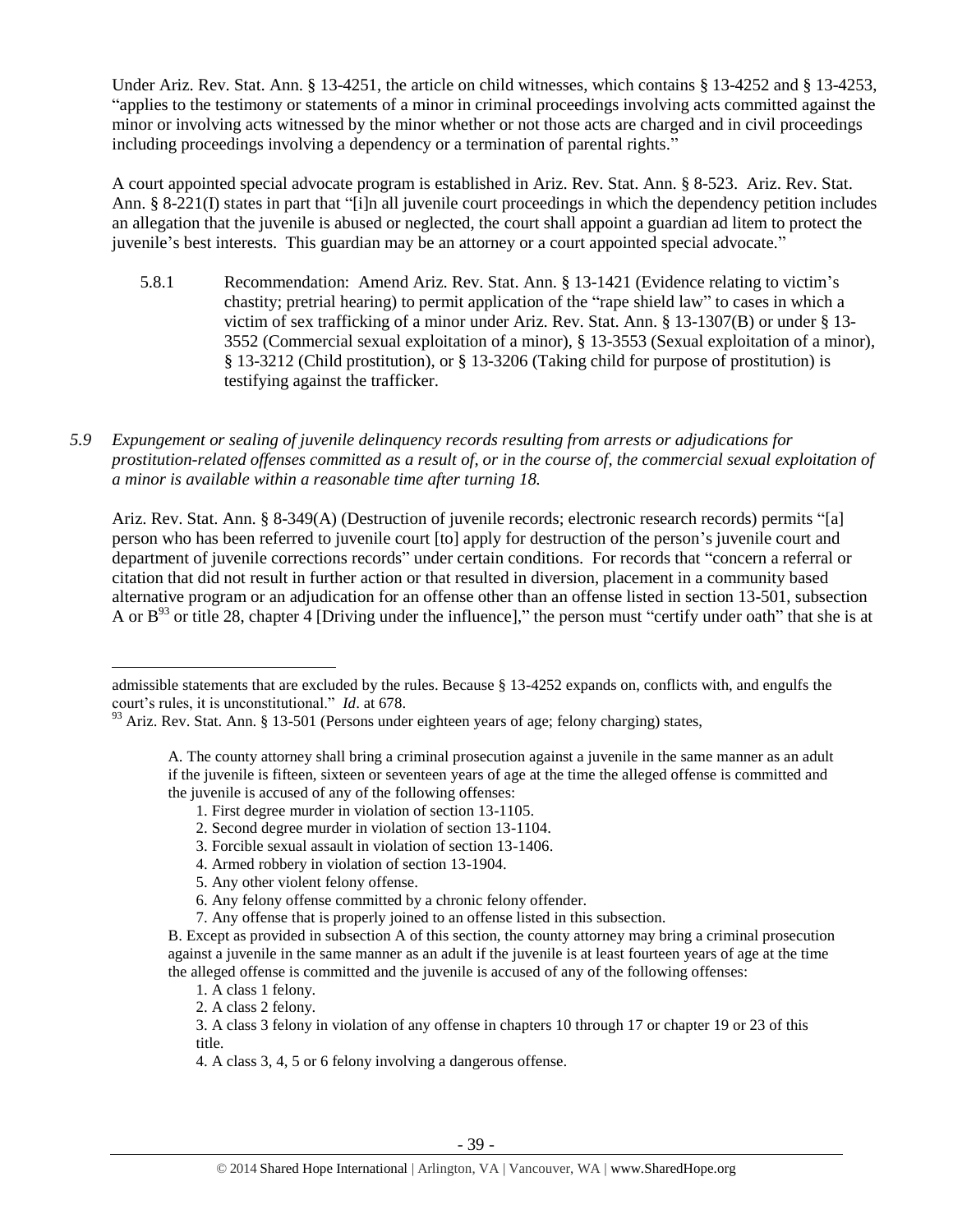least 18, "has not been convicted of a felony offense or adjudicated delinquent for an offense that would be an offense listed in section 13-501, subsection A or B or title 28, chapter 4," does not have a criminal charge pending, "has successfully completed all of the terms and conditions of court ordered probation or been discharged from the department of juvenile corrections pursuant to section 41-2820 on successful completion of the individualized treatment plan," and has paid in full all "restitution and monetary assessments." If the juvenile court finds all of the above to be true, and that "[t]he destruction of the records is in the interests of justice" and it "would further the rehabilitative process of the applicant," the juvenile court may order the records destroyed.

If, however, "the records concern a referral that resulted in an adjudication of delinquency for an offense not subject to" the provisions of this section set out above, the person must "certify under oath" that she is at least 25, "has not been convicted of a felony," does not have a criminal charge pending, "has successfully completed all of the terms and conditions of court ordered probation or been discharged from the department of juvenile corrections pursuant to section 41-2820 on successful completion of the individualized treatment plan," and has paid in full all "restitution and monetary assessments." "The juvenile court may order the destruction of records . . . if the county attorney does not object within ninety days after the date of the notice and the court finds" the above conditions to be true and that "[t]he destruction of the records is in the interests of justice" and the destruction of the records "would further the rehabilitative process of the applicant."

Minor victims may be found guilty of crimes committed in the course of their victimization through prostitution, pornography, or sexual performance. Pursuant to Ariz. Rev. Stat. Ann. § 13-921 (Probation for defendants under eighteen years of age; dual adult juvenile probation), with certain exceptions, "If the court places a defendant on probation pursuant to this section, . . . [and] if the defendant successfully completes the terms and conditions of probation, the court may set aside the judgment of guilt, dismiss the information or indictment, expunge the defendant's record and order the person to be released from all penalties and disabilities resulting from the conviction."

# *5.10 Victim restitution and civil remedies for victims of domestic minor sex trafficking or commercial sexual exploitation of children (CSEC) are authorized by law.*

Mandatory restitution is specifically available in cases of sex trafficking through Ariz. Rev. Stat. Ann. § 13- 1309 (Restitution), which states that "[t]he court shall order restitution for any violation of section 13-1306 [Unlawfully obtaining labor or services], 13-1307 [Sex trafficking] or 13-1308 [Trafficking of persons for forced labor or services], including the greater of either the gross income or value to the defendant of the victim's labor or services or the value of the victim's labor as guaranteed under the minimum wage and overtime provisions of the fair labor standards act of 1938." Furthermore, under Ariz. Rev. Stat. Ann. § 13-807,

A defendant convicted in a criminal proceeding is precluded from subsequently denying in any civil proceeding brought by the victim or this state against the criminal defendant the essential allegations of the criminal offense of which he was adjudged guilty, including judgments of guilt resulting from no contest pleas. An order of restitution in favor of a person does not preclude that person from bringing a separate civil action and proving in that action damages in excess of the amount of the restitution order.

Ariz. Rev. Stat. Ann. § 13-804(A) (Restitution for offense causing economic loss; fine for reimbursement of public monies) $94$  provides another form of discretionary restitution.

<sup>5.</sup> Any felony offense committed by a chronic felony offender.

<sup>6.</sup> Any offense that is properly joined to an offense listed in this subsection.

 $94$  The text of Ariz. Rev. Stat. Ann. § 13-804 included here and elsewhere in this report includes amendments made by the enactment of House Bill 2311 during the 1st Regular Session of the 51st Arizona Legislature.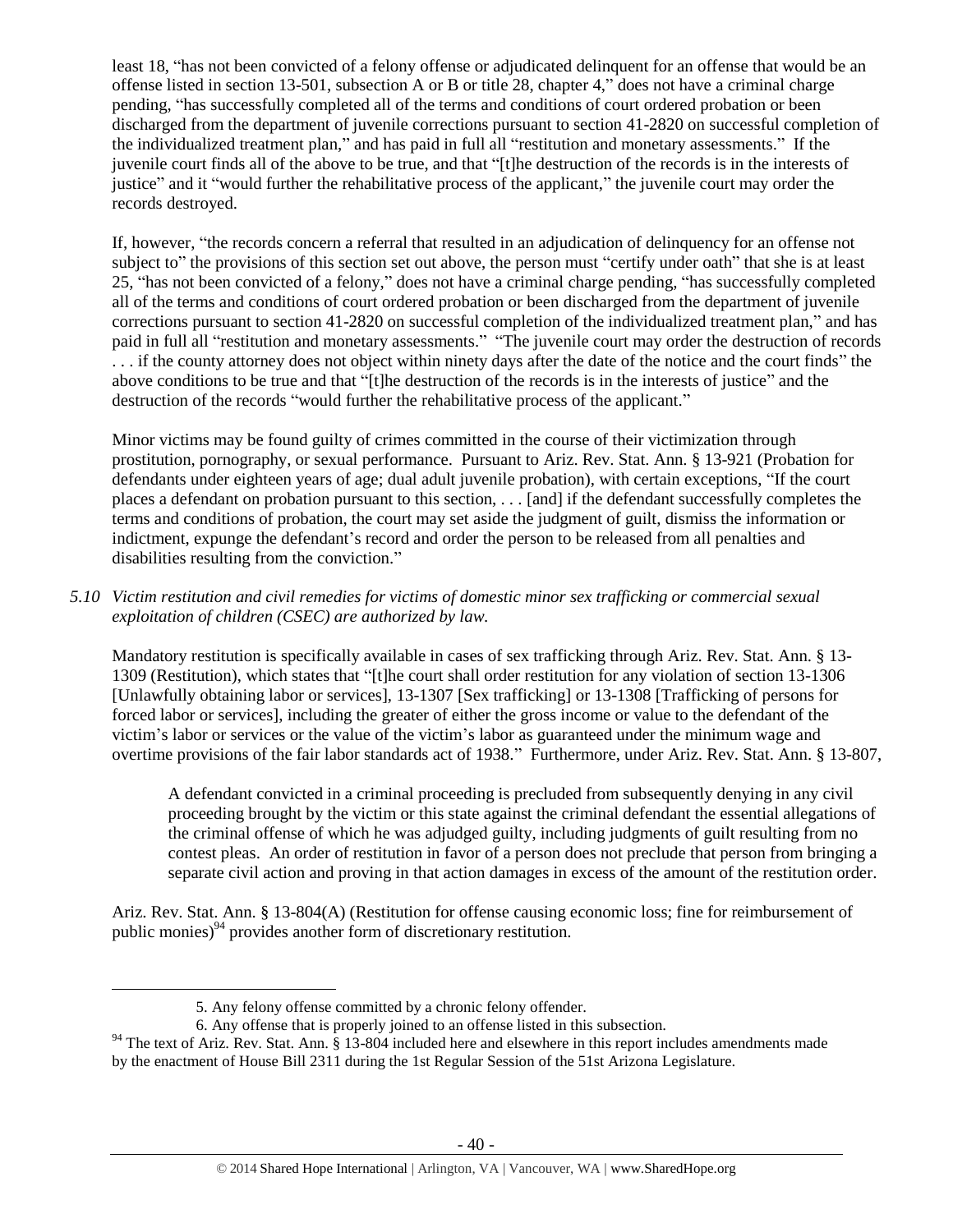On a defendant's conviction for an offense causing economic loss to any person, the court, in its sole discretion, may order that all or any portion of the fine imposed be allocated as restitution to be paid by the defendant to any person who suffered an economic loss caused by the defendant's conduct. . . .

Domestic minor sex trafficking victims will probably have difficulty obtaining restitution under Ariz. Rev. Stat. Ann. § 13-804(A) because of its limitation to economic damages.

Under the racketeering provisions of Ariz. Rev. Stat. Ann. § 13-2314(A) (Racketeering; civil remedies by this state), "The attorney general or a county attorney may file an action in superior court on behalf of a person who sustains injury to his person, business or property by racketeering as defined by section 13-2301, subsection D, paragraph 4 or by a violation of section 13-2312 for the recovery of treble damages and the costs of the suit, including reasonable attorney fees, or to prevent, restrain, or remedy racketeering . . . ." Subsection (D) states that "[f]ollowing a determination of liability" the court can issue orders, including "[o]rdering the payment of treble damages to those persons injured by racketeering as defined by section 13-2301, subsection D, paragraph 4 or a violation of section 13-2312." Furthermore, "A civil action authorized by this section, including proceedings pursuant to chapter 39 of this title, is remedial and not punitive and does not limit and is not limited by any other previous or subsequent civil or criminal action under this title or any other provision of law. Civil remedies provided under this title are supplemental and not mutually exclusive." Ariz. Rev. Stat. Ann. § 13- 2314(L).

Ariz. Rev. Stat. Ann. § 13-2314.04(A) (Racketeering; unlawful activity; civil remedies by private cause of action) states in part,

A person who sustains reasonably foreseeable injury to his person, business or property by a pattern of racketeering activity,  $95$  or by a violation of section 13-2312 involving a pattern of racketeering activity, may file an action in superior court for the recovery of up to treble damages and the costs of the suit, including reasonable attorney fees for trial and appellate representation.

The Arizona Crime Victims' Bill of Rights located in the State Constitution, art. II, sec. 2.1 includes in its list of victims' rights the right "[t]o receive prompt restitution from the person or persons convicted of the criminal conduct that caused the victim's loss or injury." However, as noted above, paragraph (C) of this section could operate as a barrier to identification of domestic minor sex trafficking victims as victims. It states, "(C) 'Victim' means a person against whom the criminal offense has been committed or, if the person is killed or

<sup>95</sup> Ariz. Rev. Stat. Ann. § 13-2314.04 $(T)(3)$  states,

 $\overline{a}$ 

3. "Pattern of racketeering activity" means either:

(a) At least two acts of racketeering as defined in section 13-2301, subsection D, paragraph 4, subdivision (b), item (iv), (v), (vi), (viii), (ix), (x), (xiii), (xv), (xvi), (xvii), (xviii), (xix), (xx), (xxiv) or (xxvi) that meet the following requirements:

- (ii) The acts of racketeering that are alleged as the basis of the claim were related to each other or to a common external organizing principle, including the affairs of an enterprise. Acts of racketeering are related if they have the same or similar purposes, results, participants, victims or methods of commission or are otherwise interrelated by distinguishing characteristics. (iii) The acts of racketeering that are alleged as the basis of the claim were continuous or exhibited the threat of being continuous.
- (b) A single act of racketeering as defined in section 13-2301, subsection D, paragraph 4, subdivision
- (b), item (i), (ii), (iii), (xi), (xii), (xiv), (xxi), (xxii), (xxiii), (xxv), (xxvii) or (xxviii).

<sup>(</sup>i) The last act of racketeering activity that is alleged as the basis of the claim occurred within five years of a prior act of racketeering.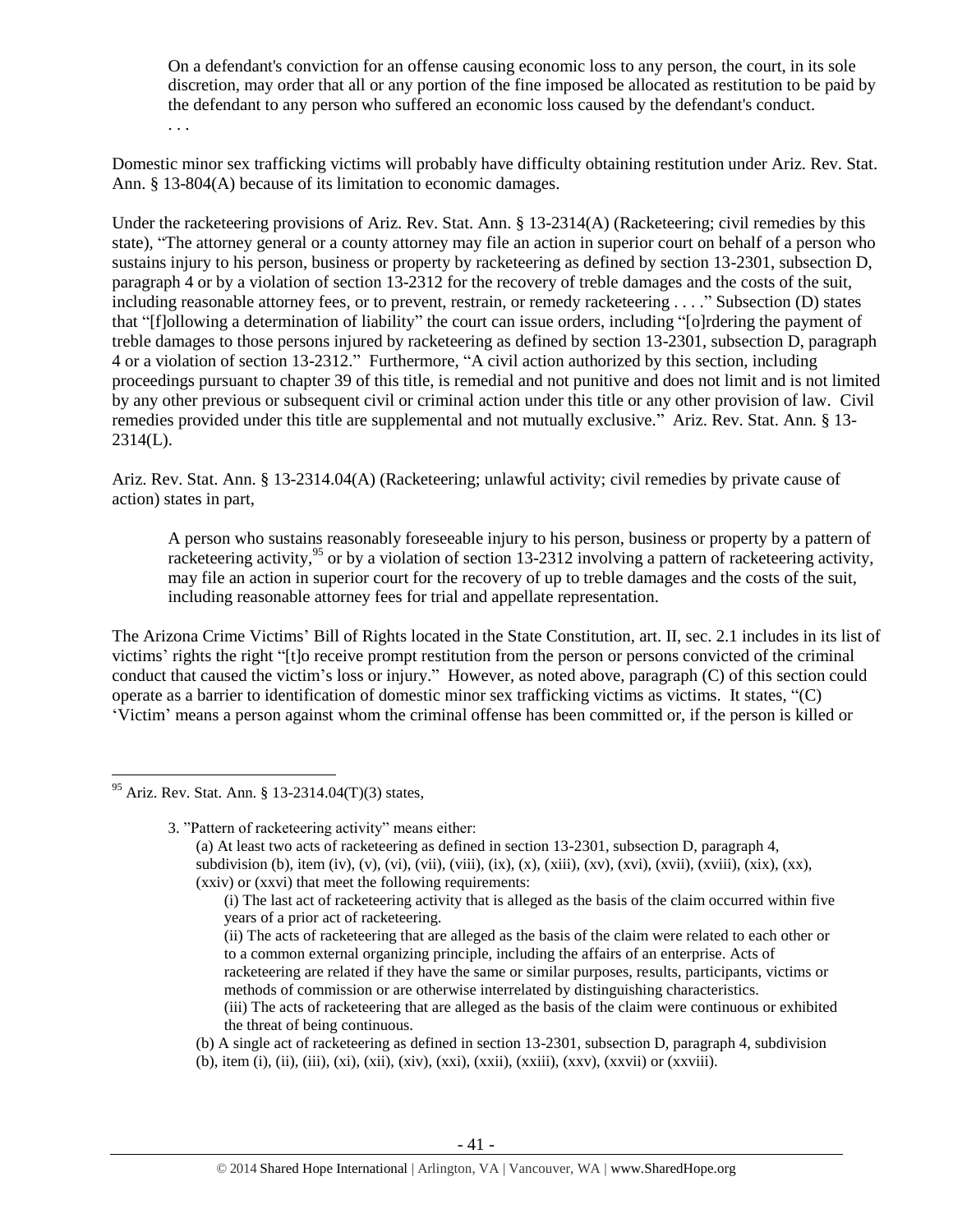incapacitated, the person's spouse, parent, child or other lawful representative, except if the person is in custody for an offense or is the accused."

*5.11 Statutes of limitations for civil and criminal actions for child sex trafficking or commercial sexual exploitation of children (CSEC) offenses are eliminated or lengthened sufficiently to allow prosecutors and victims a realistic opportunity to pursue criminal action and legal remedies.*

Ariz. Rev. Stat. Ann. § 13-2314(I) states in part, "[I]nitiation of civil proceedings related to violations of any offense included in the definition of racketeering in section 13-2301, subsection D, paragraph 4 or a violation of section 13-2312, including procedures pursuant to chapter 39 of this title, shall be commenced within seven years after actual discovery of the violation."

Ariz. Rev. Stat. Ann. § 13-2314.04 states in part, "Notwithstanding any law prescribing a lesser period but subject to subsection A of this section, the initiation of civil proceedings pursuant to this section shall be commenced within three years from the date the violation was discovered, or should have been discovered with reasonable diligence, and ten years after the events giving rise to the cause of action, whichever comes first."

Ariz. Rev. Stat. Ann. § 12-502 (Effect of minority or insanity) states that "[i]f a person entitled to bring an action other than those set forth in article 2 [Real actions] of this chapter is at the time the cause of action accrues either under eighteen years of age or of unsound mind, the period of such disability shall not be deemed a portion of the period limited for commencement of the action. Such person shall have the same time after removal of the disability which is allowed to others." Under Ariz. Rev. Stat. Ann. § 12-542 (Injury to person; injury when death ensues), "Except as provided in [section 12-551](https://www.lexis.com/research/buttonTFLink?_m=3850ce49001f84acbff8d5994c1b54a8&_xfercite=%3ccite%20cc%3d%22USA%22%3e%3c%21%5bCDATA%5bA.R.S.%20%a7%2012-542%5d%5d%3e%3c%2fcite%3e&_butType=4&_butStat=0&_butNum=2&_butInline=1&_butinfo=AZCODE%2012-551&_fmtstr=FULL&docnum=1&_startdoc=1&wchp=dGLzVtz-zSkAl&_md5=5a988684de5eb43898e3ea5c05f332b5) [Product liability] there shall be commenced and prosecuted within two years after the cause of action accrues, and not afterward, the following actions: 1. For injuries done to the person of another including causes of action for medical malpractice as defined in [section 12-561.](https://www.lexis.com/research/buttonTFLink?_m=3850ce49001f84acbff8d5994c1b54a8&_xfercite=%3ccite%20cc%3d%22USA%22%3e%3c%21%5bCDATA%5bA.R.S.%20%a7%2012-542%5d%5d%3e%3c%2fcite%3e&_butType=4&_butStat=0&_butNum=3&_butInline=1&_butinfo=AZCODE%2012-561&_fmtstr=FULL&docnum=1&_startdoc=1&wchp=dGLzVtz-zSkAl&_md5=cf55beb52a68b5852cb6837706118de9) 2. For injuries done to the person of another when death ensues from such injuries, which action shall be considered as accruing at the death of the party injured. . . ." Under Ariz. Rev. Stat. Ann. 12-550 (General limitation), "Actions other than for recovery of real property for which no limitation is otherwise prescribed shall be brought within four years after the cause of action accrues and not afterward." Finally, Ariz. Rev. Stat. Ann. § 12-511 states in part, "Notwithstanding [sections 12-505](https://www.lexis.com/research/buttonTFLink?_m=648458cdffb0e5e94f9be30d2fa43d52&_xfercite=%3ccite%20cc%3d%22USA%22%3e%3c%21%5bCDATA%5bA.R.S.%20%a7%2012-511%5d%5d%3e%3c%2fcite%3e&_butType=4&_butStat=0&_butNum=2&_butInline=1&_butinfo=AZCODE%2012-505&_fmtstr=FULL&docnum=1&_startdoc=1&wchp=dGLzVtz-zSkAl&_md5=ffa275be36922dc82ec072f8c76ed452) and [12-542,](https://www.lexis.com/research/buttonTFLink?_m=648458cdffb0e5e94f9be30d2fa43d52&_xfercite=%3ccite%20cc%3d%22USA%22%3e%3c%21%5bCDATA%5bA.R.S.%20%a7%2012-511%5d%5d%3e%3c%2fcite%3e&_butType=4&_butStat=0&_butNum=3&_butInline=1&_butinfo=AZCODE%2012-542&_fmtstr=FULL&docnum=1&_startdoc=1&wchp=dGLzVtz-zSkAl&_md5=616988ce61c3f4890008f3dbf172e956) if a defendant is charged by a criminal complaint or indictment the statute of limitations for any civil cause of action that is brought by a victim against the defendant for criminal conduct against the victim is extended for one year from the final disposition of the criminal proceedings, regardless of whether the defendant is convicted of criminal conduct against the victim." The provision defines "criminal conduct" to include

any act, including all preparatory offenses, in violation of section . . . 13-1304 [Kidnapping], 13-1404 [Sexual abuse], [13-1405](https://www.lexis.com/research/buttonTFLink?_m=648458cdffb0e5e94f9be30d2fa43d52&_xfercite=%3ccite%20cc%3d%22USA%22%3e%3c%21%5bCDATA%5bA.R.S.%20%a7%2012-511%5d%5d%3e%3c%2fcite%3e&_butType=4&_butStat=0&_butNum=13&_butInline=1&_butinfo=AZCODE%2013-1405&_fmtstr=FULL&docnum=1&_startdoc=1&wchp=dGLzVtz-zSkAl&_md5=86f6ff4f84d089090703b334fd908fe7) [Sexual conduct with a minor], [13-1406](https://www.lexis.com/research/buttonTFLink?_m=648458cdffb0e5e94f9be30d2fa43d52&_xfercite=%3ccite%20cc%3d%22USA%22%3e%3c%21%5bCDATA%5bA.R.S.%20%a7%2012-511%5d%5d%3e%3c%2fcite%3e&_butType=4&_butStat=0&_butNum=14&_butInline=1&_butinfo=AZCODE%2013-1406&_fmtstr=FULL&docnum=1&_startdoc=1&wchp=dGLzVtz-zSkAl&_md5=8930b42b74160f3a33f835415f69c5f9) [Sexual assault], [13-1410](https://www.lexis.com/research/buttonTFLink?_m=648458cdffb0e5e94f9be30d2fa43d52&_xfercite=%3ccite%20cc%3d%22USA%22%3e%3c%21%5bCDATA%5bA.R.S.%20%a7%2012-511%5d%5d%3e%3c%2fcite%3e&_butType=4&_butStat=0&_butNum=15&_butInline=1&_butinfo=AZCODE%2013-1410&_fmtstr=FULL&docnum=1&_startdoc=1&wchp=dGLzVtz-zSkAl&_md5=d8ddf0caf98423ad6e77d336a353d669) [Molestation of a child][, 13-1417](https://www.lexis.com/research/buttonTFLink?_m=648458cdffb0e5e94f9be30d2fa43d52&_xfercite=%3ccite%20cc%3d%22USA%22%3e%3c%21%5bCDATA%5bA.R.S.%20%a7%2012-511%5d%5d%3e%3c%2fcite%3e&_butType=4&_butStat=0&_butNum=16&_butInline=1&_butinfo=AZCODE%2013-1417&_fmtstr=FULL&docnum=1&_startdoc=1&wchp=dGLzVtz-zSkAl&_md5=b46b123baab2c9a35c00418fd097f1e2) [Continuous sexual abuse of a child][, 13-2314.04](https://www.lexis.com/research/buttonTFLink?_m=648458cdffb0e5e94f9be30d2fa43d52&_xfercite=%3ccite%20cc%3d%22USA%22%3e%3c%21%5bCDATA%5bA.R.S.%20%a7%2012-511%5d%5d%3e%3c%2fcite%3e&_butType=4&_butStat=0&_butNum=17&_butInline=1&_butinfo=AZCODE%2013-2314.04&_fmtstr=FULL&docnum=1&_startdoc=1&wchp=dGLzVtz-zSkAl&_md5=cbb802a51819057aa3017cae57c46b03) [Racketeering], ... [13-3552](https://www.lexis.com/research/buttonTFLink?_m=648458cdffb0e5e94f9be30d2fa43d52&_xfercite=%3ccite%20cc%3d%22USA%22%3e%3c%21%5bCDATA%5bA.R.S.%20%a7%2012-511%5d%5d%3e%3c%2fcite%3e&_butType=4&_butStat=0&_butNum=23&_butInline=1&_butinfo=AZCODE%2013-3552&_fmtstr=FULL&docnum=1&_startdoc=1&wchp=dGLzVtz-zSkAl&_md5=23bf5ab5ae03efbab9b520703402f7e0) [Commercial sexual exploitation of a minor], [13-3553](https://www.lexis.com/research/buttonTFLink?_m=648458cdffb0e5e94f9be30d2fa43d52&_xfercite=%3ccite%20cc%3d%22USA%22%3e%3c%21%5bCDATA%5bA.R.S.%20%a7%2012-511%5d%5d%3e%3c%2fcite%3e&_butType=4&_butStat=0&_butNum=24&_butInline=1&_butinfo=AZCODE%2013-3553&_fmtstr=FULL&docnum=1&_startdoc=1&wchp=dGLzVtz-zSkAl&_md5=2a2d072894ade1cb3044af40adaf308b) [Sexual exploitation of a minor], [13-](https://www.lexis.com/research/buttonTFLink?_m=648458cdffb0e5e94f9be30d2fa43d52&_xfercite=%3ccite%20cc%3d%22USA%22%3e%3c%21%5bCDATA%5bA.R.S.%20%a7%2012-511%5d%5d%3e%3c%2fcite%3e&_butType=4&_butStat=0&_butNum=25&_butInline=1&_butinfo=AZCODE%2013-3554&_fmtstr=FULL&docnum=1&_startdoc=1&wchp=dGLzVtz-zSkAl&_md5=8a8963fbd347969d652e4359cec368b9) [3554](https://www.lexis.com/research/buttonTFLink?_m=648458cdffb0e5e94f9be30d2fa43d52&_xfercite=%3ccite%20cc%3d%22USA%22%3e%3c%21%5bCDATA%5bA.R.S.%20%a7%2012-511%5d%5d%3e%3c%2fcite%3e&_butType=4&_butStat=0&_butNum=25&_butInline=1&_butinfo=AZCODE%2013-3554&_fmtstr=FULL&docnum=1&_startdoc=1&wchp=dGLzVtz-zSkAl&_md5=8a8963fbd347969d652e4359cec368b9) [Luring a minor for sexual exploitation], . . . 13-3601 [Domestic violence] or 13-3601.02 [Aggravated domestic violence].

Ariz. Rev. Stat. Ann. § 13-107 (Time limitations) outlines statutes of limitations for prosecution of any crime. Under subsection A, "A prosecution for any homicide, any offense that is listed in chapter 14 [Sexual offenses] or 35.1 [Sexual exploitation of children] of this title and that is a class 2 felony, any violent sexual assault pursuant to section 13-1423, . . . or any attempt to commit an offense listed in this subsection may be commenced at any time." Under subsection (B), the statute of limitations for class 2 to class 6 felonies is seven years. The statute of limitations for misdemeanors is one year. Subsection (F) states that "[t]he time limitation within which a prosecution of a class 6 felony shall commence shall be determined pursuant to subsection B, paragraph 1 of this section, irrespective of whether a court enters a judgment of conviction for or a prosecuting attorney designates the offense as a misdemeanor."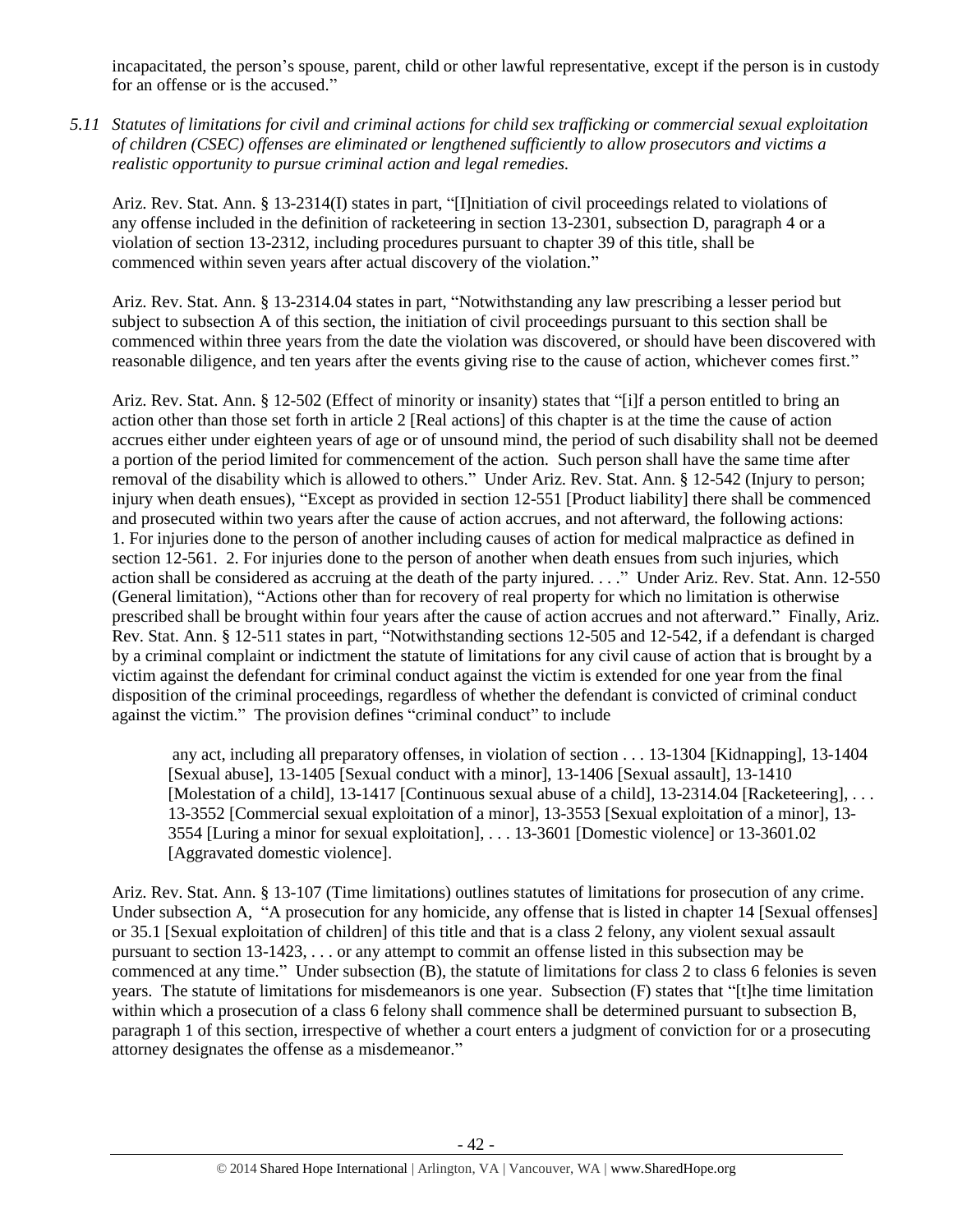# © 2014 Shared Hope International | Arlington, VA | Vancouver, WA | www.SharedHope.org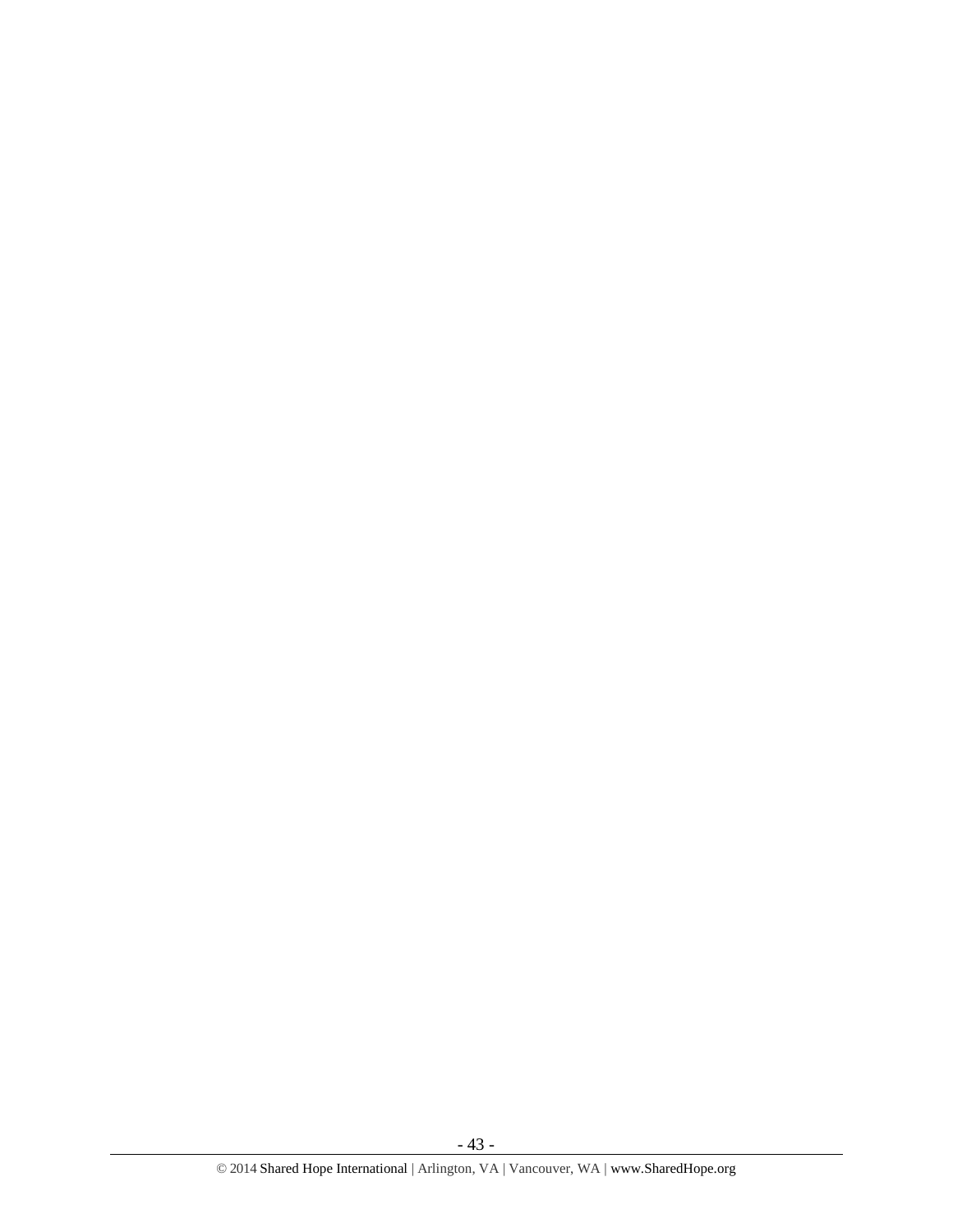#### **FRAMEWORK ISSUE 6: CRIMINAL JUSTICE TOOLS FOR INVESTIGATION AND PROSECUTIONS**

## *Legal Components:*

- *6.1 Training on human trafficking and domestic minor sex trafficking for law enforcement is statutorily mandated or authorized.*
- *6.2 Single party consent to audio-taping is permitted in law enforcement investigations.*
- *6.3 Wiretapping is an available tool to investigate domestic minor sex trafficking.*
- *6.4 Using a law enforcement posing as a minor to investigate buying or selling of commercial sex acts is not a defense to soliciting, purchasing, or selling sex with a minor.*
- *6.5 Using the Internet to investigate buyers and traffickers is a permissible investigative technique.*
- *6.6 Law enforcement and child welfare agencies are mandated to promptly report missing and recovered children. \_\_\_\_\_\_\_\_\_\_\_\_\_\_\_\_\_\_\_\_\_\_\_\_\_\_\_\_\_\_\_\_\_\_\_\_\_\_\_\_\_\_\_\_\_\_\_\_\_\_\_\_\_\_\_\_\_\_\_\_\_\_\_\_\_\_\_\_\_\_\_\_\_\_\_\_\_\_\_\_\_\_\_\_\_\_\_\_\_\_\_\_\_\_*

## *Legal Analysis:*

 $\overline{a}$ 

*6.1 Training on human trafficking and domestic minor sex trafficking for law enforcement is statutorily mandated or authorized.*

Ariz. Rev. Stat. Ann. § 41-1781 (Training and education)<sup>96</sup> establishes a division of training and education for law enforcement personnel. Although training is not mandated, it is available through the Arizona Department of Public Safety/Arizona Law Enforcement Academy (ALEA), according to an ALEA representative. According to the basic curriculum guide for post-academy training, one of the stated objectives is to be able to identify examples of various crimes against children, including commercial sexual exploitation of a minor, sexual exploitation of a minor, dangerous crimes against children, child abuse, child neglect, public sexual indecency to a minor, sexual conduct with a minor, and child molestation.<sup>97</sup>

*6.2 Single party consent to audiotaping is permitted in law enforcement investigations.*

Ariz. Rev. Stat. Ann. § 13-3005 (Interception of wire, electronic and oral communications; installation of pen register or trap and trace device) prohibits the interception of communications without consent of a party who is present at the communication. However, Ariz. Rev. Stat. Ann. § 13-3012(9) (Exemptions) expressly permits the interception of communications where a single party who is "a party to the communication or a person who is present during the communication" consents thereto, which allows law enforcement to intercept such communications outside the typically required court order. Ariz. Rev. Stat. Ann. § 13-3012(1) also exempts, among other things, the "interception of wire, electronic or oral communications, . . . the providing of information, facilities or technical assistance to an investigative or law enforcement officer pursuant to a subpoena or an ex parte order granted pursuant to sections 13-3010, 13-3015, 13-3016, 13-3017 and 13-3018 or an emergency interception made in good faith pursuant to section 13-3015, including any of the foregoing acts by a communication service provider or its officers, agents or employees."

Ariz. Rev. Stat. Ann. § 13-3010 provides procedures for an ex parte order for interception, stating in subsection A,

A. On application of a county attorney, the attorney general or a prosecuting attorney whom a county attorney or the attorney general designates in writing, any justice of the supreme court, judge of the

 $96$  Ariz. Rev. Stat. Ann. § 41-1781 is scheduled to be repealed on January 1, 2013.

<sup>97</sup> ARIZONA PEACE OFFICER STANDARDS & TRAINING BOARD, BASIC TRAINING CURRICULUM 23, *available at* http://www.aleaonline.org/docs/basic\_training\_2005.pdf (April 2004).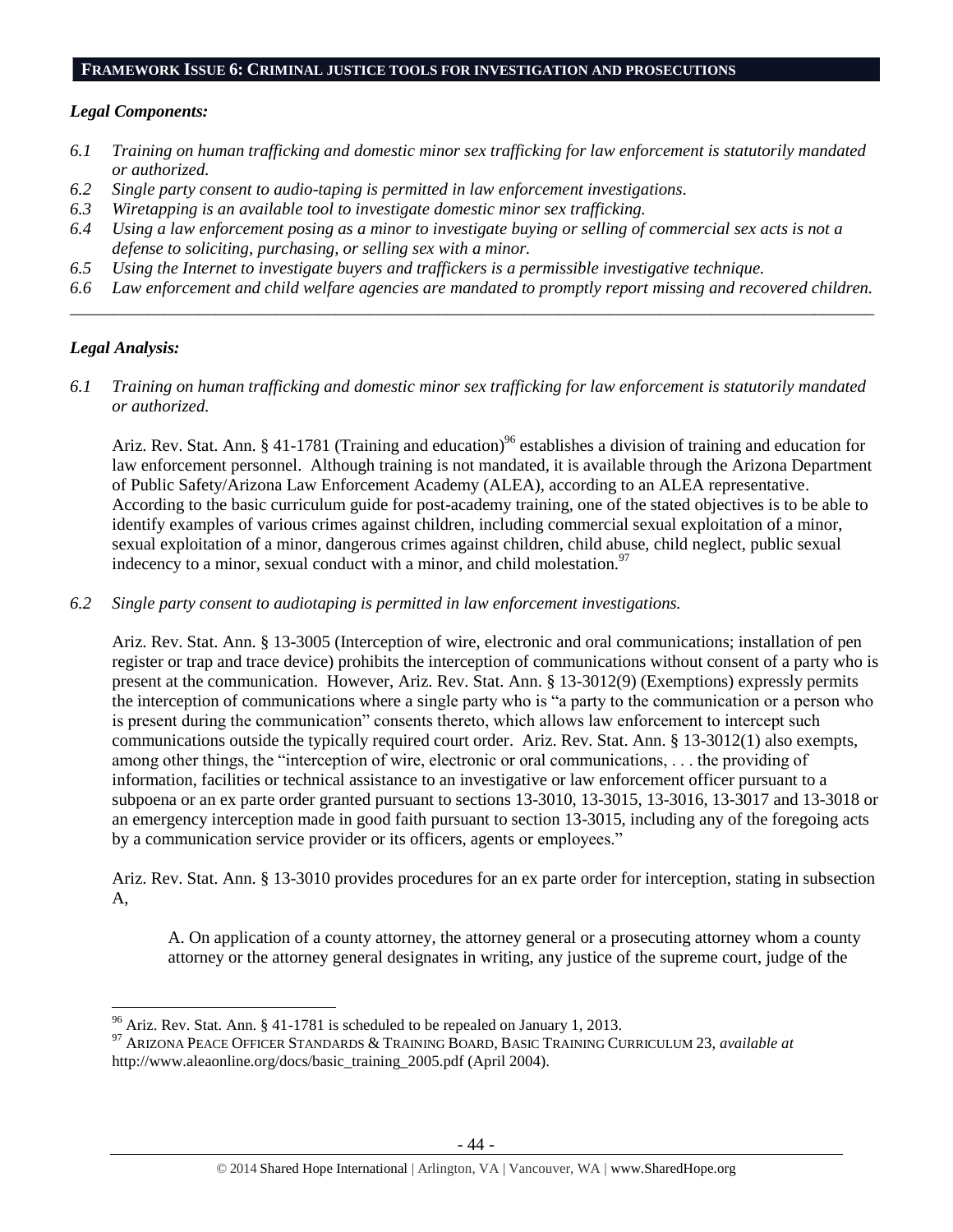court of appeals or superior court judge may issue an ex parte order for the interception of wire, electronic or oral communications if there is probable cause to believe both:

1. A crime has been, is being or is about to be committed.

2. Evidence of that crime or the location of a fugitive from justice from that crime may be obtained by the interception.

"Crime" is defined in Ariz. Rev. Stat. Ann. § 13-3010(P) as meaning "murder, gaming, kidnapping, robbery, bribery, extortion, theft, an act in violation of chapter 23 of this title [Organized crime, fraud and terrorism], dealing in narcotic drugs, marijuana or dangerous drugs, sexual exploitation of children in violation of chapter 35.1 of this title or any felony that is dangerous to life, limb or property. Crime includes conspiracy to commit any of the offenses listed in this subsection."

Ariz. Rev. Stat. Ann. § 13-3015(A) (Emergency interception), states in part,

Notwithstanding any other provision of this chapter, if the attorney general or a county attorney or such prosecuting attorneys as they may designate in writing reasonably determines that an emergency situation exists involving immediate danger of death or serious physical injury to any person, and that such death or serious physical injury may be averted by interception of wire, electronic or oral communications before an order authorizing such interception can be obtained, the attorney general or a county attorney or his designee may specially authorize a peace officer or law enforcement agency to intercept such wire, electronic or oral communications.

If this provision is used, the person authorizing the emergency interception must apply "for an order authorizing the interception, in accordance with the provisions of section 13-3010. The application shall be made as soon as practicable, and in no event later than forty-eight hours after commencement of the emergency interception." Ariz. Rev. Stat. Ann. § 13-3015(B).

## *6.3 Wiretapping is an available tool to investigate domestic minor sex trafficking.*

Ex parte orders for intercepting communications require probable cause that "[a] crime has been, is being or is about to be committed" and that "[e]vidence of that crime or the location of a fugitive from justice from that crime may be obtained by the interception." Ariz. Rev. Stat. Ann. § 13-3010(A). Evidence gathered through an emergency interception may be admissible, although Ariz. Rev. Stat. Ann. § 13-3015(C) (Emergency interception) requires the prosecutor to request authorization within 48 hours of the emergency interception by stating, "If the prosecuting attorney fails to obtain an authorization within forty-eight hours after commencement of the emergency interception, or if authorization to intercept communications is denied, the interception shall immediately terminate and any communications intercepted without judicial authorization may not be used as evidence in any criminal or civil proceeding against any person."

*6.4 Using a law enforcement posing as a minor to investigate buying or selling of commercial sex acts is not a defense to soliciting, purchasing, or selling sex with a minor.*

Ariz. Rev. Stat. Ann. § 13-3212(A)(4), (C)<sup>98</sup> (Child prostitution) states, "It is not a defense to a prosecution under subsection A and subsection B, paragraphs 1 and 2 of this section that the other person is a peace officer posing as a minor or a person assisting a peace officer posing as a minor." Ariz. Rev. Stat. Ann. § 13-3212(A), (B)(1) and (2) criminalize, among other things, knowingly causing a minor to engage in prostitution, receiving any benefit from prostitution of a child, or knowingly "[e]ngaging in prostitution with a minor who is under 15 years of age" or "with a minor who the person knows or should have known is fifteen, sixteen or seventeen years of age."

<sup>98</sup> *See supra* note [5.](#page-1-0)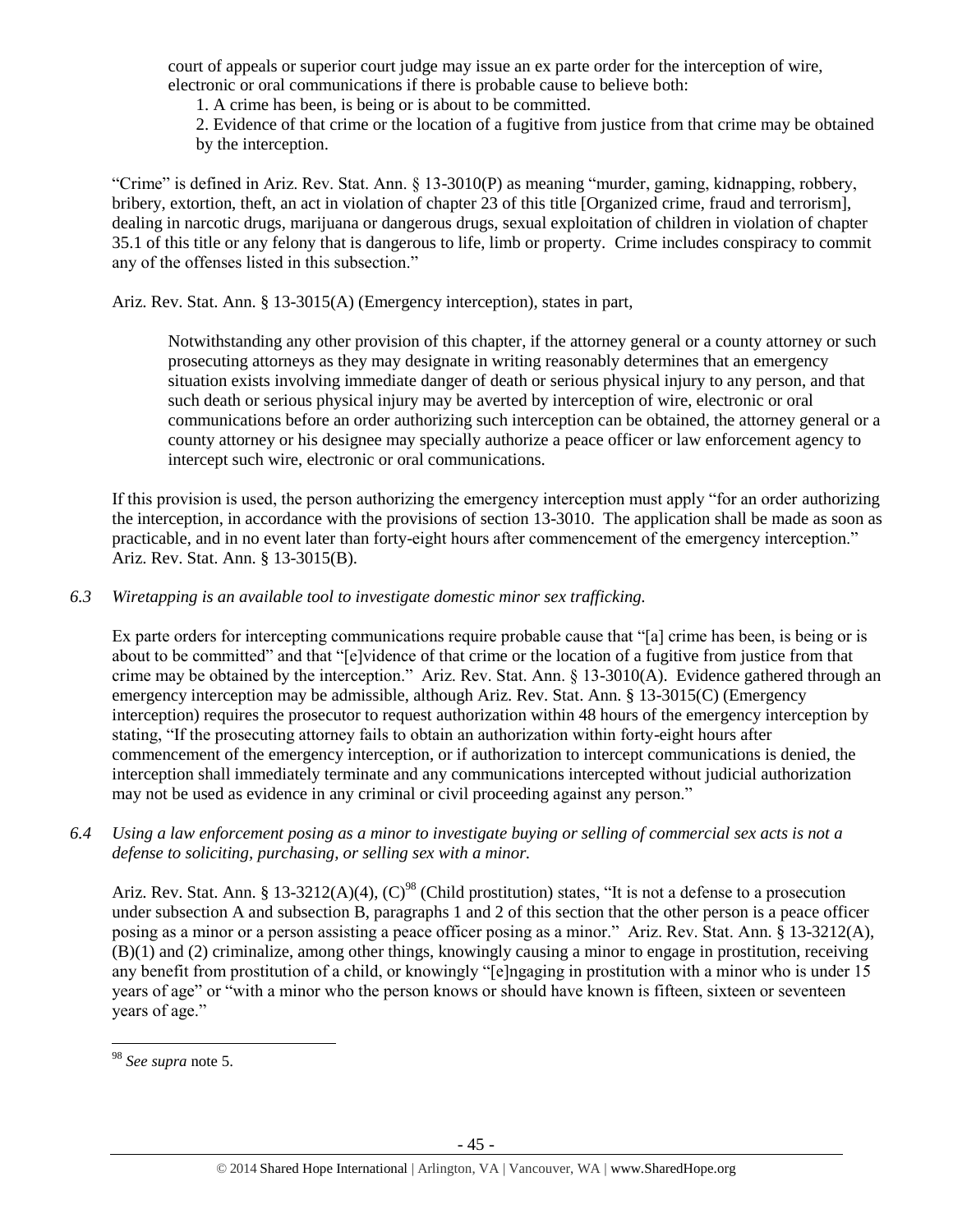Similar prohibitions on using such a defense to the prosecution of a trafficker or buyer of sex with a minor are found in Ariz. Rev. Stat. Ann. § 13-3560(B) (Aggravated luring a minor for sexual exploitation) and Ariz. Rev. Stat. Ann. § 13-3554(B) (Luring a minor for sexual exploitation). Ariz. Rev. Stat. Ann. § 13-3560(B) states, "It is not a defense to a prosecution for a violation of this section that the other person is not a minor or that the other person is a peace officer posing as a minor." Ariz. Rev. Stat. Ann. § 13-3554(B) states, "It is not a defense to a prosecution for a violation of this section that the other person is not a minor."

These methods of investigation are distinguished from entrapment by Ariz. Rev. Stat. Ann. § 13-206(C) (Entrapment), which states in part that "[a] person does not establish entrapment if the person was predisposed to commit the offense and the law enforcement officers or their agents merely provided the person with an opportunity to commit the offense. It is not entrapment for law enforcement officers or their agents merely to use a ruse or to conceal their identity."

## *6.5 Using the Internet to investigate buyers and traffickers is a permissible investigative technique.*

Ariz. Rev. Stat. Ann. § 13-3560(A) (Aggravated luring a minor for sexual exploitation) makes it a crime when a person "[k]nowing the character and content of the depiction, uses an electronic communication device to transmit at least one visual depiction of material that is harmful to minors for the purpose of initiating or engaging in communication with a recipient who the person knows or has reason to know is a minor" and "[b]y means of the communication, offers or solicits sexual conduct with the minor. The offer or solicitation may occur before, contemporaneously with, after or as an integrated part of the transmission of the visual depiction." Ariz. Rev. Stat. Ann. § 13-3560(B) states, "It is not a defense to a prosecution for a violation of this section that the other person is not a minor or that the other person is a peace officer posing as a minor."

## *6.6 Law enforcement and child welfare agencies are mandated to promptly report missing and recovered children.*

Ariz. Rev. Stat. Ann. § 8-810<sup>99</sup> (Missing children; notification; entry into databases) mandates reporting certain missing children by CPS, stating in relevant part in subsection A, "If the department receives a report made pursuant to section  $13-3620^{100}$  or receives information during the course of providing services that indicates a

A. Any person [as defined later in the statute] who reasonably believes that a minor is or has been the victim of physical injury, abuse, child abuse, a reportable offense or neglect that appears to have been inflicted on the minor by other than accidental means or that is not explained by the available medical history as being accidental in nature . . . shall immediately report or cause reports to be made of this information to a peace officer or to child protective services in the department of economic security, except if the report concerns a person who does not have care, custody or control of the minor, the report shall be made to a peace officer only. . . .

 $\overline{a}$ 

. . . .

. . . .

 $99$  The text of Ariz. Rev. Stat. Ann. § 8-810 included here and elsewhere in this report includes amendments made by the enactment of Senate Bill 1001 during the 2nd Special Session of the 51st Arizona Legislature.

 $100$  Ariz. Rev. Stat. Ann. § 13-3620 (Duty to report abuse, physical injury, neglect and denial or deprivation of medical or surgical care or nourishment of minors; medical records; exception; violation; classification; definitions) states,

P. For purposes of this section:

<sup>4.</sup> "Reportable offense" means any of the following:

<sup>(</sup>a) Any offense listed in chapters 14 [Sexual offenses] and 35.1 [Sexual exploitation of children] of this title or section 13-3506.01 [Furnishing harmful items to minors; internet activity]. (b) Surreptitious photographing, videotaping, filming or digitally recording or viewing a minor pursuant to section 13–3019.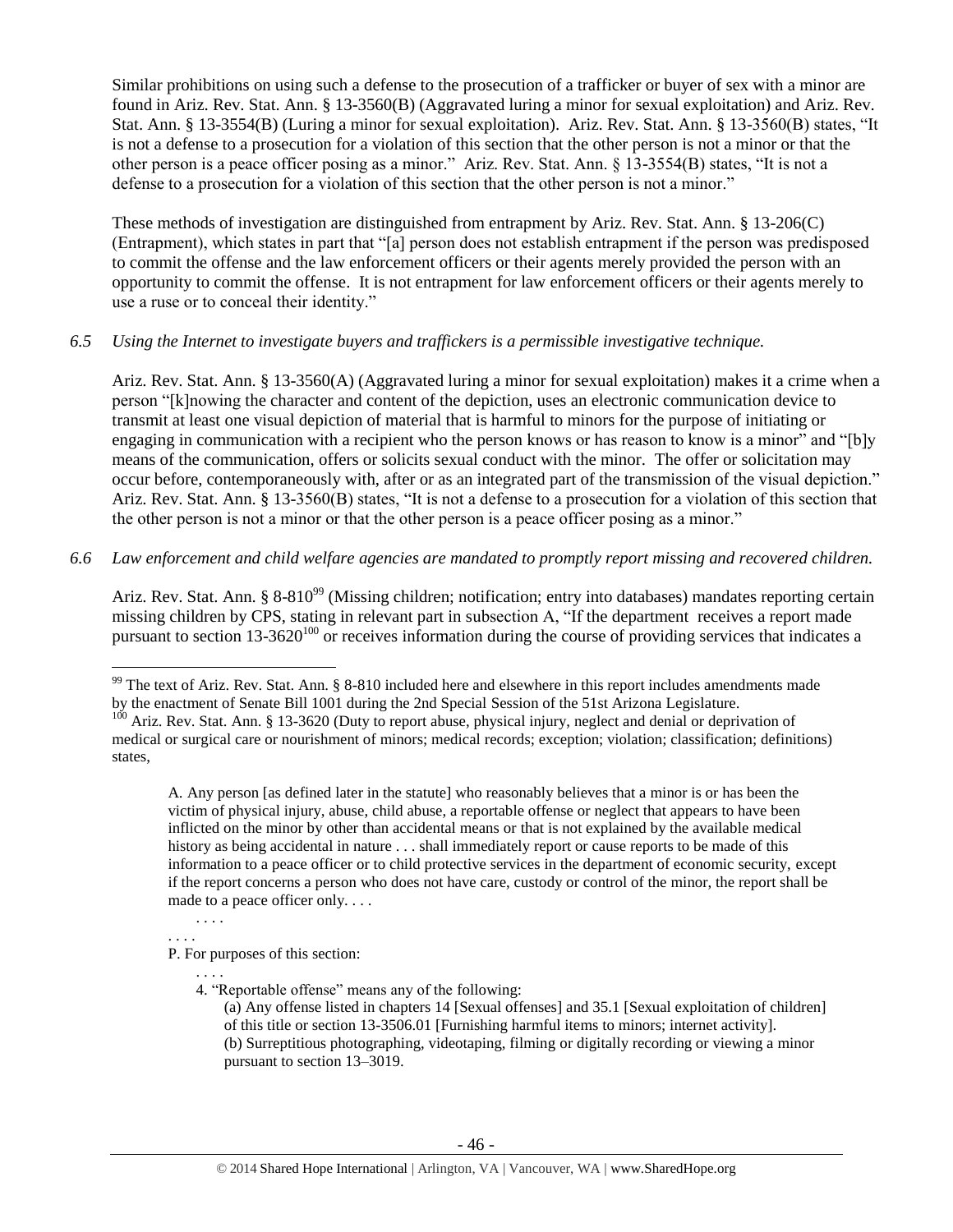child is at risk of serious harm and the child's location is unknown, the department shall notify the appropriate law enforcement agency and provide the information required to make the record entry into the Arizona crime information center and the national crime information center missing person databases." Under subsection (B), "The appropriate law enforcement agency shall immediately enter the information provided by the department pursuant to subsection A of this section into the Arizona crime information center and the national crime center missing persons database."

Ariz. Rev. Stat. Ann. § 15-829 (Missing child; notification of school; flagging records) requires that upon receiving a missing child<sup>101</sup> report from parents or guardians, law enforcement shall notify the missing child's school or, if home-schooled, the county school superintendent. The school is then required to flag the records of the missing child. The law enforcement agency reporting to the school must also notify the school or county school superintendent if the missing child is recovered in order to have the flag on the child's record removed. A similar process is required under Ariz. Rev. Stat. Ann. § 36-339 (Missing children; notification; flagging birth certificate records) with respect to notification by the receiving law enforcement agency in Arizona of a missing child report to the state registrar in the child's birth state who is then required to flag the child's birth certificate. If the missing child is found, the law enforcement agency that reported the child missing must notify the state registrar so they can remove the flag from the child's registered birth certificate.

(d) Incest pursuant to section 13-3608.

<sup>©</sup> January 31, 2012 Shared Hope International, American Center for Law and Justice. All rights reserved. © November 29, 2012 Shared Hope International. All rights reserved. © November 7, 2013 Shared Hope International. All rights reserved.

<sup>(</sup>c) Child prostitution pursuant to section 13-3212.

The text of Ariz. Rev. Stat. Ann. § 13-3620 included here and elsewhere in this report includes amendments made by the enactment of Senate Bill 1001 during the 2nd Special Session of the 51st Arizona Legislature.

 $10^{10}$  Ariz. Rev. Stat. Ann. § 15-829(D)(2) defines "missing child" as "a person who is under the age of eighteen years, whose temporary or permanent residence is in this state or is believed to be in this state, whose location has not been determined and who has been reported as missing to a law enforcement agency."